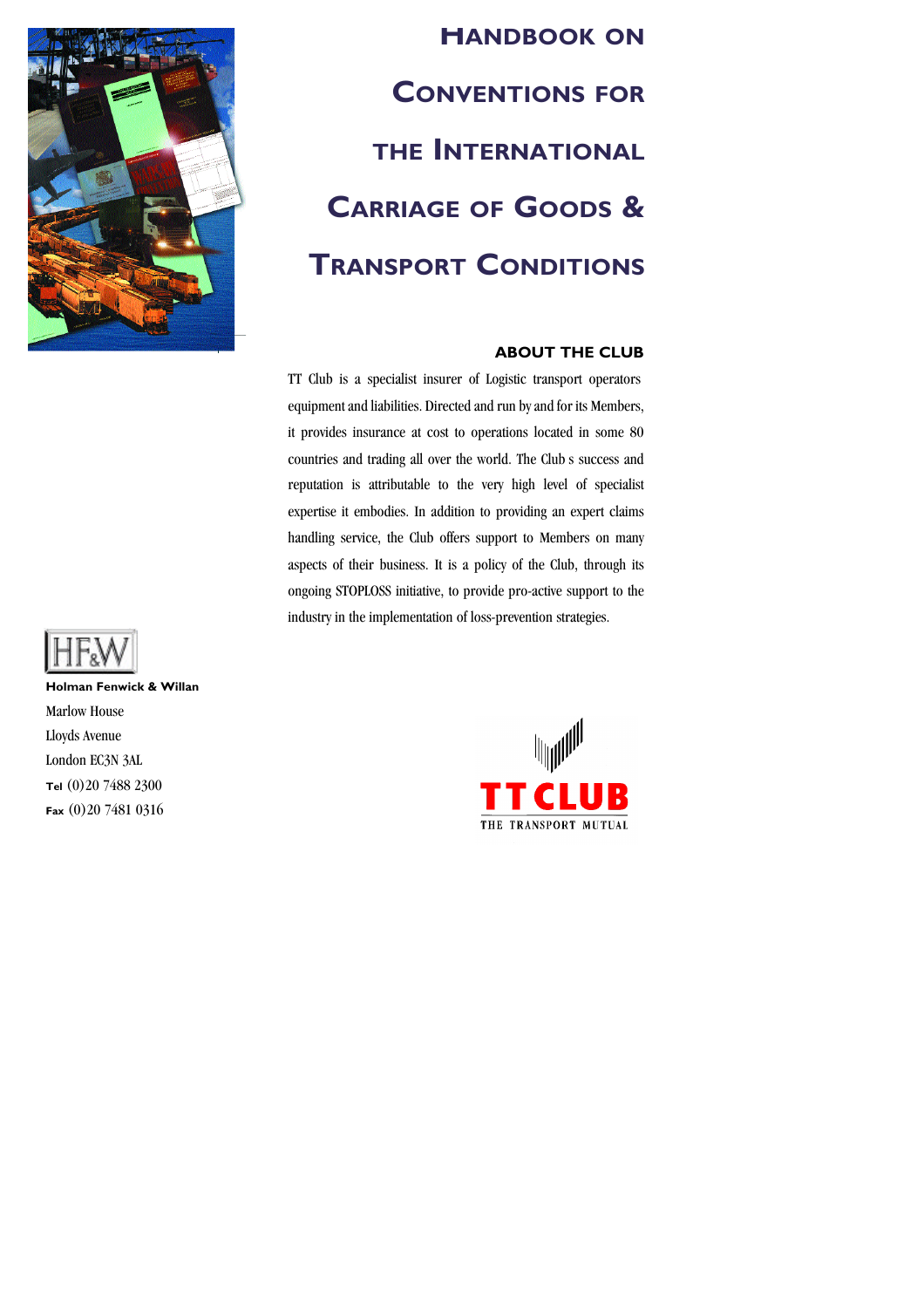## **HANDBOOK ON CONVENTIONS FOR THE INTERNATIONAL CARRIAGE OF GOODS & TRANSPORT CONDITIONS**

## **CONTENTS**

**Are we liable for the claim? The Hague-Visby Rules 1968 The Hague Rules 1924 CMR 1956 Warsaw Convention 1929 (as amended by the Hague Protocol 1955) BIFA Conditions 1989 TT Club Series 100 Bill of Lading FIATA Multimodal Bill of Lading 1992 RHA Conditions 1991 UKWA 1994 Who can I claim an indemnity from? The TT Club and Transport Disputes Holman, Fenwick & Willan and Transport Disputes States applying Hague-Visby 1968 States applying CMR 1956 States applying Warsaw-Hague**

*Whilst every effort has been made to ensure that information contained in this Handbook is correct, neither the editors, contributors nor Holman, Fenwick & Willan nor the TT Club can accept any responsibility for any errors or omissions or for any consequences resulting therefrom.*

This guide was produced in co-operation with Craig Neame of Holman, Fenwick & Willan

© Through Transport Mutual Services (UK) Ltd 1999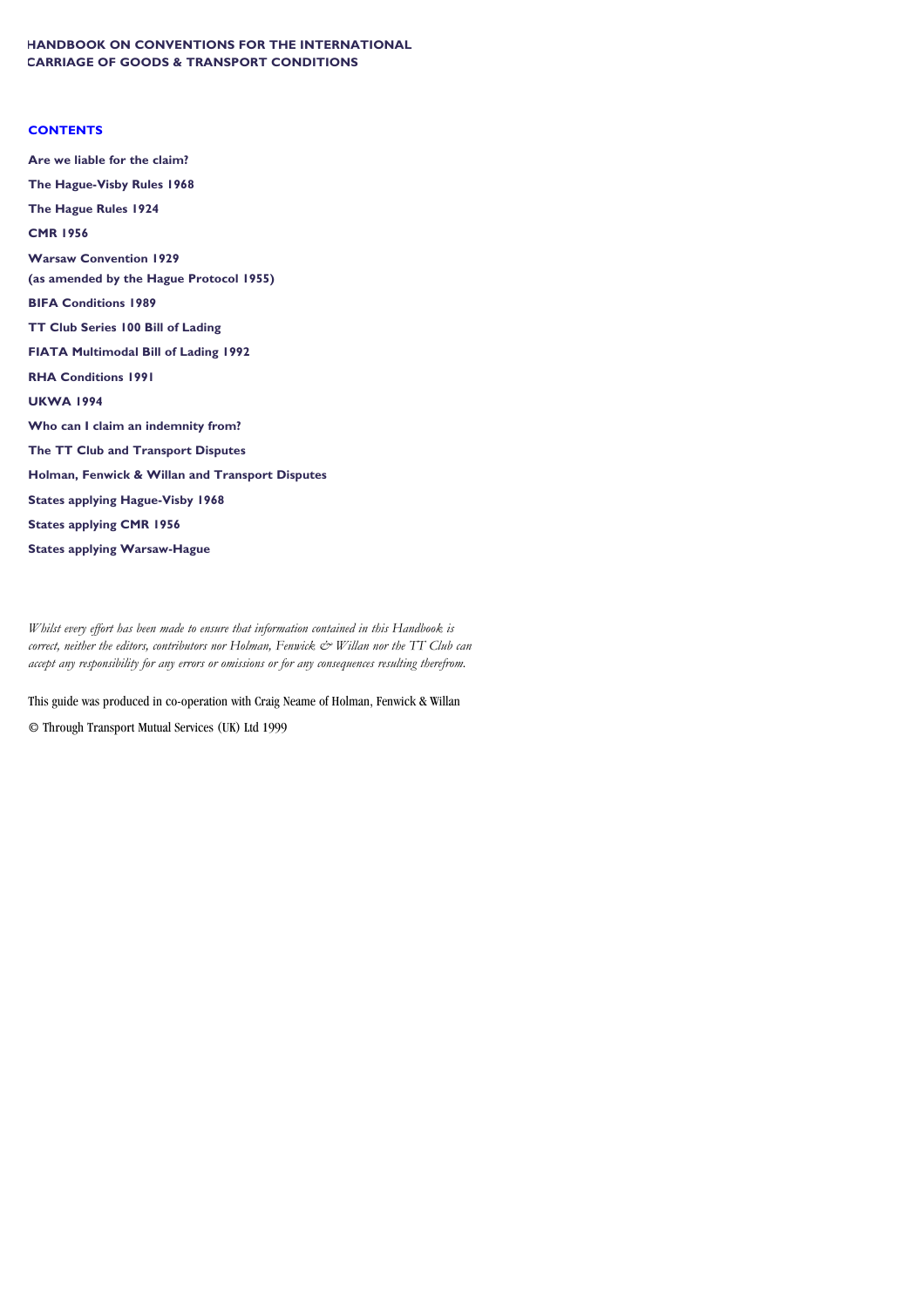This is the third in a series of loss prevention guides published by the TT Club as part of its STOPLOSS initiative. In it we look at conventions relating to the international carriage of goods and other transport conditions. People who did not have day-to-day transport operations, especially claims, as their first priority, drew up the conventions so our intention is to explain, in simple English, some of the effects of operating under these conventions.

We thank Craig Neame of Holman Fenwick & Willan, a London based law firm specialising in transport matters, for his part in the compilation of this booklet. We have also drawn on the expertise of the Club s Managers and Correspondents gained from many years' experience in handling claims where these conventions and conditions have been applicable.

The information contained in this booklet relates specifically to the application of the conventions and transport conditions under English law and should, therefore be of direct benefit to readers in countries where the law is based on English law. Readers in other countries may also derive benefit from this information by gaining an understanding of how English law applies to these conventions and conditions.

The main deliberations contained in this booklet have been based on experience gained in claims and legal situations. Each situation will be individual and specific because it has not yet happened does not mean that it will not happen, nor should the fact that it has happened in the past give any indication that you will be properly prepared should a similar situation arise in the future.

No publication of this kind can be comprehensive in the advice it offers as every situation presents its own unique profile and therefore no risk can be entirely eliminated. We hope that this guide will play some part in helping you to prepare for claims that might arise under these conventions and transport conditions.

#### **INTRODUCTION**



The straightforward information contained in this booklet will be extremely useful to anyone in the transport industry, especially those needing to know how and when the conventions and conditions apply to their business.

The questions posed and the answers given make understanding the basic elements of the conventions and conditions as simple as possible. How and when they apply and what defences you may have against claims should be most useful.

We can all learn from this booklet.

Jan Ramberg Professor of Private Law University of Stockholm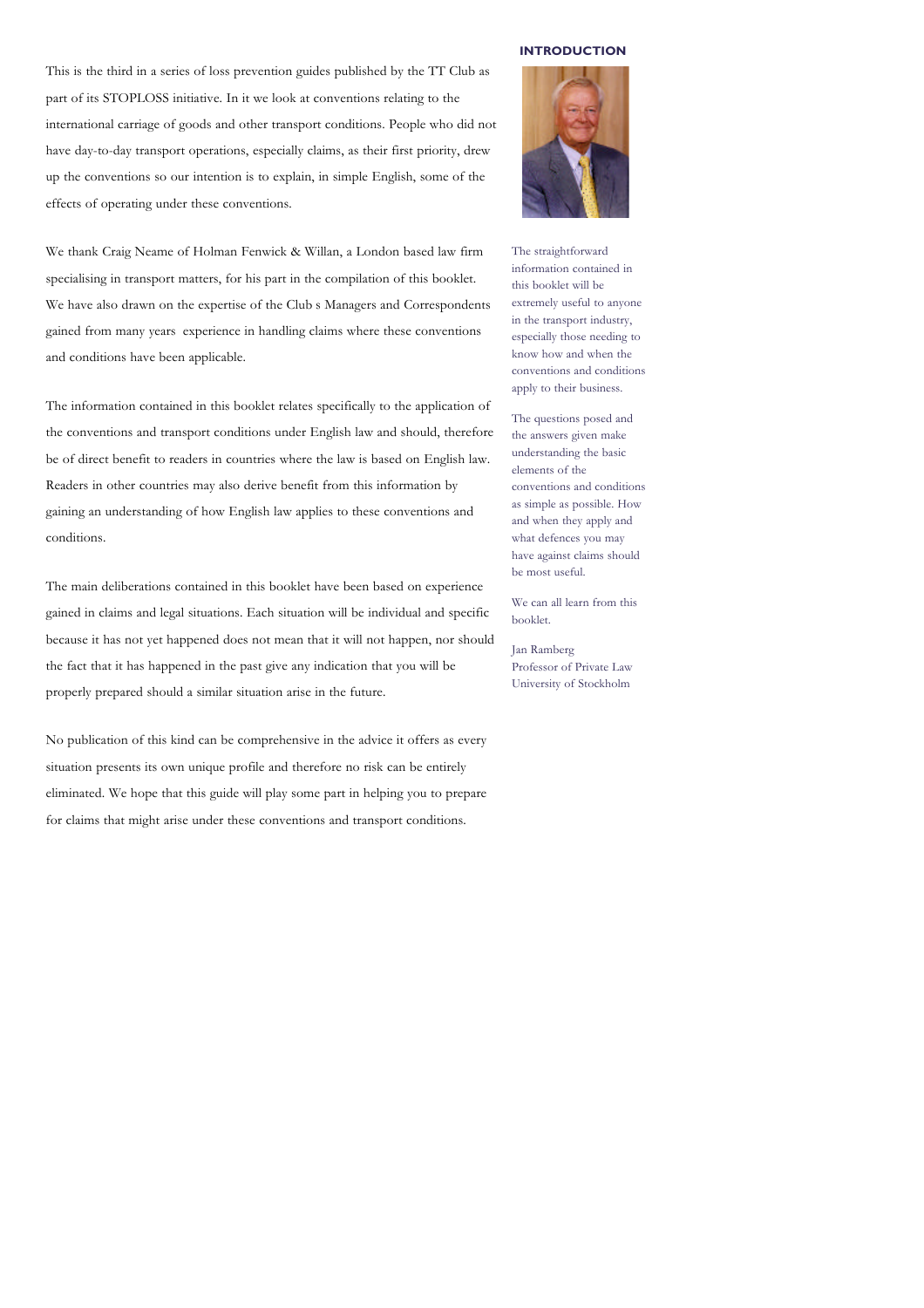The Club's insurance covers your legal liabilities but not claims you settle purely for commercial reasons. The following questions/commentaries will help you decide if you have a legal liability when the claim is subject to English law. If the claim is subject to the law of a different state then different principles may apply.

## **Has a loss been suffered?**

Legal liability can only arise if a loss, with a financial value, has been suffered. If a customer is dissatisfied with your service but has not suffered a financial loss, then his dissatisfaction has commercial implications (eg. loss of future business/reputation), but no legal implications.

Similarly, your customer's cargo insurers cannot claim directly against you by standing in your customer's shoes unless they have settled your customer's claim. This is because they have not yet suffered a loss (in legal terminology, they have not yet become subrogated to your customer's claim).

#### **What type of loss has been suffered?**

Identifying the type of loss suffered (eg. delay, partial damage, total destruction, missing/stolen, pilferage, third party damage) is crucial. Some unusual losses do not generally attract compensation because they are regarded as being too remote (eg. loss of profits well above the market value). The Club can advise you about what other types of loss are classified as  $\alpha$  too remote.

## **What is the alleged monetary value of the loss?**

Ask your customer for his claim's alleged value and strongly advise him that he is legally obliged to take steps to reduce the value of his loss; for example finding an alternative buyer for damaged cargo if the original buyer rejects it. (In legal terminology, your customer has a duty to mitigate his loss).

## **Must I notify the Club about the claim?**

Claims for losses that are greater than your deductible should be immediately reported to the Club. The Club may wish to appoint a surveyor/expert to inspect/enquire about the goods or instruct lawyers.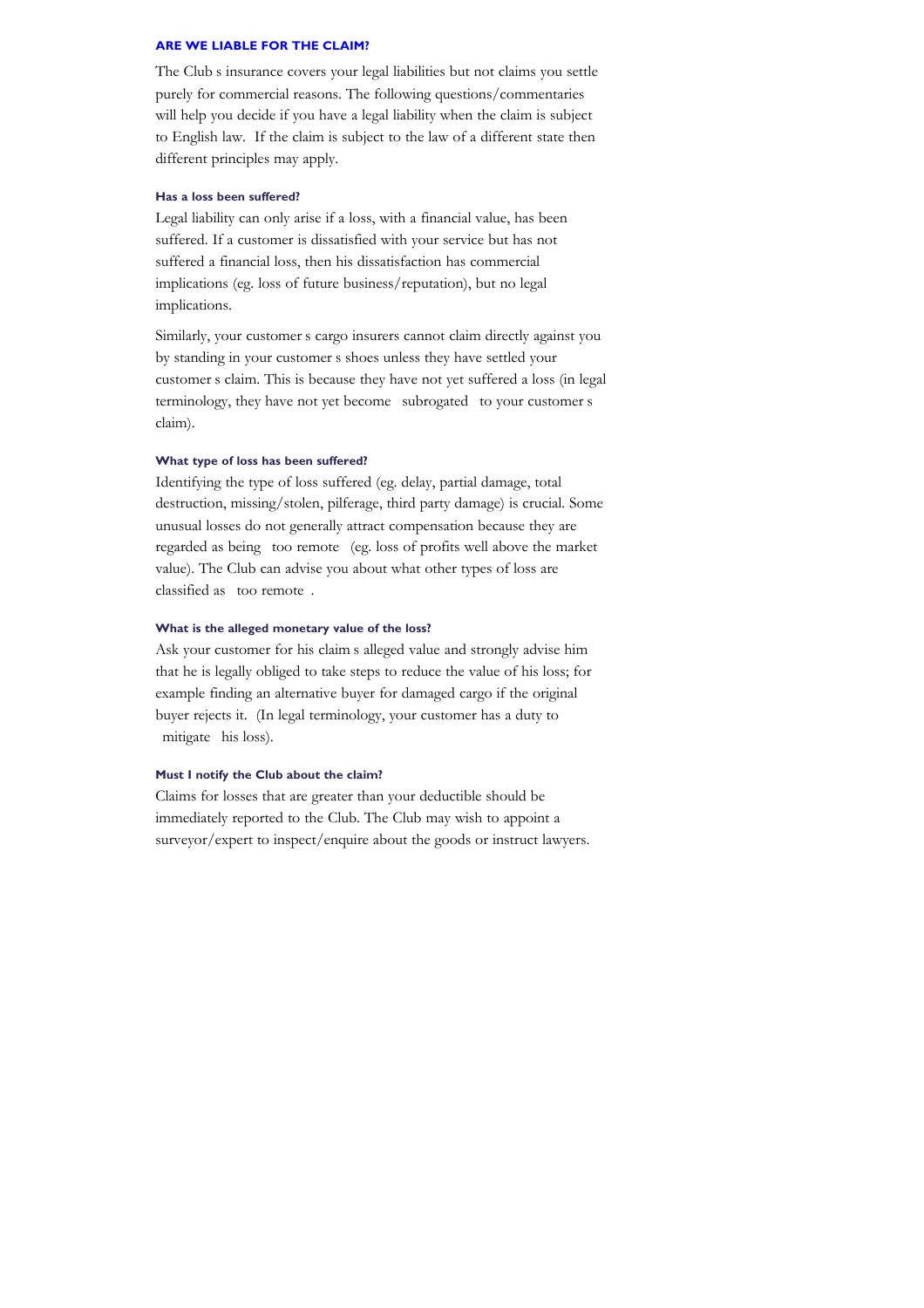Claims for losses that are less than your deductible should be reported to the Club if you think that the loss may later increase beyond the claimant's first estimate. Other below deductible losses need not be reported; but should the claim's value increase you must immediately inform the Club.

#### **Who has suffered the loss?**

Some parties who have suffered a loss are not entitled to make a claim against you directly. The law may oblige them to direct their claim against someone else. For example, someone intending to buy cargo from the consignee usually cannot sue you for his losses. He must sue the consignee and the consignee will make a claim against you for an indemnity.

## **Do I have a contract with the party who has suffered the loss?**

If you agreed to carry the goods in return for freight then you will generally have a contract with the person who is required to pay you. However in some cases who pays you the freight is not decisive. For example when the HagueVisby or CMR Rules apply the consignee may become a party to the contract even though your contract was originally made with the shipper. A party with whom you have a contract will normally only be able to claim under that contract.

The contract will be oral if you didn't agree on any written terms. Try to avoid oral contracts. With oral contracts your conversations with the claimant about the booking details will form the contract and the law will fill in the gaps where your conversations didn't deal with a point. The contract will be written if specific written terms were agreed upon. Try to make your standard trading terms and conditions govern the contract, and confirm in writing any loading/delivery details etc. you agreed over the phone.

For UK domestic movements your standard terms will apply if before making the deal you:

- (a) agreed with your customer that your standard written trading terms would apply; or
- (b) advised your customer, preferably in writing, that any work undertaken by you would be subject to your standard terms; or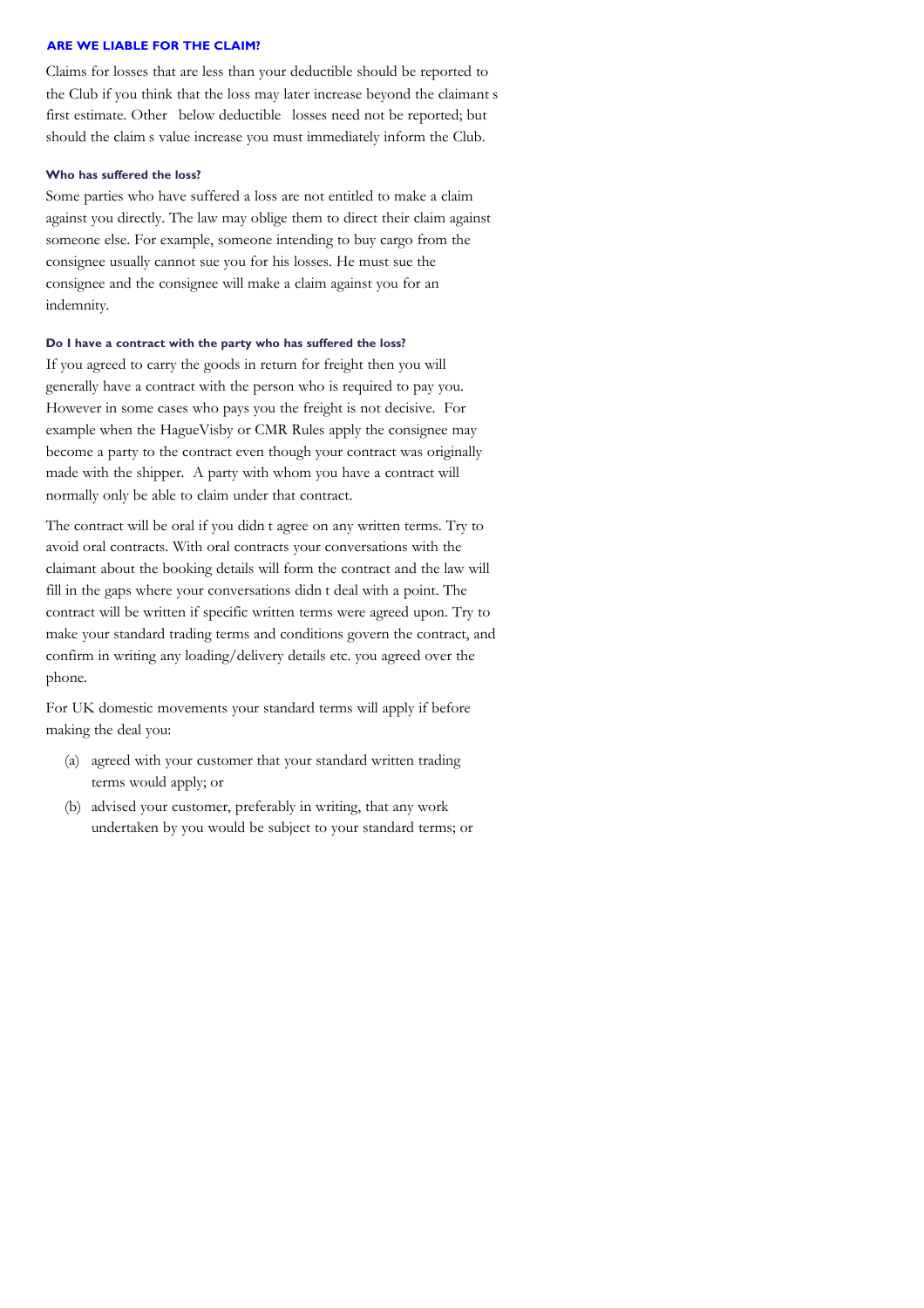- company on top of the vehicle owners' fees or did you send an allinclusive invoice? If you charged a commission then this may indicate that you are an agent.
- (e) Have you undertaken any previous movements for the claimant? In these movements did you agree that you were an agent or a principal?

## **What difference does it make if I am a principal instead of agent?**

If you are principal you have assumed liability for the entire transport movement including liability for any losses caused by your subcontractors. Freight forwarders who contract as principal are frequently called NVOCs (Non Vessel Owning Carriers). You should claim an indemnity from any sub-contractor who has damaged goods which were given into your care, paying particular attention to any time bars and notification requirements imposed on you by your contract with him. Issues to think about when seeking to recover from a sub-contractor are covered on pages 41-43

If you are an agent your liability is more limited. As agent, you will generally not be liable for losses unless the carrier you booked should never have been entrusted with the movement in the first place.

#### **Where can the claimant sue me?**

For UK domestic movements, the claimant will generally have to sue you in the UK.

For international movements, you can generally be sued in (i) any state through which you carry the cargo or (ii) the state(s) in which your company is based. However if your standard terms provide that you must be sued in a particular state (a "jurisdiction clause") then the courts in some states may refuse to hear the case if they are not the courts named in the jurisdiction clause.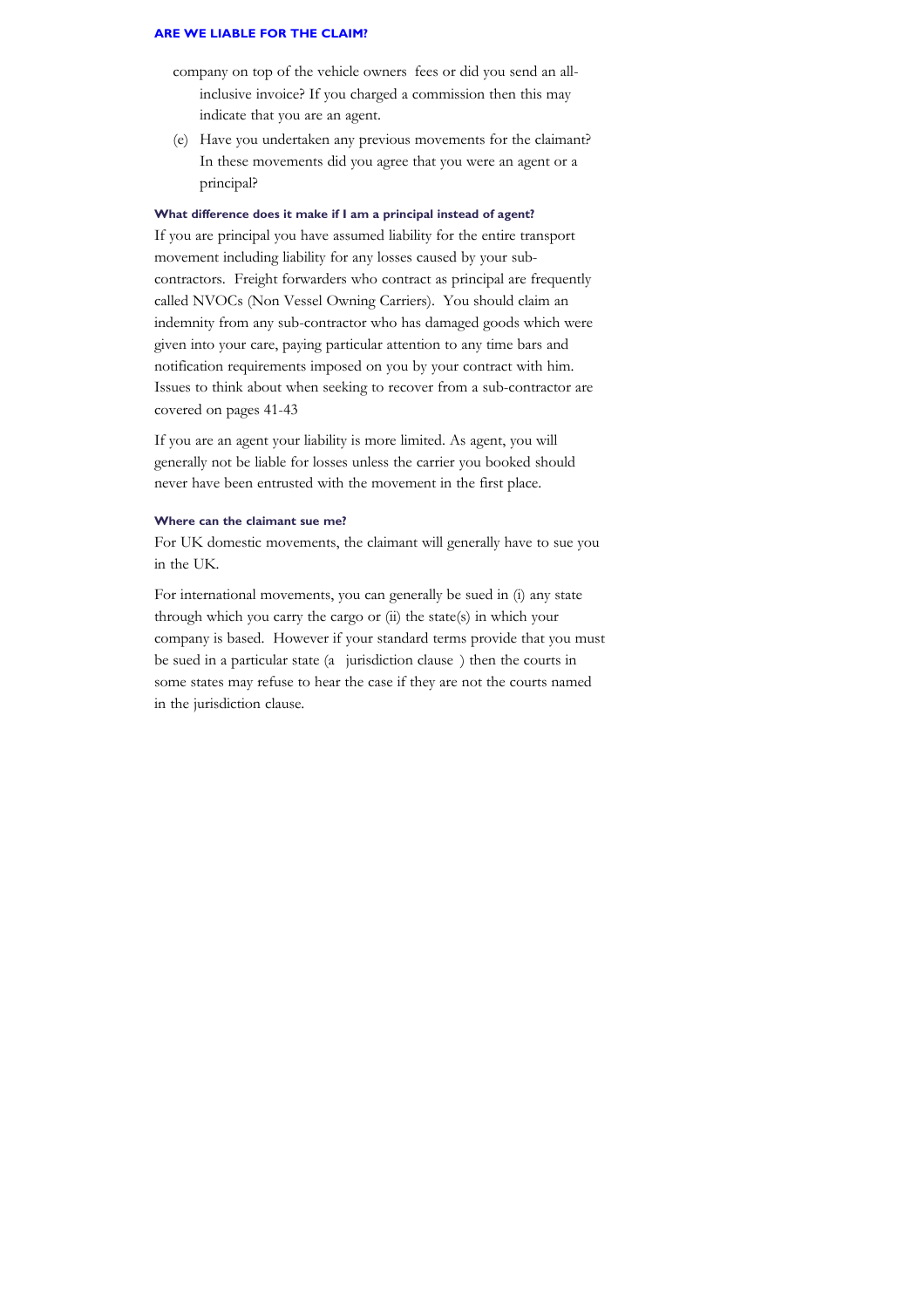(c) your customer signed an agreement containing your standard terms.

However if your customer is a private individual then UK consumer protection laws may strike out any unfair terms. Sometimes such laws will apply if your customer is a business but this is unusual.

For international movements, your standard terms, even if made applicable by one of the above methods, may be amended by the terms of an international convention. There is a separate convention regulating movements by each of the following modes of transport: sea, air, road and rail. How the international conventions regulating cargo movements by sea, air and road can amend your standard conditions is described elsewhere in this booklet.

#### **How can a party sue me if I do not have a contract with him?**

Usually he cannot. However in certain circumstances claims may be brought against you in negligence if physical loss has been suffered by the party (eg. third party property damage). This is a complicated area of law and you should consult the Club if you are faced with such a claim.

#### **Am I an agent or principal under the contract?**

Sometimes this is clear from the terms of the contract. In unclear cases, including oral contracts, you should ask yourself the following questions and then form a balanced view:

- (a) What did you agree to do for the client? To arrange the movement? This word may indicate that you contracted as agents. Or to undertake the movement? This, or a word with a similar meaning, may indicate that you are a principal.
- (b) What carriage documents did you issue to the claimant? Your own house documents or those of the ship/plane/truck owner? Issuing owners' documents may indicate that you are an agent.
- (c) If the documents describe you as Carrier (eg. FIATA bills) then this may indicate that you are a principal whereas if they describe you as the Carrier's "agent" then this may indicate that you are an agent.
- (d) Did your invoice to the client charge a commission for your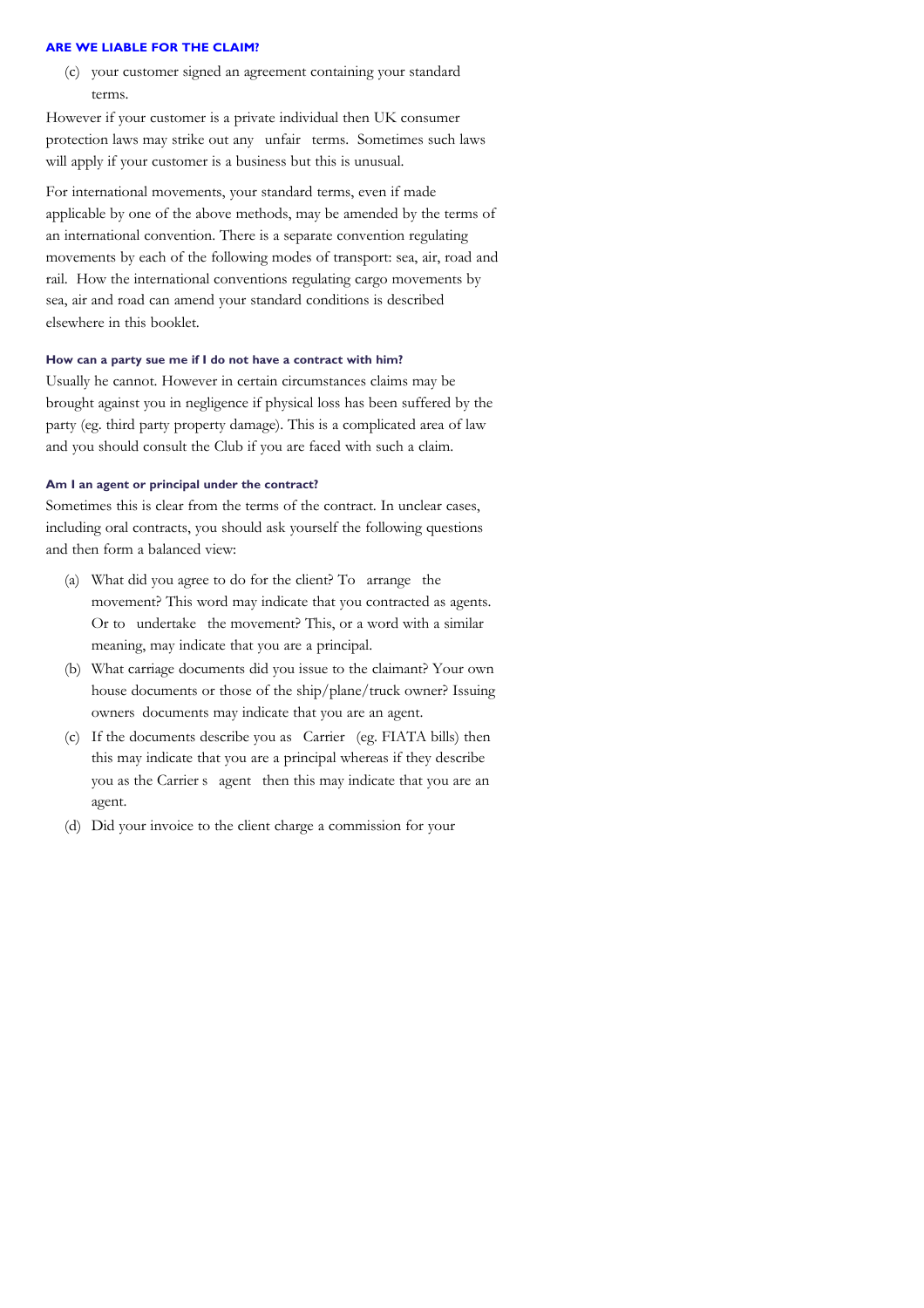The Hague-Visby Rules are an updated version of the Hague Rules 1924 (pp.10-13). Most major shipping nations, including UK (but excluding USA), now apply the Hague-Visby Rules to most contracts of carriage (eg. bills of lading).

These may incorporate some portions of the carriage which falls outside of the compulsory scope of the Hague-Visby Rules. Hague-Visby only mandatorily applies (subject to jurisdiction) on a port to port or tackle to tackle basis.

- **1 Who normally trades under Hague-Visby terms?** Ship owners, ship charterers, and freight forwarders (NVOCs) who are involved in carriage by sea as carriers.
- **2 What mode(s) of transport movement do Hague-Visby terms apply to?** Carriage of goods by sea and in some states by inland river navigation.
- **3 How can these terms apply to a transport movement arranged by my firm?**

The Hague-Visby Rules automatically apply to any contracts under which your firm agrees, as principal (NVOC), to carry goods on a ship when you issue a bill of lading *and* either (i) the bill is issued in a state which has made Hague-Visby part of its national law [p.47 contains a list of these states]; or (ii) the carriage commences from a port in such a state; or (iii) the bill's terms expressly provide that the Rules will apply. They will not normally apply where you issue a waybill or a similar non-negotiable document as in many ro-ro and short-sea movement between UK and the continent.

The terms will not apply against you if your firm contracted for the carrier as agent.

## **4 How does Hague-Visby affect terms expressly agreed between my firm and our customer?**

If Hague-Visby applies, it will override any terms which you and your customer might have expressly agreed to govern your contract (eg your standard terms) which are inconsistent with Hague-Visby *unless* such terms improve the position of cargo interests.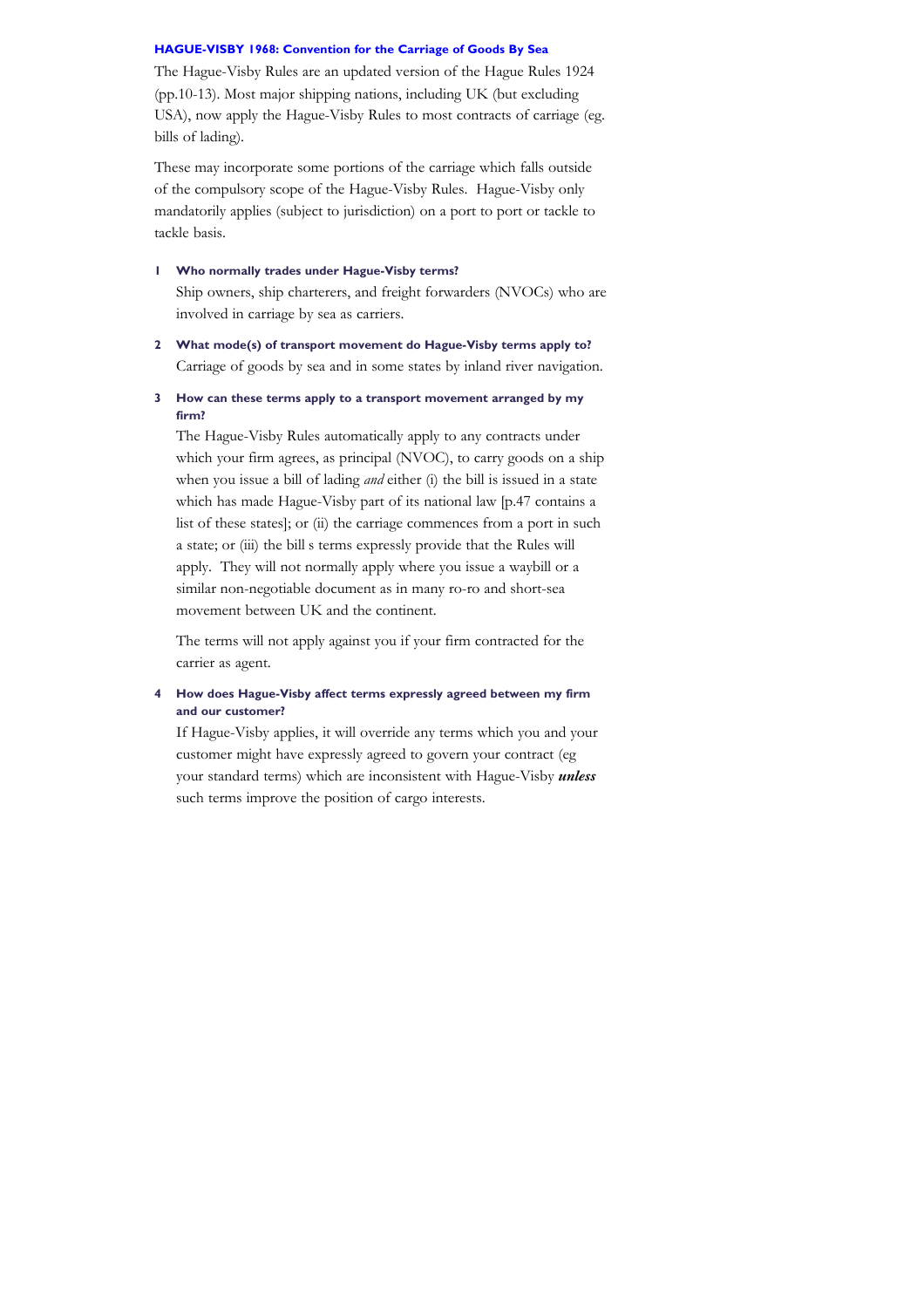- **5 Can I amend the terms to improve my firm's legal position?** Any attempt to weaken the obligatory terms of the Hague-Visby that favour cargo interests will be null and void.
- **6 Who can make a claim against my firm under these terms?** The lawful holder of the bill of lading, with title to sue (usually the shipper or the consignee).

#### **7 What defences do I have against claims under these terms?**

If a shipper who is making a claim shows that a clean bill was issued but the goods were damaged/missing on discharge, then your firm's legal liability is presumed. You can defeat this presumption by proving the goods were damaged/missing before loading. If you cannot defeat the claim in this way you will have rely on one of the defences below. If a consignee is making the claim you cannot defeat the presumption by proving that the goods were damaged/missing before loading but you can rely on the defences below.

You can defeat the presumption of liability by proving *(i)* what the actual cause of the loss was and *(ii)* that the loss or damage occurred, in spite of the exercise of a diligent effort by you and the ship owner to make the vessel seaworthy/cargoworthy, because of:

- the master's error of navigation or error in the management of the ship; or
- unforeseeable perils of the sea/freak weather; or
- Insufficiency of packing/stuffing/marks on the cargo; or
- fire during the voyage, unless the fire was caused by your or the ship owner s personal negligence; or
- wrongful act or failure to act by the shipper or owner of the goods; or
- war, pirates, strikes, riots or other similar external interference including acts of government bodies and agencies (seizure, quarantine, etc.); or
- latent defects in the vessel or other relevant machinery or equipment not discoverable by your or your agent's diligent efforts; or
- any inherent defect in the goods; or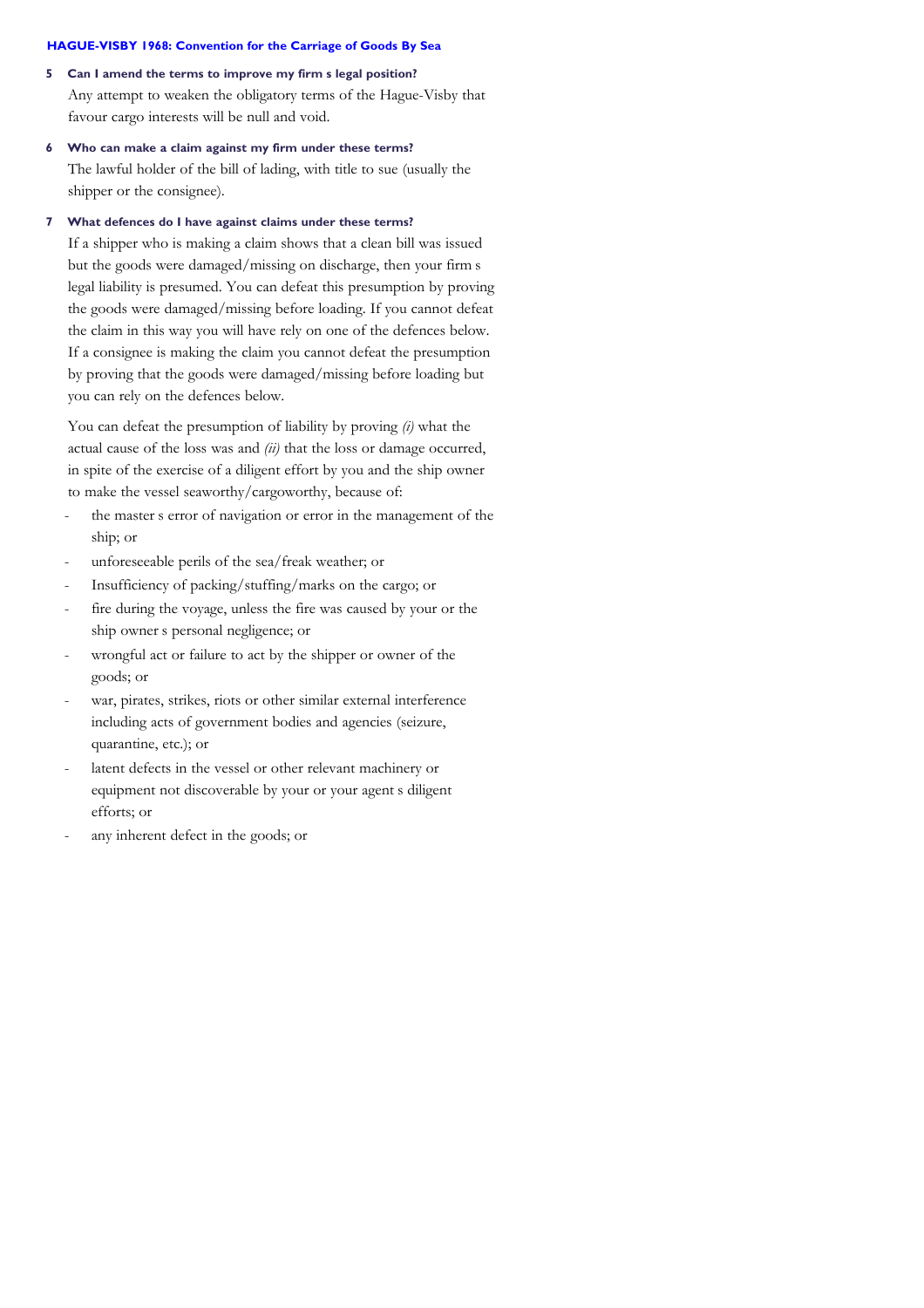any other cause which occurred without any negligence or fault on your or the ship owner's behalf.

Please note however that most courts usually interpret these defences strictly and give the benefit of doubt to the cargo claimant.

**8 When and how must the claimant notify me that he has suffered a loss?**

*Visible losses:* Unless a joint survey is held on discharge, then a notice in writing must be given to you/your agent at the discharge port before or at time of the consignee takes possession of the goods. *Invisible Losses*: Unless a joint survey is held on discharge, then a notice

in writing must be given to you/your agent within three days after the consignee has taken possession of the goods.

Failure to provide a notice within the relevant period creates a presumption in your favour that the goods were received undamaged, although the claimant can rebut this presumption with fairly minimal evidence.

**9 When must the claimant send me a formal written letter of claim?** Hague-Visby does not require the claimant to send you a formal written letter of claim in addition to the notice referred to in 8 above.

## **10 After what date does the claimant lose his right to sue?**

Generally, if the claimant fails to commence proceedings against you to recover his claim within one year from either the date of delivery, or the date when the goods should have been delivered (in respect of lost or destroyed goods), then he will be barred from doing so thereafter. If the claimant is an NVOC (freight forwarder) a longer time bar may apply (please ask the Club).

## **11 Can I limit the compensation I pay to the claimant for his loss and if so to what amount?**

*Declared Value:* If the bill includes a Declared Value for the goods you must compensate the claimant with this amount (or pro-rata if only a portion of the goods are affected). Usually, you will only agree to a Declared Value if you are paid increased freight. Please advise the Club before agreeing a Declared Value as failure to do so may prejudice your cover.

*No Declared Value:* If the bill does not include a "Declared Value" then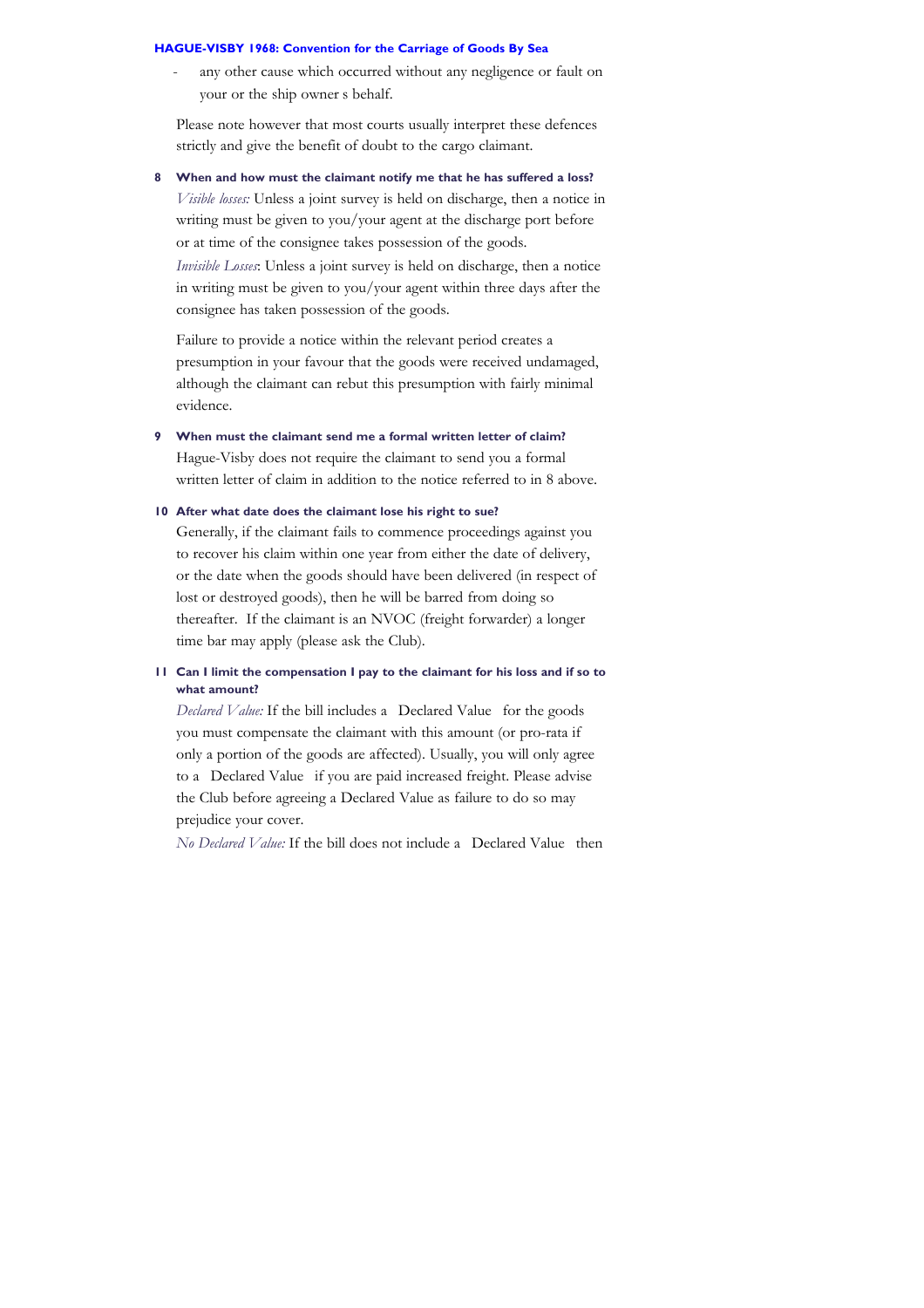you must compensate the claimant with the difference between the actual value of the goods on arrival (if any) and the value they would have been worth had they arrived undamaged (Sound Arrived Value"). If this difference in value exceeds (i) 666.7 SDRs (see below) per *package* affected (package does *not* generally mean pallet or container) or (ii) 2 SDRs (see below) per kilogram affected, then you can limit your liability to the higher of these two amounts instead of paying the difference between the actual value of the goods on arrival and their Sound Arrived Value.

**12 Can I lose my right to limit the compensation payable to the claimant?** Your firm will lose its right to limit its liability if the claimant can prove that the loss was caused by an act or omission done on your/the owners' behalf with an intent to cause the loss, or recklessly and with knowledge that loss would probably result.

SPECIAL DRAWING RIGHTS (SDRs). The SDR is the reserve unit account of the International Monetary Fund and although it does not exist physically it has been promoted as a standard of account for international transactions and conventions. It is in terms of a basket of currencies including the US Dollar, the French Franc and UK Sterling. To get the current rate of exchange look in the Financial Times or Lloyd's List.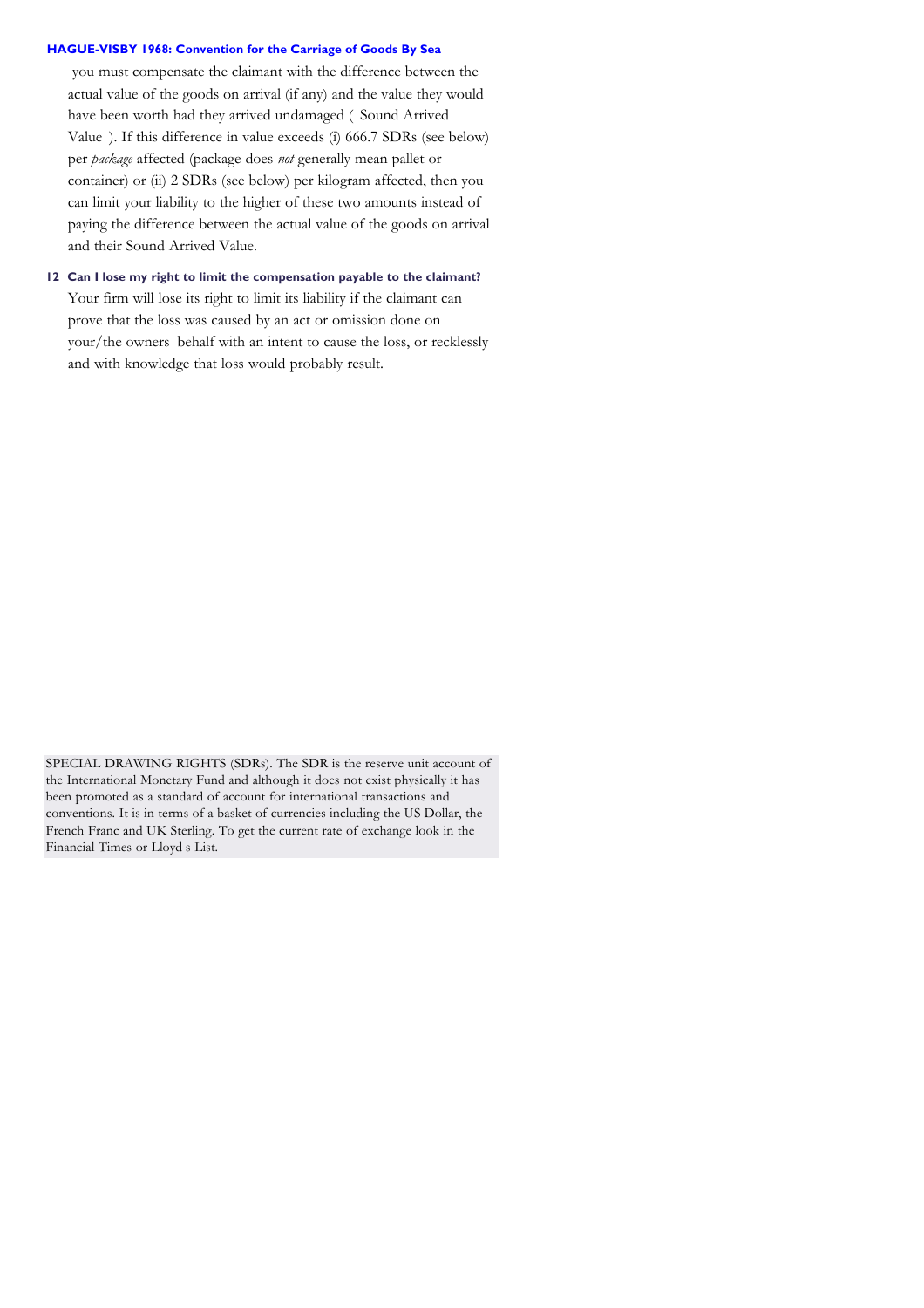#### **1 Who normally trades under the Hague terms?**

Ship owners, ship charterers and freight forwarders (NVOCs) who are involved in carriage by sea as carriers.

## **2 What mode(s) of transport movement do the Hague Rules apply to?** Carriage of goods by sea and in some States by inland waterway.

## **3 How can the Hague Rules apply to a transport movement arranged by my firm?**

The Hague Rules automatically apply to any contracts under which your firm agrees, as principal (NVOC), to carry goods on a ship when you issue a bill of lading which contains an express unqualified statement that the bill is to have effect subject to the Hague Rules *except* where the Hague-Visby Rules automatically apply to the carriage (see pp.6-9).

The terms will not apply against you if your firm contracted for the carrier as agents.

## **4 How do the Hague Rules affect terms expressly agreed between my firm and our customer?**

If the Hague Rules apply, they will override any terms which you and your customer might have expressly agreed to govern your contract (eg. your standard terms) which are inconsistent with the Hague Rules *unless* such terms improve the position of cargo interests.

## **5 Can I amend the terms to improve my firm's legal position?**

If the bill contains an unqualified statement that the bill is subject to the Hague Rules then any attempt to lessen your obligations under the Hague Rules will be null and void. However, if the bill contains a qualified statement that only certain Hague Rules provisions are incorporated, then you may be entitled to rely upon any expressly agreed terms which lessen your obligations under the Hague Rules.

## **6 Who can make a claim against my firm under the Hague Rules?** The lawful holder of the bill of lading, with title to sue (usually the shipper or the consignee).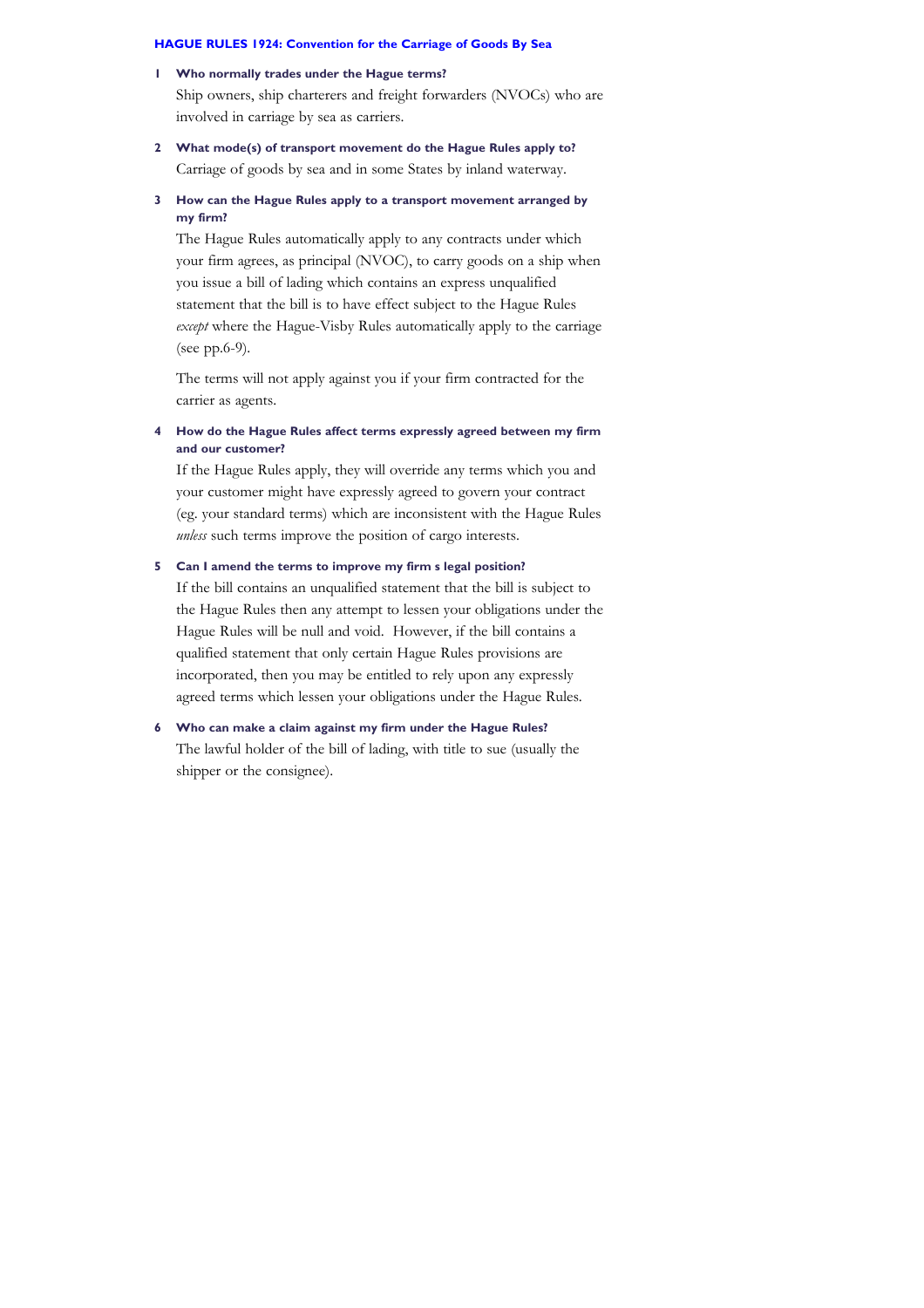#### **7 What defences do I have against claims under the Hague Rules?**

If a shipper making a claim shows that a clean bill was issued but the goods were damaged/missing on discharge, then your firm's legal liability is presumed. You can defeat this presumption by proving the goods were damaged/missing before loading. If you cannot defeat the claim in this way you will have to rely on one of the defences below. If the consignee is making the claim and he can prove that he relied upon the description of the cargo in the bill, then you cannot defeat the presumption by proving that the goods were damaged/missing before loading but you can rely on the defences below.

You can defeat the presumption of liability by proving (i) what the actual cause of the loss was, and (ii) that the loss or damage occurred, in spite of the exercise of a diligent effort by you and the ship owner to make the vessel seaworthy/cargo worthy, because of:

- the master's error of navigation or in the management of the ship; or
- unforeseeable perils of the sea/freak weather; or
- insufficiency of packing/stuffing/marks on the cargo; or
- fire during the voyage, unless the fire was caused by your, or the ship owner s, personal negligence; or
- wrongful act or failure to act by the shipper or owner of the goods; or
- war, pirates, strikes, riots or other similar external interference including acts of government bodies or agencies (seizure, quarantine, etc.); or
- latent defects in the vessel or other relevant machinery or equipment not discoverable by your or your agent's diligent efforts; or
- any inherent defect in the goods; or
- any other cause which occurred without any negligence or fault on your or the ship owner's behalf.

Please note however that most courts usually interpret these defences strictly and give the benefit of doubt to the cargo claimant.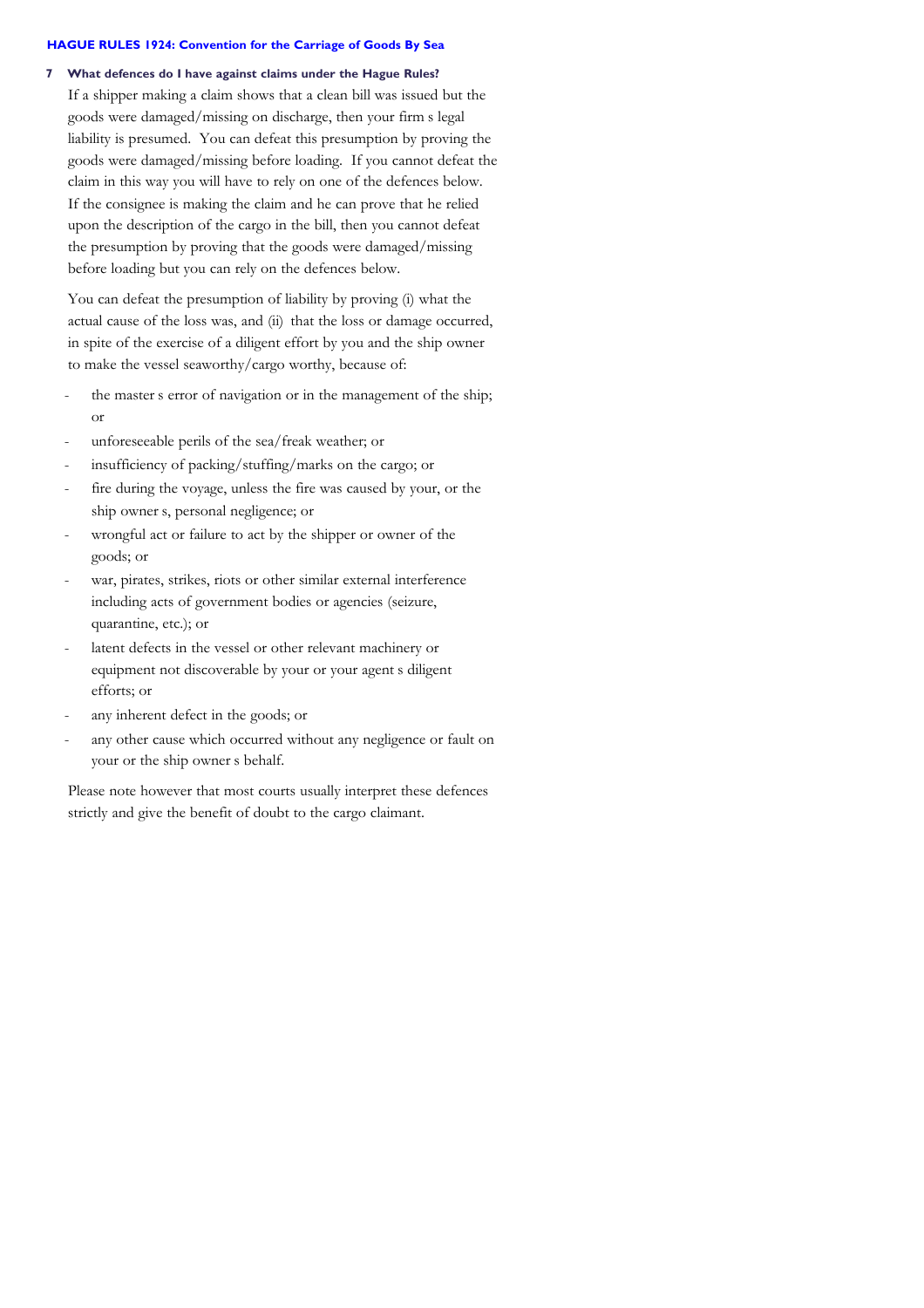**8 When and how must the claimant notify me that he has suffered a loss?** *Visible losses:* Unless a joint survey is held on discharge, then a notice in writing must be given to you/your agent at the discharge port before or at time the consignee takes possession of the goods.

*Invisible Losses:* Unless a joint survey is held on discharge, then a notice in writing must be given to you/your agent within three days after the consignee has taken possession of the goods.

Failure to provide a notice within the relevant period creates a presumption in your favour that the goods were received undamaged, although the claimant can rebut this presumption with fairly minimal evidence.

#### **9 When must the claimant send me a formal written letter of claim?**

The Hague Rules do not require the claimant to send you a formal written letter of claim in addition to the notice referred to in 8 above.

#### **10 After what date does the claimant lose his right to sue?**

If the claimant fails to commence proceedings against you to recover his claim within one year from either the date of delivery or the date when the goods should have been delivered (in respect of lost or destroyed goods) then he will be barred from doing so thereafter.

#### **11 Can I limit the compensation I pay to the claimant for his loss and if so to what amount?**

*Declared Value:* If the Bill includes a Declared Value for the goods, you must generally compensate the claimant with this amount (or prorata if only a portion of the goods are affected). However, unlike under the Hague-Visby Rules (p.8), you may be entitled to bring evidence to prove that the Declared Value was incorrect. Usually, you will only agree to a Declared Value if you are paid increased freight. Please advise the Club before agreeing a Declared Value as failure to do so may prejudice your cover.

*No Declared Value:* If the bill does not include a Declared Value then you must compensate the claimant with the difference between the actual value of the goods on arrival (if any) and the value they would have been worth had they arrived undamaged (Sound Arrived Value"). In theory, if this difference in value exceeds  $f$   $f$   $100$  Sterling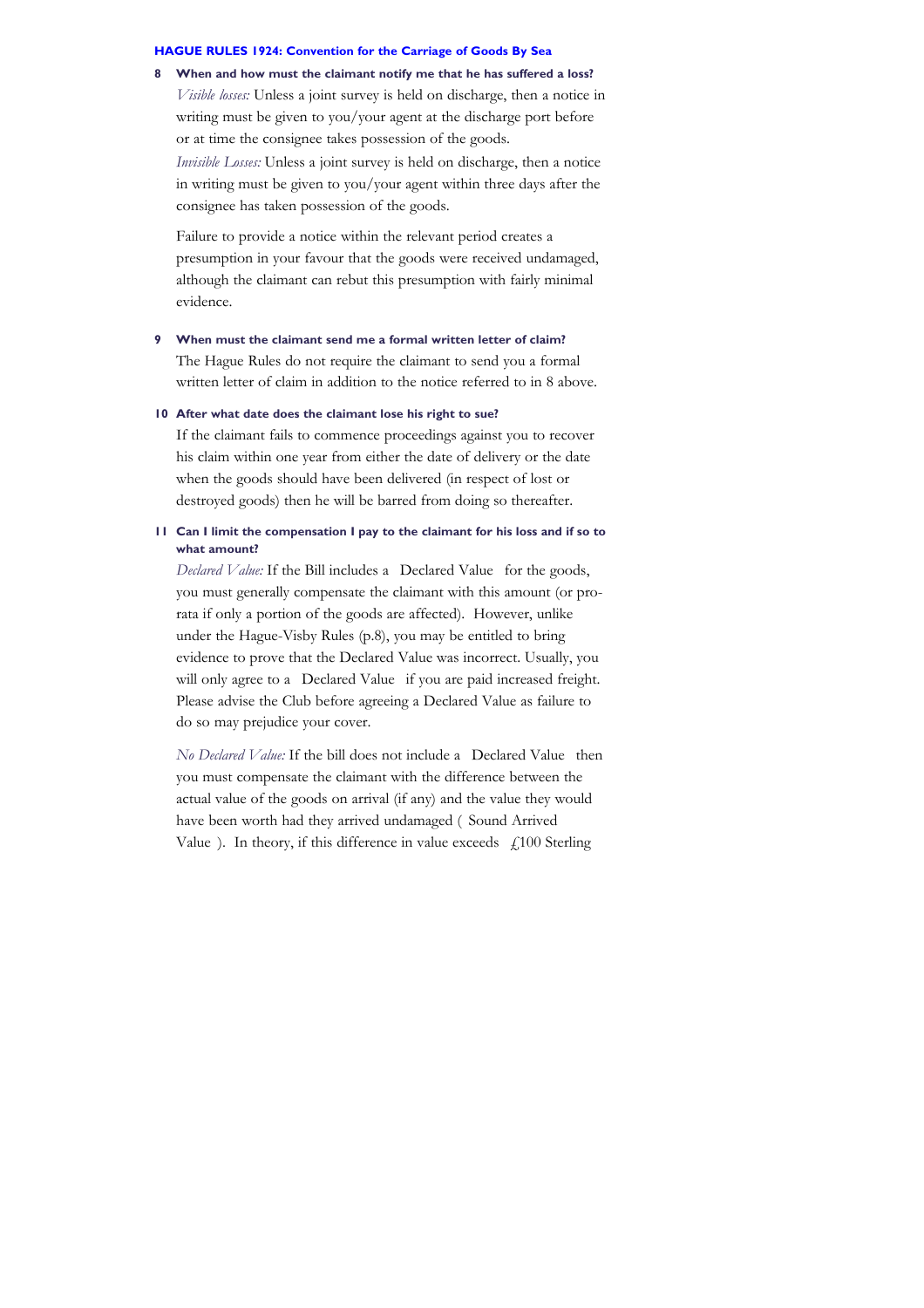Gold Value (please ask the Club to advise you on how to calculate this) per package affected (package does not mean container) then you can limit your liability to that sum instead of paying the actual difference in value. However, in practice a limitation sum calculated on this basis may lead to a figure far greater than the difference between the actual value of the goods on arrival and the Sound Arrived Value.

## **12 Can I lose my right to limit the compensation payable to the claimant?**

The Hague Rules do not provide that you can lose your right to limit your liability.

US COGSA 1936 incorporates much of the substance of The Hague Rules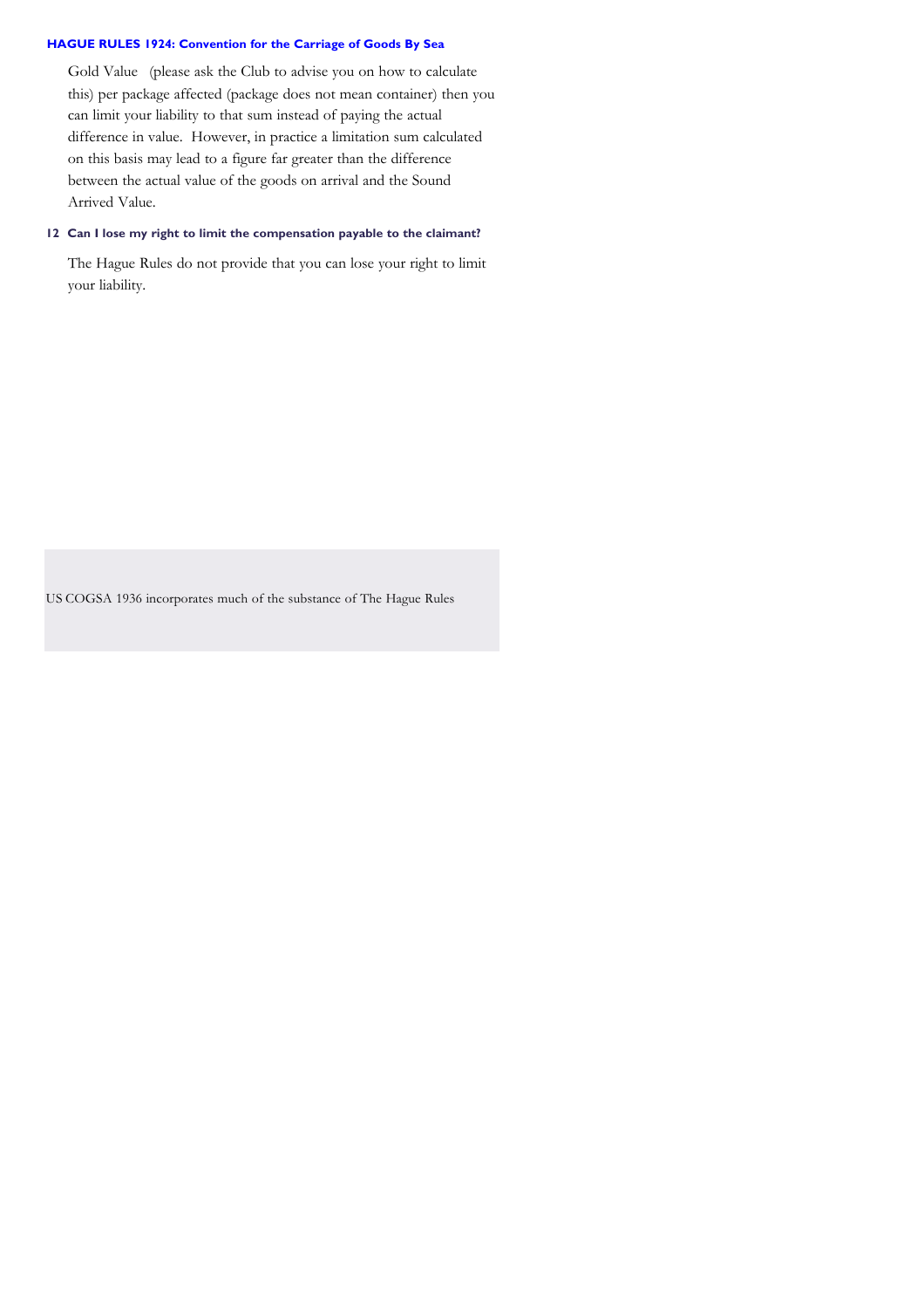#### **1 Who normally trades under CMR terms?**

Road hauliers, freight forwarders and liner operators who are involved in carriage by road.

## **2 What mode(s) of transport movement do CMR terms apply to?**

Carriage of goods by road, for example by truck.

Carriage by any other mode where the goods remain inside or on top of a road vehicle. For example, where a truck carrying goods travels from England to France by sea on a ferry.

#### **3 How can CMR terms apply to a transport movement arranged by my firm?**

CMR automatically applies to any contracts under which your firm agrees, as principal, to carry goods on a road vehicle between two different states, of which one at least has made CMR part of its national law [pp.48-49 contains a list of these states]. CMR can also apply to UK domestic movements if you expressly agree this with your customer [see pp. 3-4 on methods of incorporating terms such as your standard terms or CMR].

The terms will not apply against you if your firm contracted as agent.

## **4 How does CMR affect terms expressly agreed between my firm and our customer?**

If CMR automatically applies, it will override any terms which you and your customer might have expressly agreed to govern your contract (eg your standard terms) which are inconsistent with CMR (eg limitation of liability provisions) but you can agree to pay cargo interests higher limits of liability by express agreement (see 11 on Declared Values and Special Interests in Delivery ).

## **5 Can I amend the terms to improve my firm's legal position in relation to CMR?**

Any attempt to improve your firm s or cargo interests legal position will be null and void.

## **6 Who can make a claim against my firm under CMR terms?**

Both the sender and consignee of the goods. (The identity of the consignee is usually found in the CMR note. Occasionally, the CMR note is blank: the sender will generally nominate the consignee prior to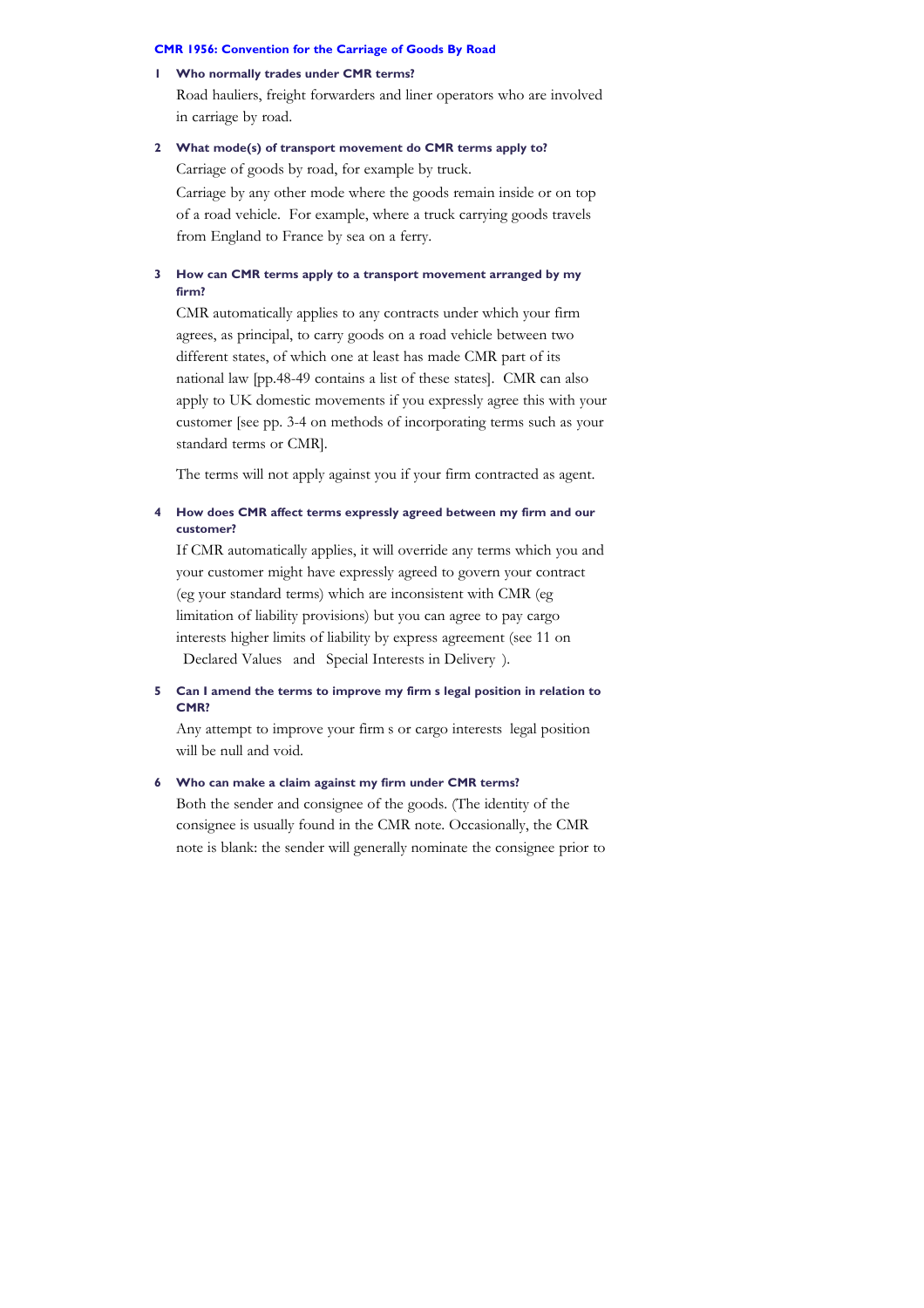delivery. Disputes about the consignee's identity sometimes arise in such cases). However, a consignee who wishes to claim against your firm must pay your freight charges if these were not paid before collection of the goods.

## **7 What defences do I have against claims under these terms?**

If the claimant proves that he has suffered a loss then it is presumed that your firm has a legal liability. You cannot defeat this presumption if a defect in your vehicle caused the loss. However you may be able to defeat the presumption if a defect in your vehicle did *not* cause the loss *and* if you can show that:

*the loss was actually caused by:*

- (i) the claimant s wrongful act or failure to do something that he should have done; or
- (ii) the claimant s instructions (and that your firm s or your subcontractor s conduct is blameless); or
- (iii) the inherent vice of the particular consignment of the goods carried; or
- (iv) unavoidable circumstances. You must prove that you or your subcontractor could not have avoided the loss "even with the utmost care. This is difficult to prove: most robberies, traffic jams, weather conditions, crashes, etc. are avoidable if the utmost care is taken; or
- (v) the claimant cannot show that a particular act caused the loss but you can show that the carriage occurred without incident **and** that the loss might have been caused due this type of cargo s potential to be damaged:
	- (a) when open/unsheeted vehicles are authorised and actually used;
	- (b) when the goods are packed in inadequate packing by the sender;
	- (c) whenever this kind of goods are carried even if properly packed and carried;
	- (d) when inadequate marks/numbers are used on the goods to identify them (providing that when the driver checked the marks/numbers against the Consignment Note the inadequacy was not reasonably apparent);
	- (e) because it is livestock (providing the driver reasonably handled the animals during the carriage).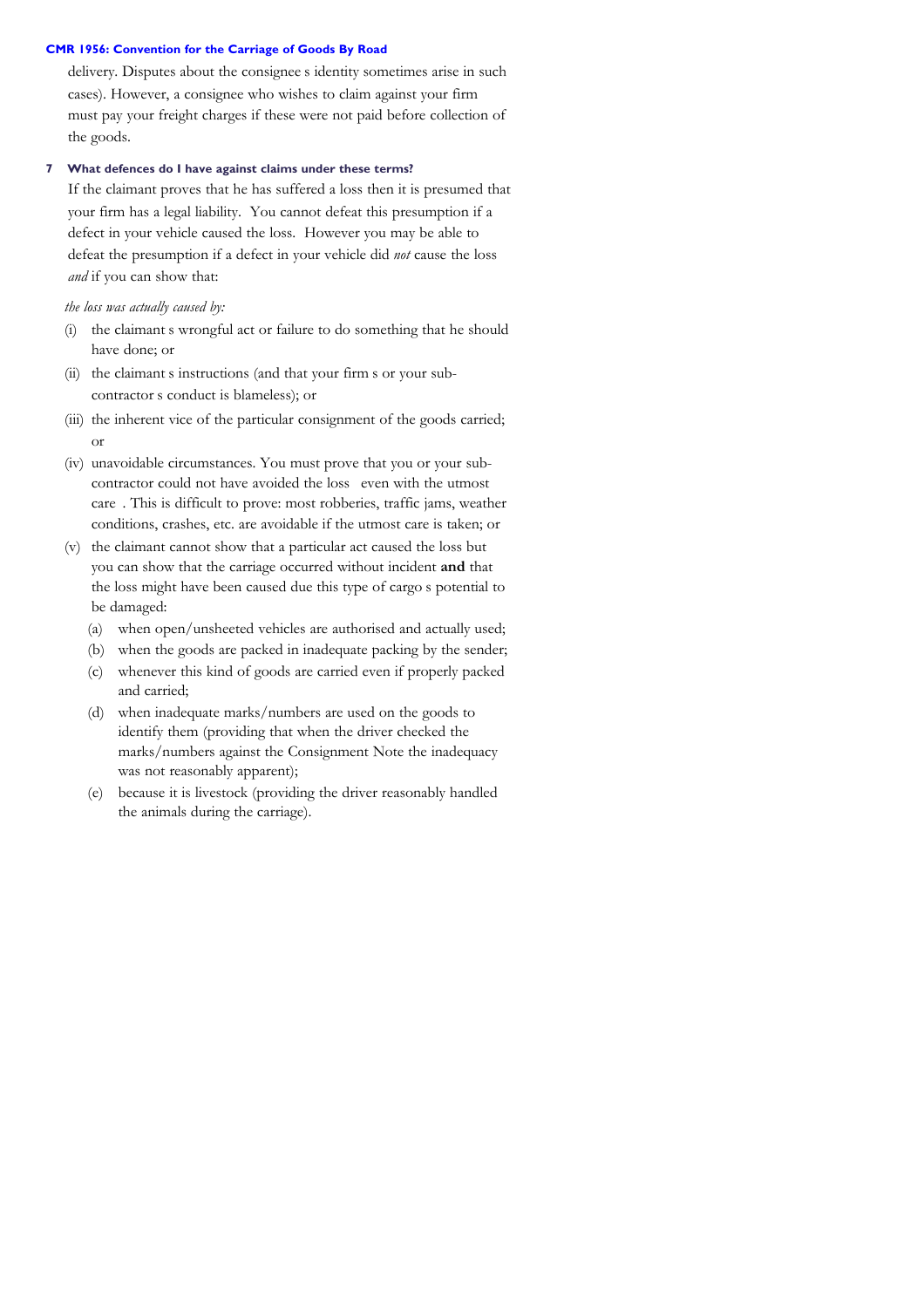#### **8 When and how must the claimant notify me that he has suffered a loss under CMR?**

*Cargo Damage/Partial Loss:* If the loss is apparent on reasonable inspection then oral or written notice must be given to the driver or your office immediately on delivery. If the loss is not apparent on reasonable inspection then notice must be given to the driver or your firm within seven days of delivery. The consignee's failure to give you notice of damage/loss will create a presumption that the cargo was in a proper condition.

*Delay in delivering Cargo:* A notice in writing by letter/fax/telex must be sent to you within 21 days from the eventual delivery date. Failure to do so will create a presumption that no delay was suffered.

*Total Loss:* No notice is required.

## **9 When must the claimant send me a formal written letter of claim under CMR?**

CMR does not require the claimant to send you a formal written letter of claim. However if he does so then the time bar for suing you (see below) will be suspended until such date as you reject the claim in writing and return any documents that he sent you in support of his letter of claim.

## **10 After what date does the claimant lose his right to sue me?**

*Partial Loss, damage and delay:* One year from date the cargo was delivered.

*Total Loss:* One year and 30 days after the agreed delivery date if any. If no specific delivery date was agreed the time limit is one year and 60 days after the cargo was collected from the pick-up point.

*Other Losses:* One year and three months from the date that the contract was made.

*Wilful misconduct:* Three years (see below paragraph 12 for a definition of Wilful misconduct)

## **11 Under CMR can I limit the compensation I pay the claimant for his loss and if so to what amount?**

## *Cargo Loss/Damage:*

*Declared Value:* If the CMR Note contains a Declared Value for the cargo then you must compensate the claimant with this amount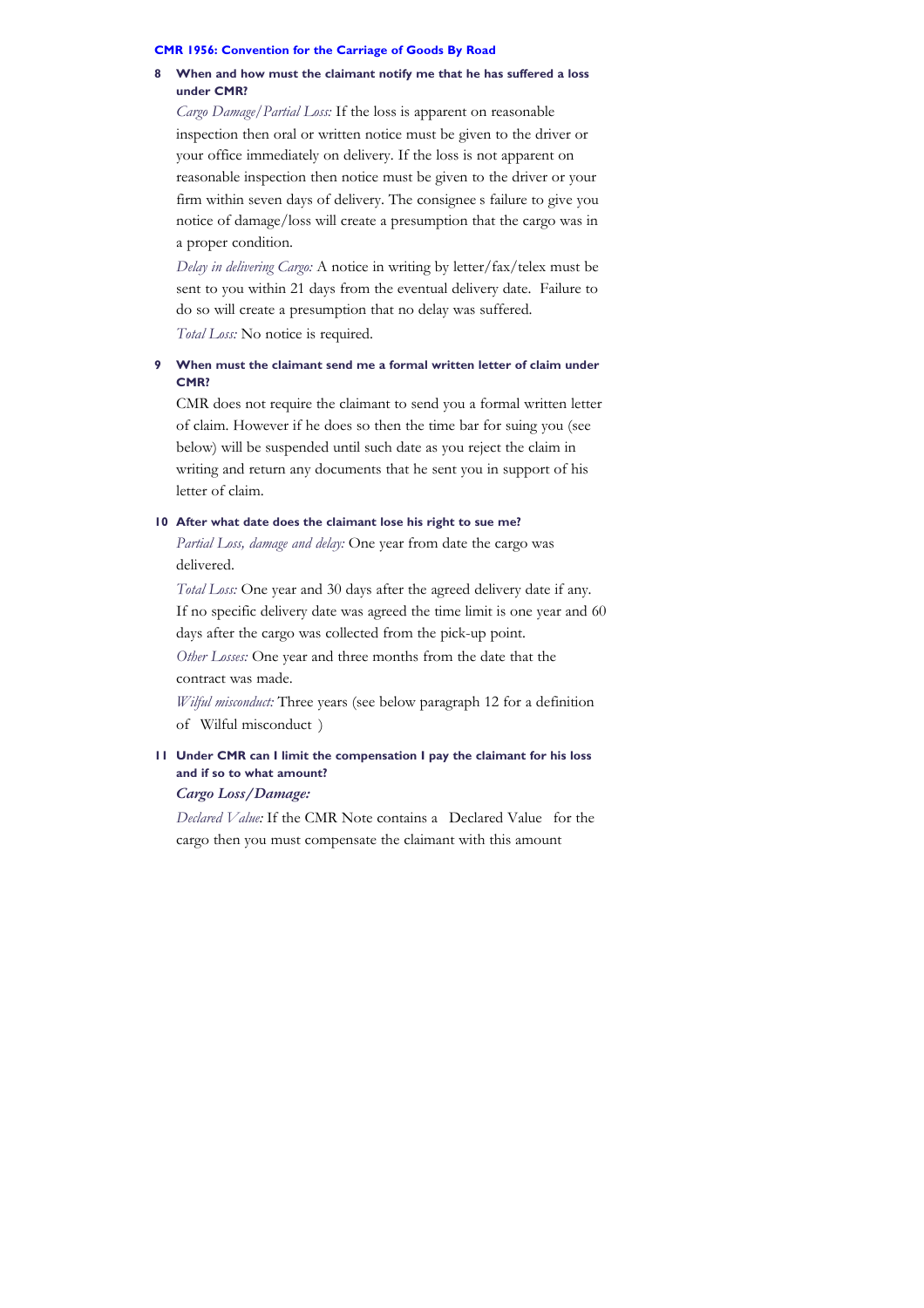(pro-rata if only a portion of the cargo is affected). Usually, you will only agree to a Declared Value if you are paid increased freight. Please advise the Club before agreeing a Declared Value. Failure to do so may prejudice your cover.

*No Declared Value:* If the CMR Note does not include a Declared Value then you must compensate the claimant with the reduction in value of the cargo calculated by reference to the value of the cargo on *collection* (ie usually the sales invoice/FOB value *not* the CIF/ Sound Arrived Value ). However if this difference in value exceeds 8.33SDRs (see p.9 on SDRs) per kilogram of the cargo affected then you can limit your compensation to the per kilogram amount plus duty, freight and such other transport costs the claimant has paid as a result of the movement.

## *Delay:*

To prove a delay has occurred the claimant must prove that his goods were not delivered after any agreed date or, in the absence of an agreed date, after a reasonable period. If he can show that a delay has occurred *and* that he has suffered a financially quantifiable loss, then you must compensate him with that amount unless this amount exceeds your total freight charges for the movement in which case you will refund your freight charges. In addition, if the CMR Note provides for a Special Interest In Delivery on a particular date (and you do not comply with this Special Interest) then you must pay the claimant this amount as well as the normal compensation. Please advise the Club before agreeing a Special Interest in Delivery as failure to do so may prejudice your cover.

## **12 Can I lose my right to limit the compensation payable to the claimant?** You will lose your right to limit your liability if the loss occurred due to your/your sub-contractor acting wrongfully or recklessly without care for the consequences ("Wilful Misconduct").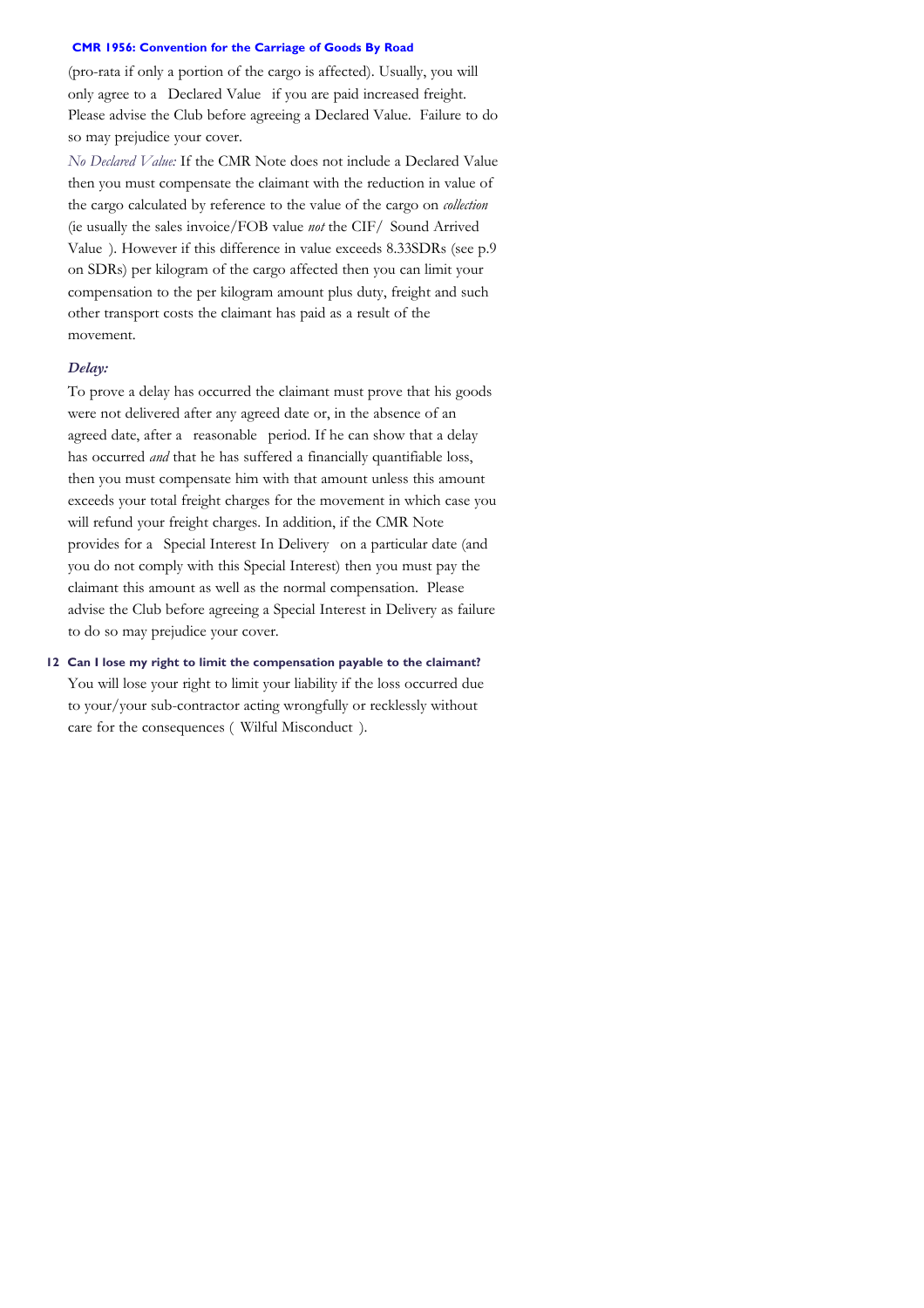#### **1 Who normally trades under Amended Warsaw terms?**

Air Carriers, including airlines and freight forwarders who contract as principal.

## **2 What mode(s) of transport movement do Amended Warsaw terms apply to?**

Carriage of goods by air (planes and helicopters). Other surface modes of transport used by the air carrier for the purpose of loading, delivery or transhipment within the vicinity of an airport.

## **3 How can Amended Warsaw apply to a transport movement arranged by my firm?**

Warsaw applies to any contracts under which your firm agrees, as principal, to carry goods by air between

- (i) airports in two different states both of which have made Amended Warsaw part of their national law [pp.50-53 contains a list of these states]; or
- (ii) two airports within the same state if that state has made Amended Warsaw part of its national law and if, en route, the aircraft stops at an airport within another state, even if the stop-over state has not made Amended Warsaw part of its national law; or
- (iii) UK domestic movements.

The terms will not apply if your firm contracted as agent.

## **4 How does Amended Warsaw affect terms expressly agreed between my firm and our customer?**

If Warsaw applies, it will override any terms which you and your customer might have expressly agreed to govern your contract (eg your standard terms) which are inconsistent with Warsaw (eg limitation of liability provisions).

## **5 Can I amend the terms to improve my firm's legal position in relation to Amended Warsaw?**

Any attempt to improve your firm's legal position or to deprive you of your right to limit your liability (see para 11 below) will be null and void.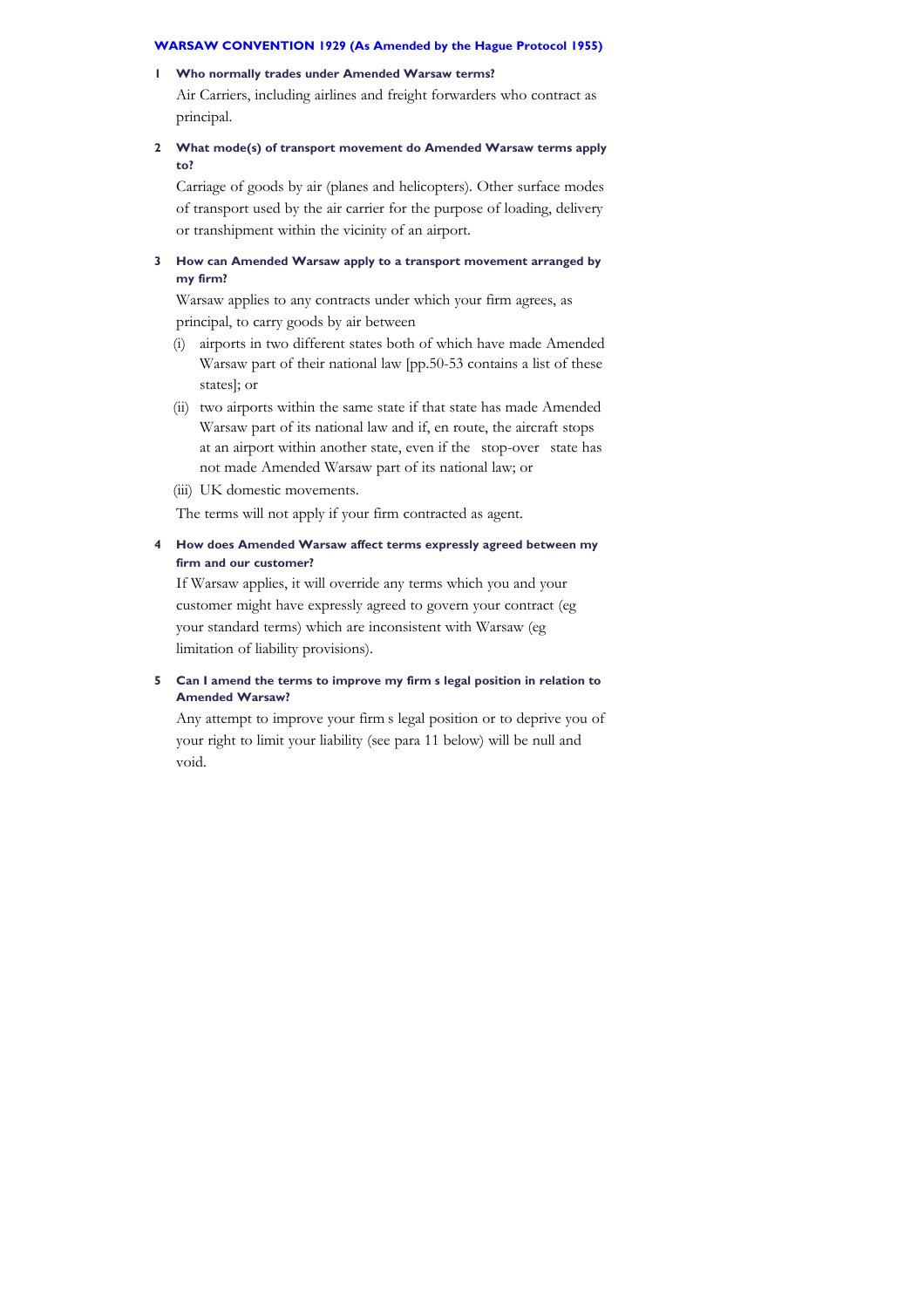#### **6 Who can make a claim against my firm under Amended Warsaw?**

*Loss:* The shipper or the consignee (for themselves if they own the goods or on behalf of the true owner).

*Damage:* The shipper or the consignee (for themselves if they own the goods or on behalf of the true owner. If the shipper claims against your firm then he must pay your freight charges if these remain unpaid).

*Delay:* The shipper or the consignee (for themselves if they own the goods or on behalf of the true owner).

In all cases, the true owner of the goods probably cannot bring a claim unless he is either shipper or consignee.

#### **7 What defences do I have against claims under Amended Warsaw?**

If the claimant takes delivery of the goods without giving your firm written notification of his loss (see para 8.below) then a presumption arises that the goods were received in good condition. Unfortunately, this presumption can be rebutted if the claimant shows that the goods condition on acceptance could not be observed because they were, for example, tightly packed or in a container.

If the claimant gives a notice on time or rebuts the above presumption and proves that he has suffered a loss then your firm's legal liability is presumed. However, you can still defeat his claim if you can show that the loss occurred:

- (i) not during the flight or within the perimeters or vicinity of the airport; or
- (ii) in spite of your firm having taken all reasonable measures to avoid the damage; or
- (iii) because the loss was inevitable or could not have been prevented by human foresight or precaution; or
- (iv) because of the contributory negligence of the shipper or the consignee.

## **8 When and how must the claimant notify me that he has suffered a loss under Amended Warsaw?**

*Cargo Damage/Loss:* within fourteen days from the date on which the goods were delivered to him.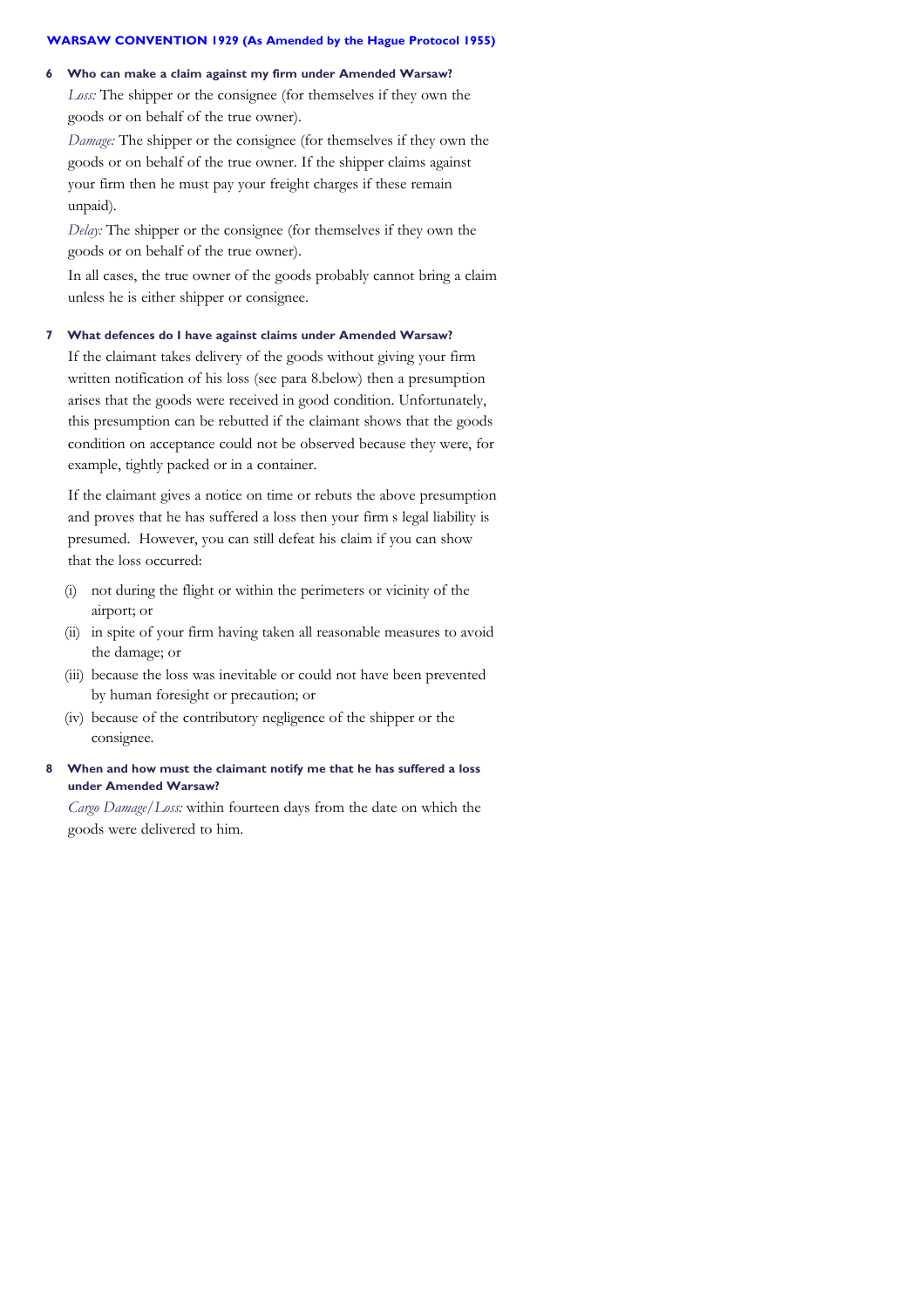*Delay:* within twenty one days from the date on which the goods were delivered to him.

The notification must be written on the air waybill or upon a separate document. If the claimant fails to send you the notification within the relevant period then he loses his right to pursue the claim.

**9 When must the claimant send me a formal written letter of claim under Amended Warsaw?**

Amended Warsaw does not require the claimant to send a written letter of claim in addition to a notification.

## **10 After what date does the claimant lose his right to sue me?**

Providing the claimant has sent you his notification of loss he has a further two years to sue you starting with the latest of the following dates:

- (i) the date of arrival at the destination; or
- (ii) the date on which the aircraft should have arrived; or
- (iii) the date on which the carriage stopped (eg delivery to the consignee).

## **11 Under Amended Warsaw can I limit the compensation payable and if so to what amount?**

## *Cargo Loss/Damage:*

*Declared Value on Delivery:* If the air waybill contains a Declared Value for the cargo then you must generally compensate the claimant with this amount (pro-rata if only a portion of the cargo is affected). Usually, you will only agree to a Declared Value if you are paid increased freight. Please advise the Club before agreeing a Declared Value as failure to do so may prejudice your cover.

*No Declared Value:* If the air waybill does not contain a Declared Value then you must compensate the claimant with the reduction in the value of the goods. However if the reduction in value of the goods exceeds 17 SDRs (see p.9 on SDRs) a kilo of the goods affected then you can limit your compensation to the per kilogram amount.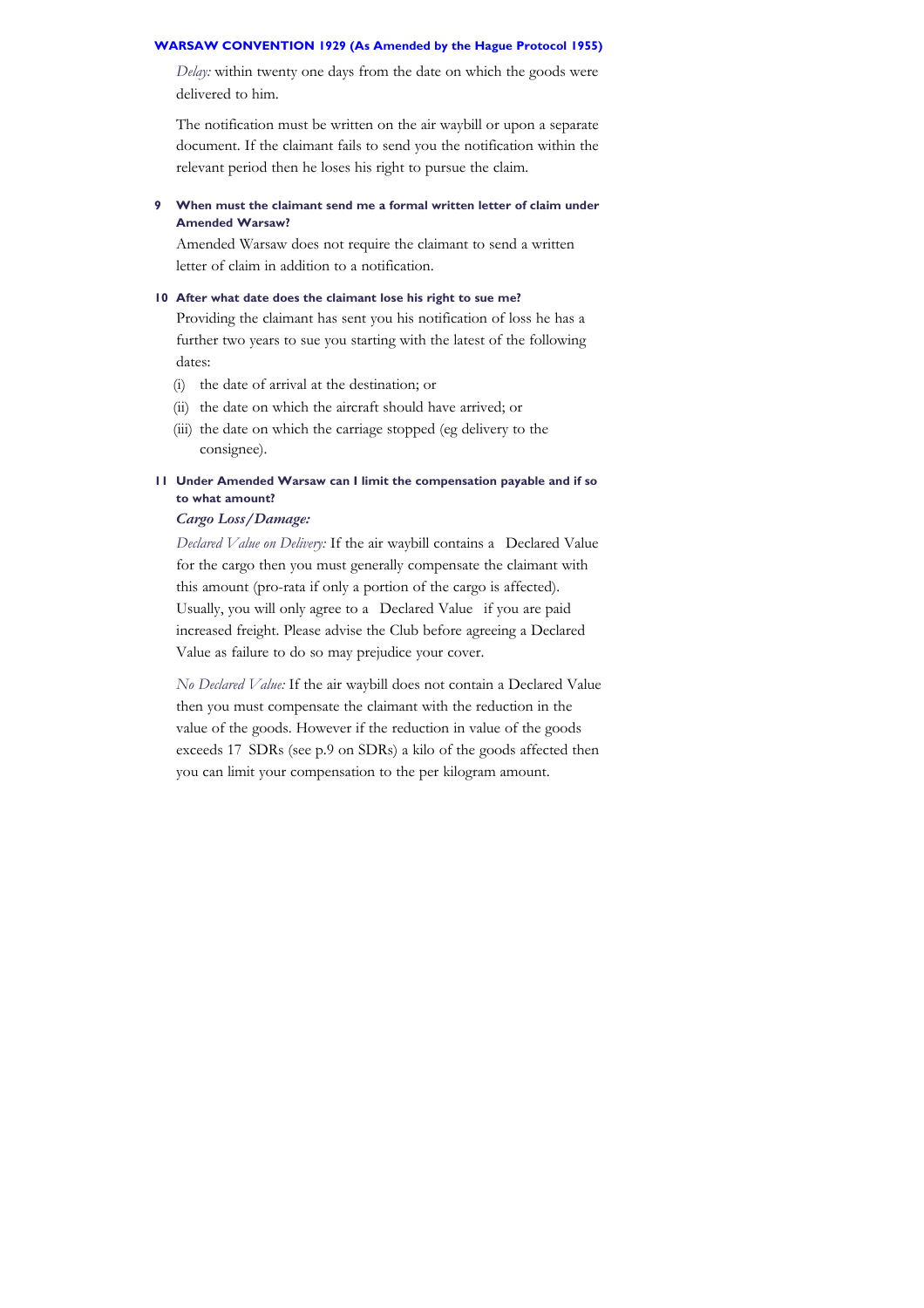*Delay:* To prove a delay has occurred the claimant must prove that the cargo was delivered after an agreed date or, in the absence of an agreed date, after a reasonable period. If he can show that a delay has occurred and that he has suffered a financially quantifiable loss then you must compensate him with that amount if either the loss was a natural result of the delay or if the claimant had put you on notice that the loss would occur if the goods were delayed.

## **12 Can I lose my right to limit the compensation payable to the claimant?**

You will lose your right to limit your liability if the claimant proves either:

- (i) that the loss occurred due to your/your sub-contractor acting wrongfully or recklessly without care for the consequences ("Wilful Misconduct"); or
- (ii) that you failed to issue an air waybill in triplicate and deliver them to the relevant parties; or
- (iii) that the delivered air waybill failed to state that the carriage is subject to the Warsaw Convention; or
- (iv) that you delivered the goods on the instructions of the shipper without having received an air waybill from the alleged consignee.

#### **CARRIAGE TO/FROM USA**

Please note: The USA has not implemented the Hague protocol and therefore the original 1929 Warsaw Convention applies to air traffic to and from the USA. The original Warsaw Convention has a long list of information which must be included in the AWB and failure to include all of those items (even if not relevant) could lead you to lose your right to limit your libility.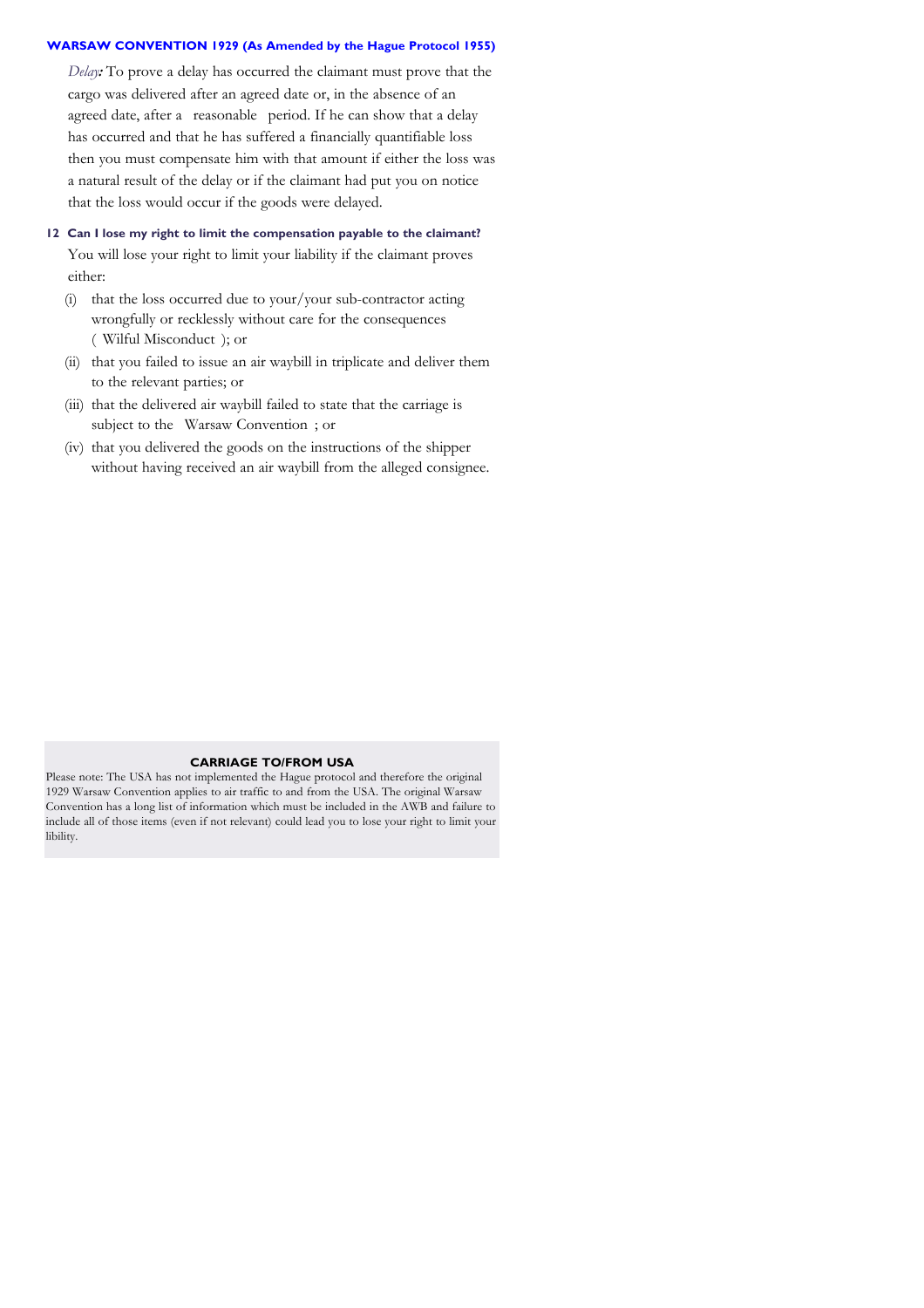#### **1 Who normally trades under these terms?**

Freight Forwarders and other parties who are members of the British International Freight Association, who use these terms as their standard trading conditions.

**2 What mode(s) of transport movement do these terms apply to?** All modes including carriage of goods by sea, road, air and rail. The BIFA terms can also apply to non-transport activities such as customs clearance, warehousing, packing, etc.

## **3 How can these terms apply to a transport movement arranged by my firm?**

The BIFA terms will only apply if you and your customer expressly agree that they will. The terms may apply according to the methods discussed under "Do I have a contract with the party who has suffered the loss?" on pages 3-4 of this booklet.

If the BIFA terms apply then they will do so only where they are not inconsistent with any applicable compulsory international convention. For example, if a loss or damage arising out of an event which occurred during an international movement by road then CMR and not BIFA may regulate your liability.

The BIFA terms allow you to contract as both agent or principal. However the liability provisions below are only relevant if you are principal.

## **4 How do the BIFA terms affect terms expressly agreed between my firm and our customer?**

If the BIFA terms apply but you have also agreed other express terms by correspondence then it is possible that the inconsistent terms may take precedence over those BIFA terms which conflict with the terms agreed by correspondence. Nonetheless, when defending claims you should *(i)* maintain that your BIFA terms apply and *(ii)* contact the Club for advice.

## **5 Can I amend the terms to improve my firm's legal position?**

No, but you may amend the terms to improve your customer's position, - higher limits of liability - providing these are agreed with your liability insurer.

If the damage is governed by an applicable international convention then the convention will apply.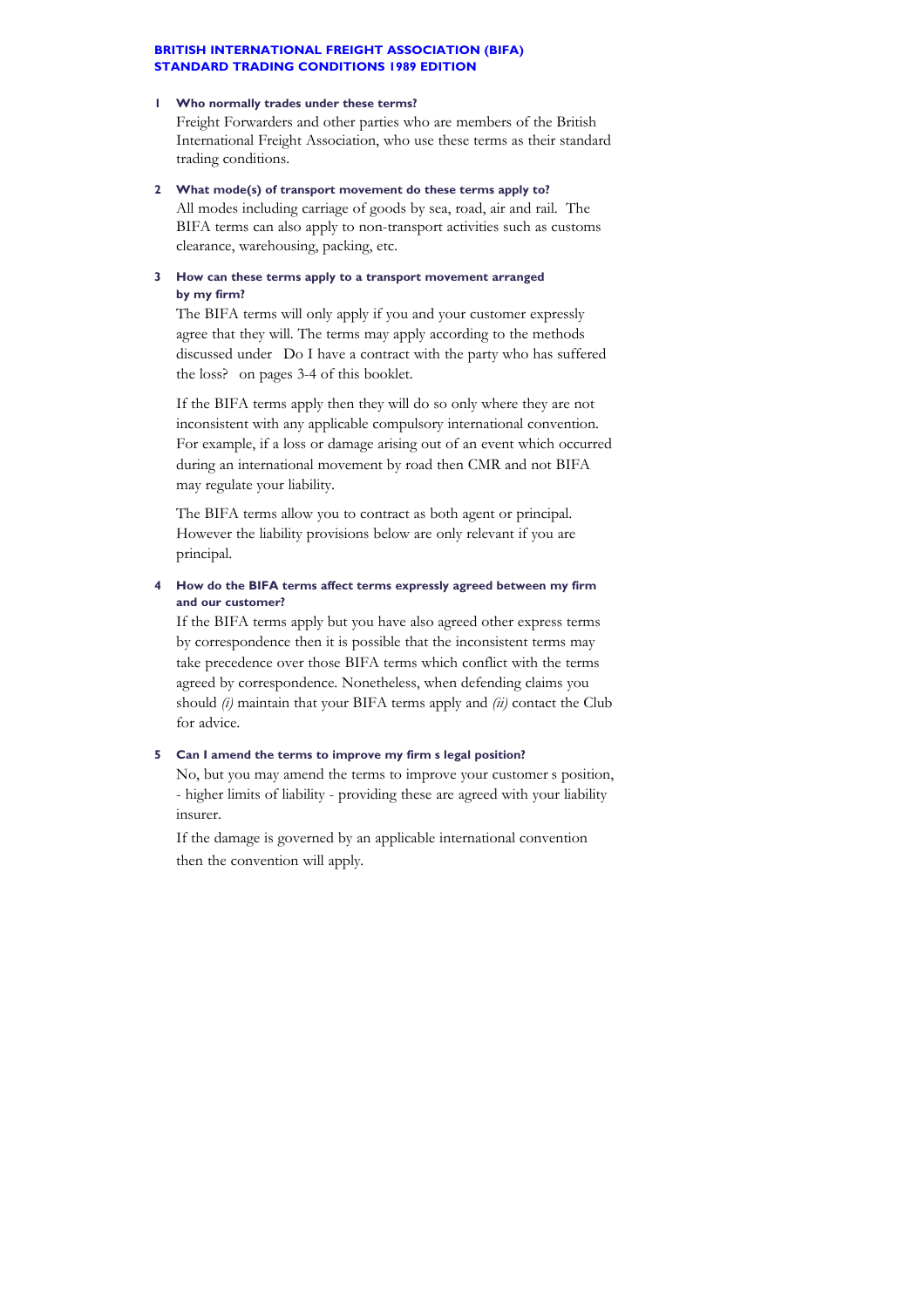## **6 Who can make a claim against my firm under these terms?**

You should be aware that where a bill of lading is issued, the claim should be made against the carrier shown in the bill of lading under the bill of lading terms.

If a third party, for example a buyer from the consignee, claims against you in the Law of Negligence, then you can demand from your customer an indemnity for the amount which exceeds your BIFA limitation (see 11) even if the loss was caused by your negligence.

## **7 What defences do I have against claims under these terms?**

The BIFA terms expressly provide for only two general defences: your firm will be relieved of liability if the loss or damage suffered was caused by either:

- (i) problems arising out of labour disputes which your firm was unable to avoid by acting with reasonable diligence; and
- (ii) any cause or event which your firm was unable to avoid by acting with reasonable diligence and any consequent problems which your firm was unable to avoid by acting with reasonable diligence.

However if the loss or damage occurred during a stage of the movement where an international convention is applicable then the defences within that convention will be available to your firm. For example, if a loss occurs during international carriage by road then the CMR defences may apply.

## **8 When and how must the claimant notify me that he has suffered a loss?**

Your customer must notify you of his claim within 14 days of the date when he became aware or should have become aware of the event or occurrence which he says caused the claim.

However if your customer shows that it was impossible for him to send you his written notification within this period he has the lesser obligation of having to send you his written notification as soon as he can thereafter.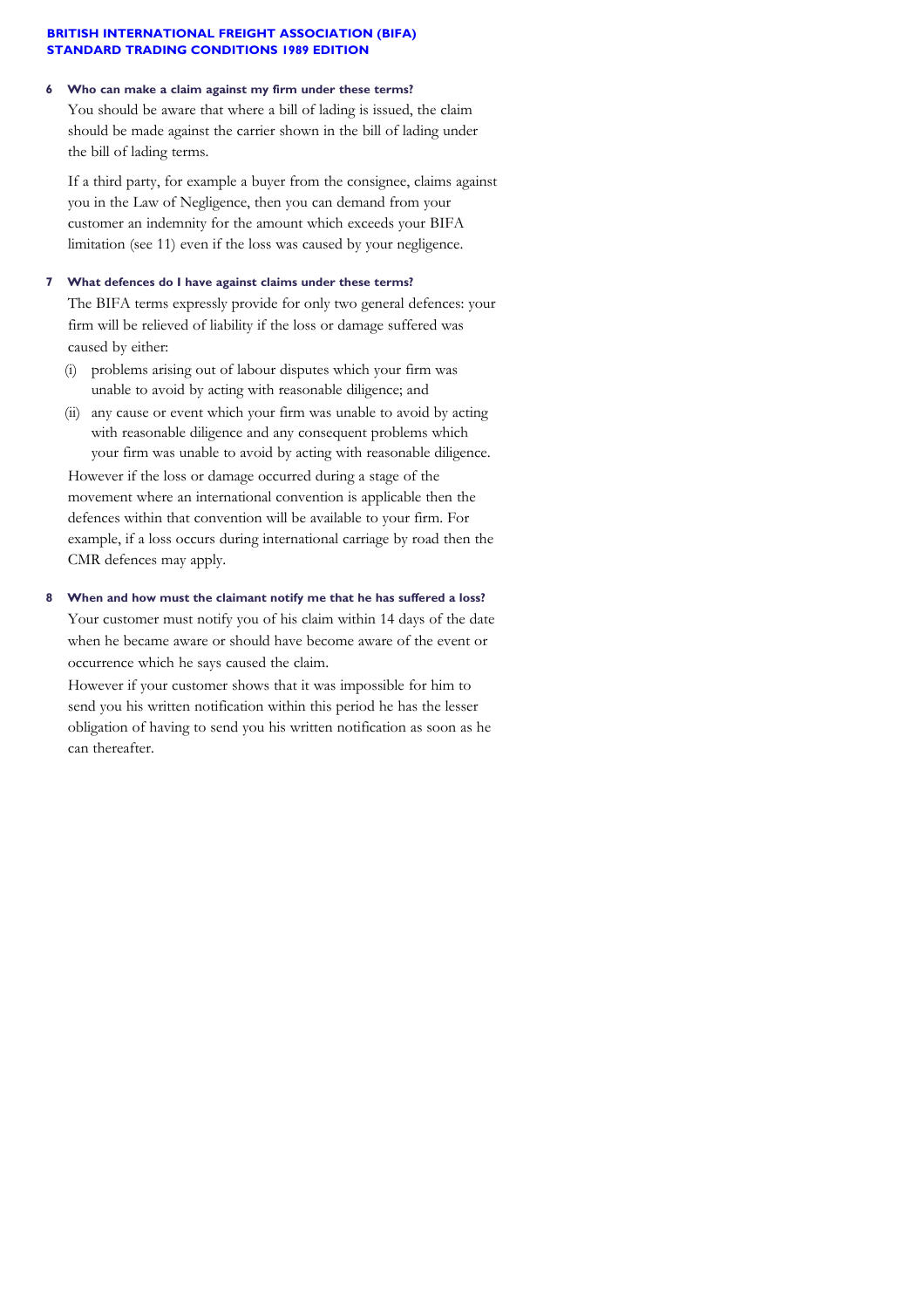#### **9 When must the claimant send me a formal written letter of claim?**

The BIFA terms do not require the claimant to send you a formal written letter of claim. However if the loss occurs in the road stage of an international movement, then the CMR Rules may apply, i.e. if the claimant sends you a written letter of claim then the CMR time bar for suing you will be suspended until such date as you reject the claim in writing and return any documents which he sent you in support of his letter of claim (see page 16). It would be sensible to have an agreed procedure with your customer regarding written notification of claims.

#### **10 After what date does the claimant lose his right to sue me?**

Once nine months have passed since the event or occurrence which gave rise to the claim then the claimant is no longer entitled to sue you, *unless* a compulsory international convention gives the claimant a longer time.

**11 Can I limit the compensation I pay the claimant for his loss and if so to what amount?**

If a compulsory international convention *does not apply* the following limits will:

#### *Cargo Loss/Damage:*

You must compensate the claimant with the reduction in the value of the goods calculated by reference to the value of the cargo on collection (ie usually the sales invoice/FOB value *not* the CIF value). However if this difference in value exceeds 2SDRs (see p.9 on SDRs) per kilogram of the cargo affected then you can limit your compensation to the per kilogram amount.

## *Other Losses:*

The lower of *(i)* the invoice/FOB value of the goods carried; or *(ii)* 2SDRs per kilogram of the goods carried; or *(iii)* 75,000SDRs.

#### *Delay*:

No compensation will be due to your customer *unless* you expressly agreed to compensate him for delay. Furthermore, even if you expressly agree to compensate your customer for delay he will generally only be entitled to a maximum of twice the amount of your freight charges. The above limits can be increased by express agreement between you and your client. Please inform the Club before agreeing higher limits as failure to do so may compromise your cover.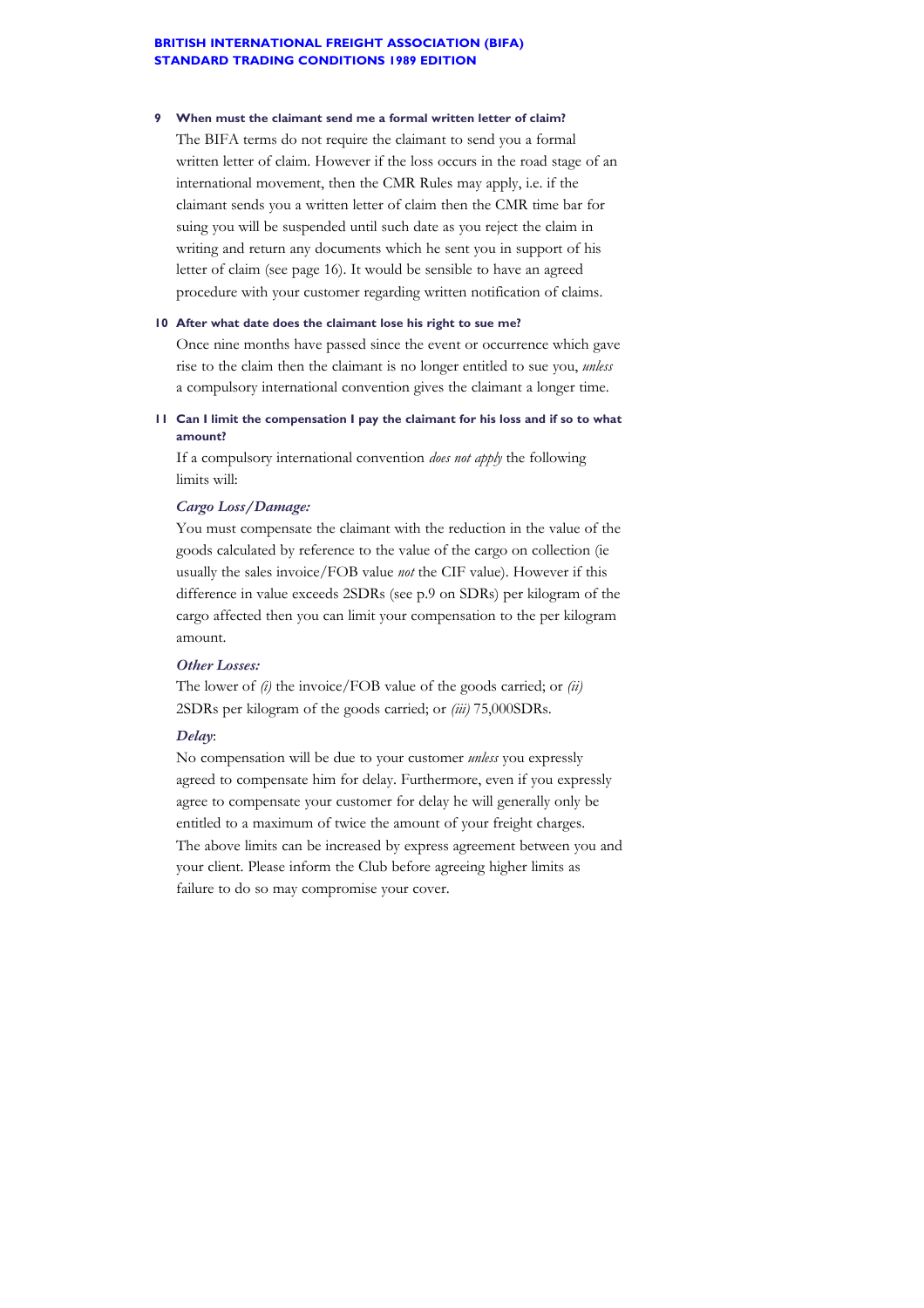**12 Can I lose my right to limit the compensation payable to the claimant?** The BIFA terms do not provide that you can lose your right to limit your liability. However if consumer protection law applies (unlikely in the case of commercial clients) or if a compulsory international convention applies then this may cause you to lose your right to limit.

If you do not properly incorporate standard trading conditions in your arrangements with your customer, they may not legally apply and all rights thereunder may be lost.

BIFA have recently issued their 2000 Conditions. These have also been examined and the comments made in this section apply equally to BIFA 2000 Conditions

TT Club Members who are not Members of BIFA may utilise the TT Club series 400 Conditions for Freight Forwarders.

#### **I only ever issue bills of lading or CMR notes. Do I still need BIFA conditions?**

Yes. CMR only deals with some aspects of the contract but does not, for instance, govern important things like paying freight or your right to lien (detain) cargo if your client does not pay. BIFA terms and the CMR Convention compliment each other and you do need both.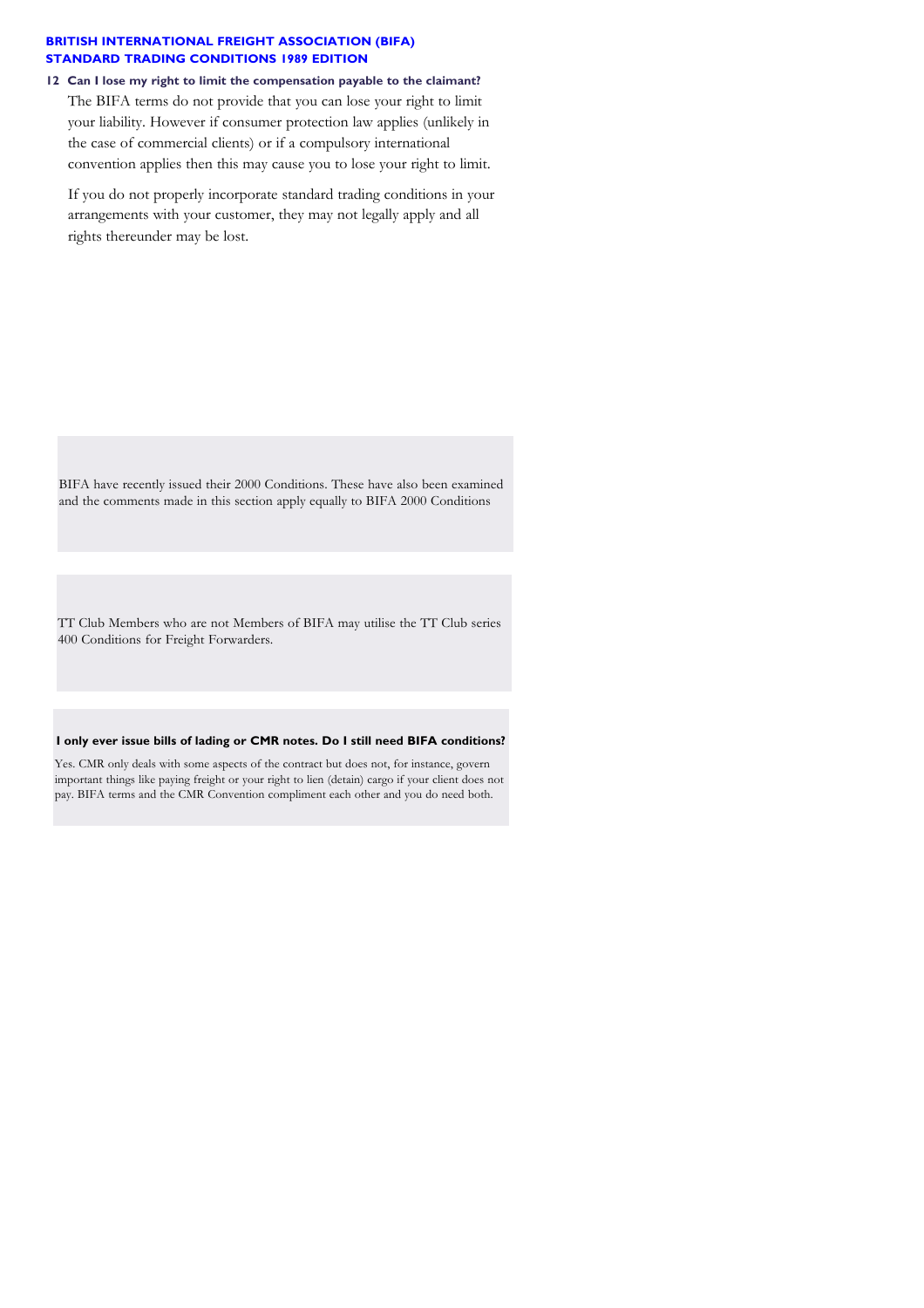#### **TT CLUB SERIES 100 BILL OF LADING(not a Standard Trading Condition)**

#### **1 Who normally uses the Series 100 bill of lading?**

Freight forwarders and other parties who obtain their liability insurance from the Through Transport Club and who use Club, or National Forwarding Association terms as their standard trading terms.

## **2 What mode(s) of transport movement does the Series 100 bill of lading apply to?**

All modes, including carriage of goods by sea, road, air and rail.

#### **3 How can the Series 100 bill of lading terms apply to a transport movement arranged by my firm?**

The terms apply if your firm issues a bill of lading which incorporates the Series 100 terms and names your firm as Carrier (i.e. principal). If the Series 100 terms apply, then they will take effect only in so far as they do not conflict with any applicable compulsory international conventions. For example, if the claimant proves that the loss occurred during an international road leg of a multimodal movement, then CMR and not the Series 100 terms may regulate your firm's liability.

#### **4 How do the Series 100 bill of lading terms affect terms expressly agreed between my firm and our customer?**

If the Series 100 terms apply but you have also agreed other express terms with your customer by correspondence then the express terms may possibly take precedence over any Series 100 terms which are in conflict with them. Nonetheless, when defending claims you should *(i)* maintain that your Series 100 terms apply, and *(ii)* contact the Club for advice.

## **5 Can I amend the Series 100 bill of lading terms to improve my firm's legal position?**

Yes, but if the claimant proves that a compulsory international convention applies then the convention will override any inconsistent unamended or amended Series 100 terms.

## **6 Who can make a claim against my firm under the Series 100 bill of lading terms?**

The holder of the Series 100 bill of lading, providing he lawfully came into possession of the bill. If someone, other than your customer or the party who has lawfully come into possession of the bill, seeks to sue you, your customer or the person who is lawfully entitled to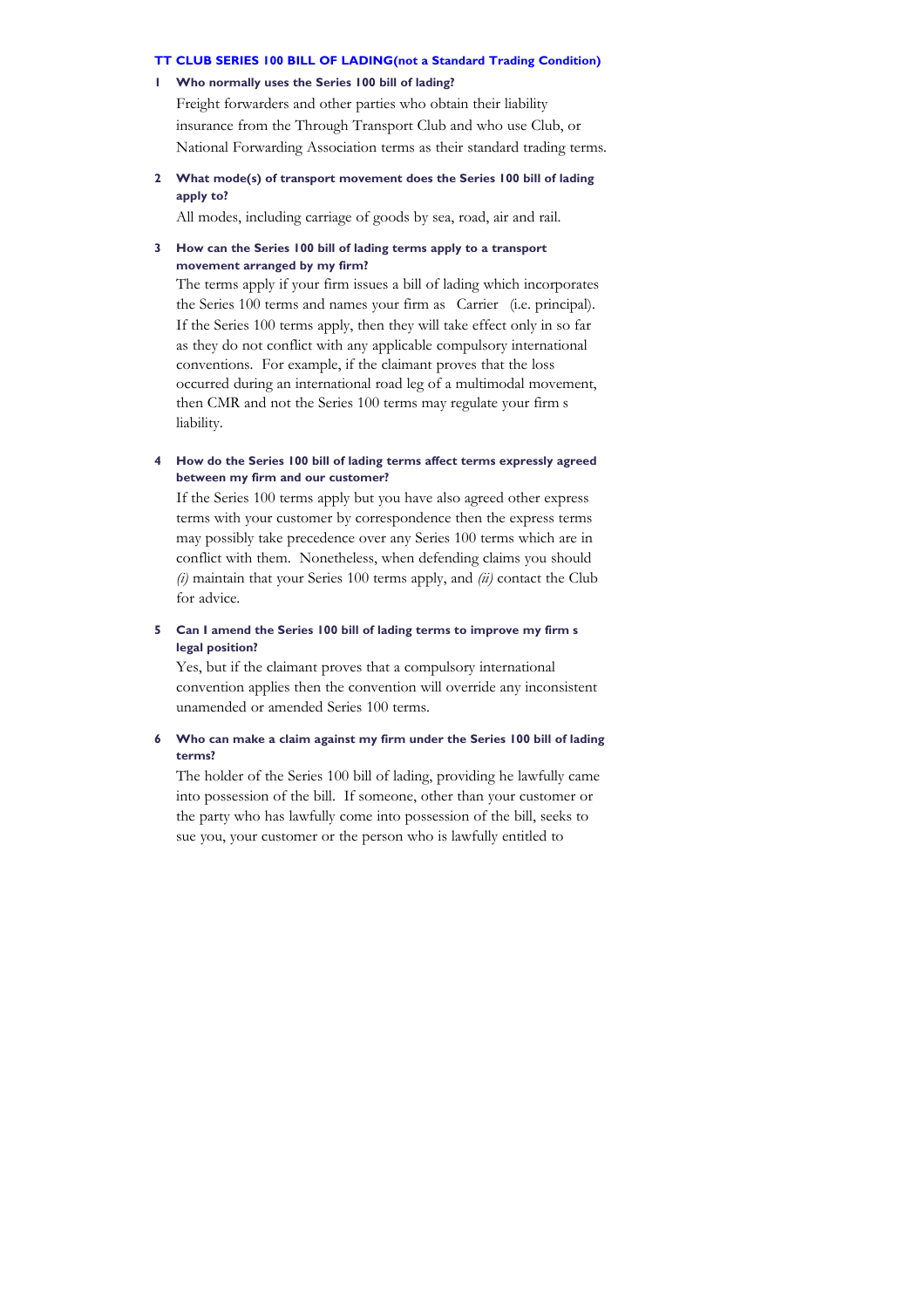## **TT CLUB SERIES 100 BILL OF LADING (not a Standard Trading Condition)**

possession of the bill will be obliged to indemnify you in respect of the third party's claim.

## **7 What defences do I have against claims under these terms?**

If the claimant proves that he has suffered a loss then it is presumed that your firm has a legal liability. The defences available to rebut this presumption will depend upon the type of movement covered by the bill:

### *Port to Port Shipments*

Generally the (unamended) Hague Rules (pp.10-13) will regulate your liability to your customer. However, in movements where the Hague-Visby Rules automatically apply, the Hague-Visby Rules will apply (pp.6-9).

## *Movements by Inland Waterway*

The (unamended) Hague Rules will apply (pp.10-13).

## *Combined Transport Movements*

*Where the claimant cannot prove that the loss occurred on a particular mode of transport*, then you can rely on the defences in the Hague-Visby Rules if *(i)* the movement *involves a sea leg* and *(ii)* if the bill was issued in a state which is party to the convention or the ocean carriage commenced in a state which is party to the convention. In movements which *do not involve* a sea leg you can to rely on all the defences contained in the (unamended) Hague Rules (pp.10-13) as long as these make sense in a maritime context.

*If the claimant can prove that the loss occurred whilst the cargo was being carried by a particular mode of transport,* then your liability will be determined as above *unless* an international convention is applicable. If an international convention is applicable then the defences within that convention will be available to your firm instead. For example, if the loss occurred during international carriage by road then the CMR defences may apply.

## **8 When and how must the claimant notify me that he has suffered a loss?**

*Visible Losses:* A notice in writing must be given to you/your agent at the place of delivery before or at the time the consignee or his agent takes delivery of the cargo.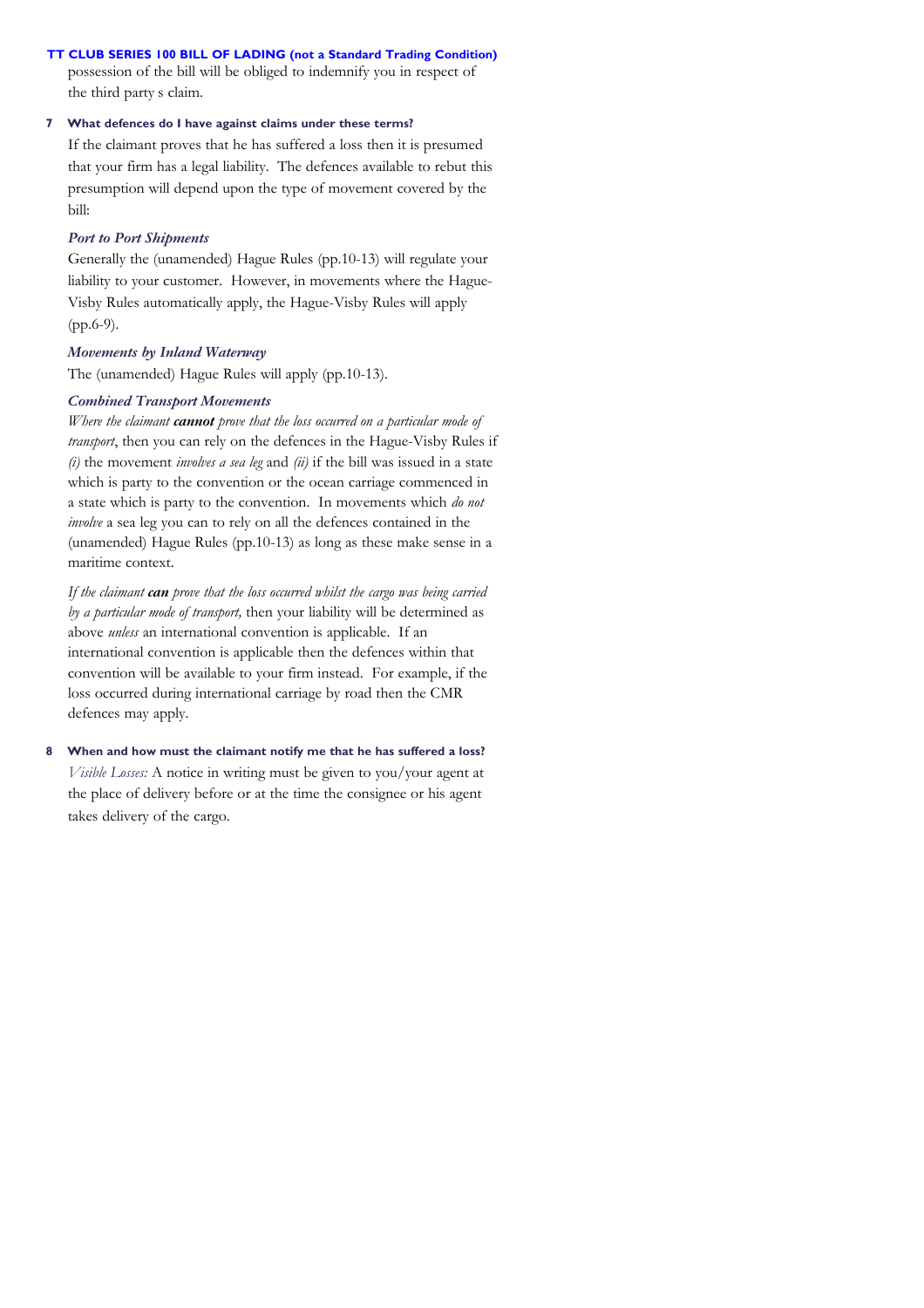#### **TT CLUB SERIES 100 BILL OF LADING (not a Standard Trading Condition)**

*Invisible Losses:* A notice in writing must be given to you/your agent at the place of delivery within three days after the consignee or his agent takes delivery of the cargo.

Failure to provide a written notice gives rise to a presumption in your firm's favour that the goods were received without loss or damage. This presumption can be rebutted with evidence of the loss or damage. However the claimant s ability to rebut the presumption becomes increasingly difficult with the passage of time.

## **9 When must the claimant send me a formal written letter of claim?**

The Series 100 terms themselves do not require the claimant to send you a formal written letter of claim.

However if the claimant proves that the loss occurred during a road leg of a combined transport movement, then CMR might apply. Therefore, if the claimant sends you a written letter of claim then the CMR time bar will be suspended until the date when you reject the claim in writing and return any supporting documents to him.

## **10 After what date is the claimant barred from suing me?**

The claimant must issue proceedings *and* advise you in writing that he has done so within nine months after delivery of the goods or the date when the goods should have been delivered, *unless* a compulsory international convention gives the claimant a longer time.

## **11 Can I limit the compensation I pay the claimant for his loss and if so to what amount?**

If the limitation provisions in a compulsory international convention *do not apply* the following limits will:

#### *Cargo Loss/Damage:*

*Declared Value:* Even if a value for the goods is declared on the face of the bill you are not obliged to compensate the claimant with that sum unless you have expressly agreed with him that this would be the case.

*No Declared Value:* You must compensate the claimant with the reduction in the value of the goods calculated by reference to the actual value of the goods on arrival (if any) and the value they would have been worth had they arrived undamaged (Sound Arrived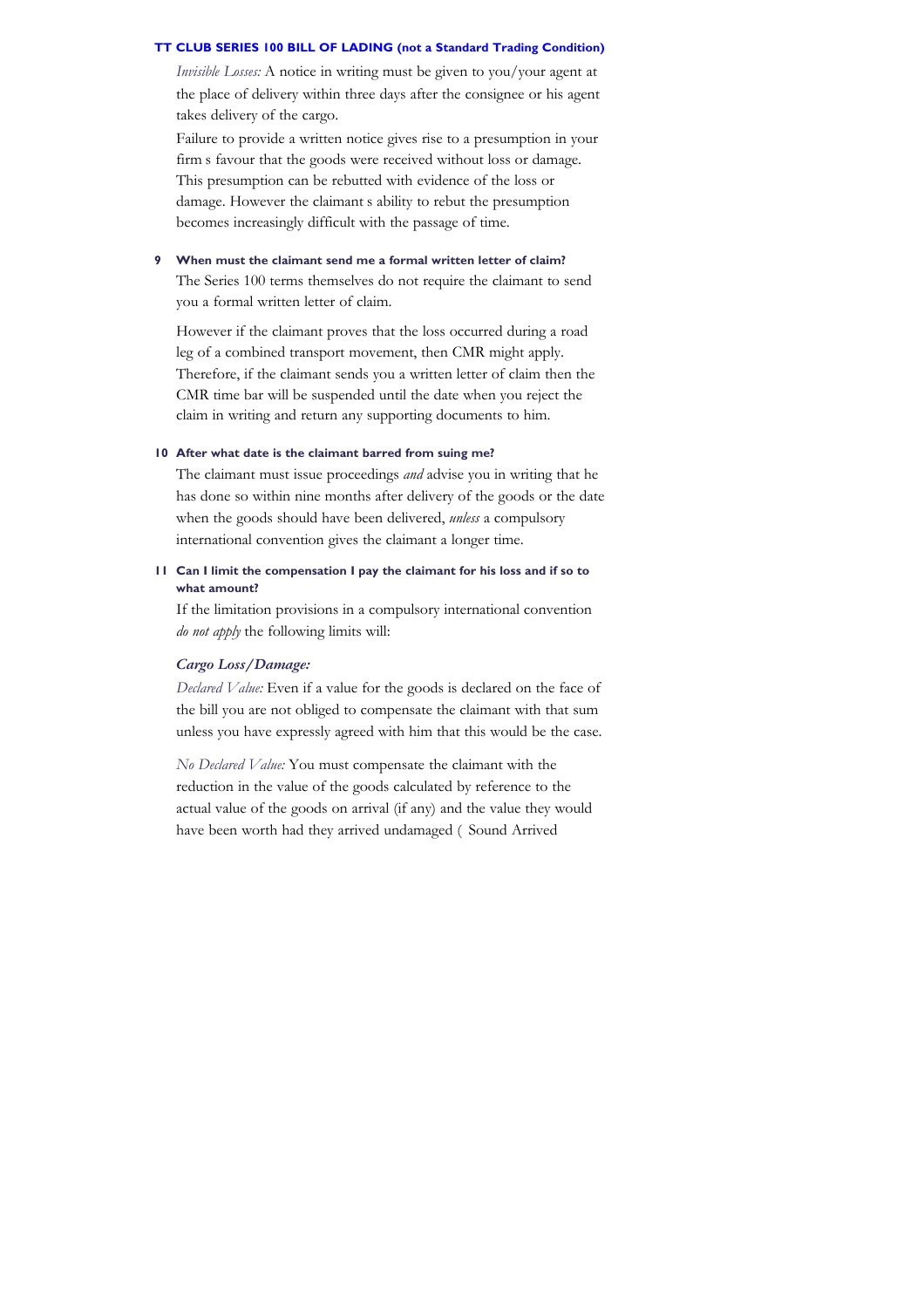## **TT CLUB SERIES 100 BILL OF LADING (not a Standard Trading Condition)**

Value ). If this difference in value exceeds US\$2.00 per kilogram of the gross weight of the goods lost or damaged, then you can limit your liability to this amount instead of paying the actual difference in value.

*Delay*: To prove a delay has occurred, the claimant must prove that his goods were delivered after the agreed date if any or, in the absence of an agreed date, after a reasonable period. If he can show that a delay occurred *and* that he suffered a financially quantifiable loss then you must compensate him with that amount unless this amount exceeds your total freight charges for the movement, in which case you will refund your freight charges.

**12 Can I lose my right to limit the compensation payable to the claimant?** The Series 100 terms do not provide that you can lose your right to limit your liability. However if a compulsory international convention applies then this may render ineffective your right to limit.

TT Series 100 are bill of lading conditions and should not be used as Standard Trading Conditions. TT Series 400 Conditions for Freight Forwarders are available to TT Club members. Non TT Club members may use the National Forwarding Association Conditions.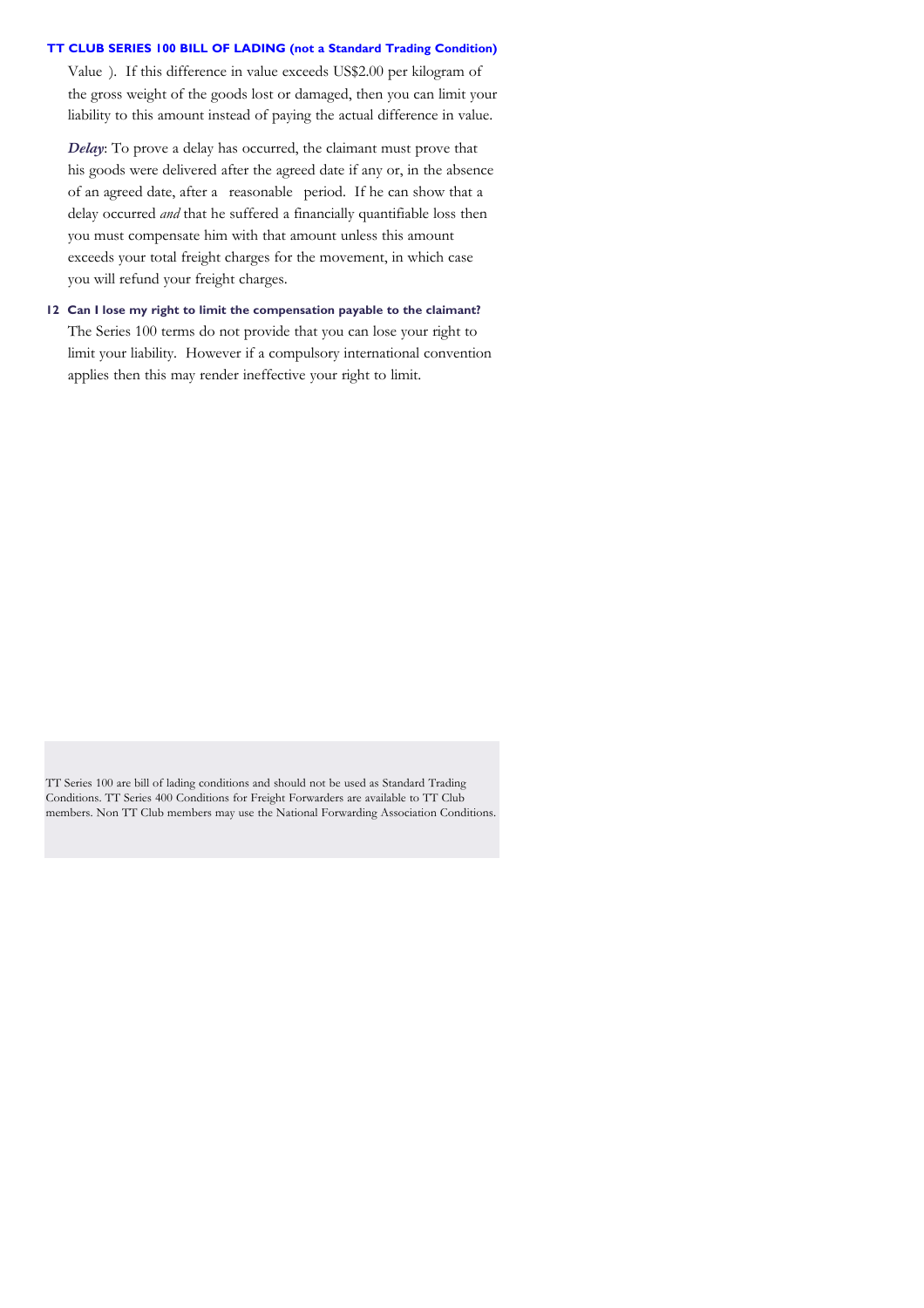#### **INTERNATIONAL FEDERATION OF FREIGHT FORWARDER ASSOCIATIONS FIATA MULTIMODAL BILL OF LADING 1992 (FBL)**

#### **1 Who normally trades under the FIATA terms?**

Members of those organisations which are members of the International Federation of Freight Forwarder Associations (FIATA). The British International Freight Association (BIFA) is a member of FIATA; therefore if your firm is a BIFA member it is entitled to trade under the FIATA terms.

**2 What mode(s) of transport movement do the FIATA terms apply to?** All modes including carriage of goods by sea, road, air and rail.

## **3 How can the FIATA terms apply to a transport movement arranged by my firm?**

The terms apply if your firm issues a FIATA Multimodal Bill of Lading naming it as Carrier (i.e. principal).

If the FIATA terms apply, then they will take effect only in so far as they do not conflict with any applicable compulsory international convention. For example, if the claimant proves that the loss occurred during an international road leg of a multimodal movement, then CMR and not FIATA will regulate your firm s liability.

## **4 How do the FIATA terms affect terms expressly agreed between my firm and our customer?**

If the FIATA terms apply but you have also agreed other express terms by correspondence then the express terms may possibly take precedence over any FIATA terms which are in conflict with them. Nonetheless, when defending claims you should (i) maintain that your FIATA terms apply and (ii) contact the Club for advice.

## **5 Can I amend the FIATA terms to improve my firm's legal position?** Yes, but if the claimant proves that a compulsory international convention applies then the convention will override any inconsistent unamended or amended FIATA terms.

**6 Who can make a claim against my firm under the FIATA terms?** The lawful holder of the FIATA Bill of Lading.

## **7 What defences do I have against claims under these terms?** If the claimant proves that he has suffered a loss then your firm's legal liability is presumed. You can defeat the presumption if your firm can show: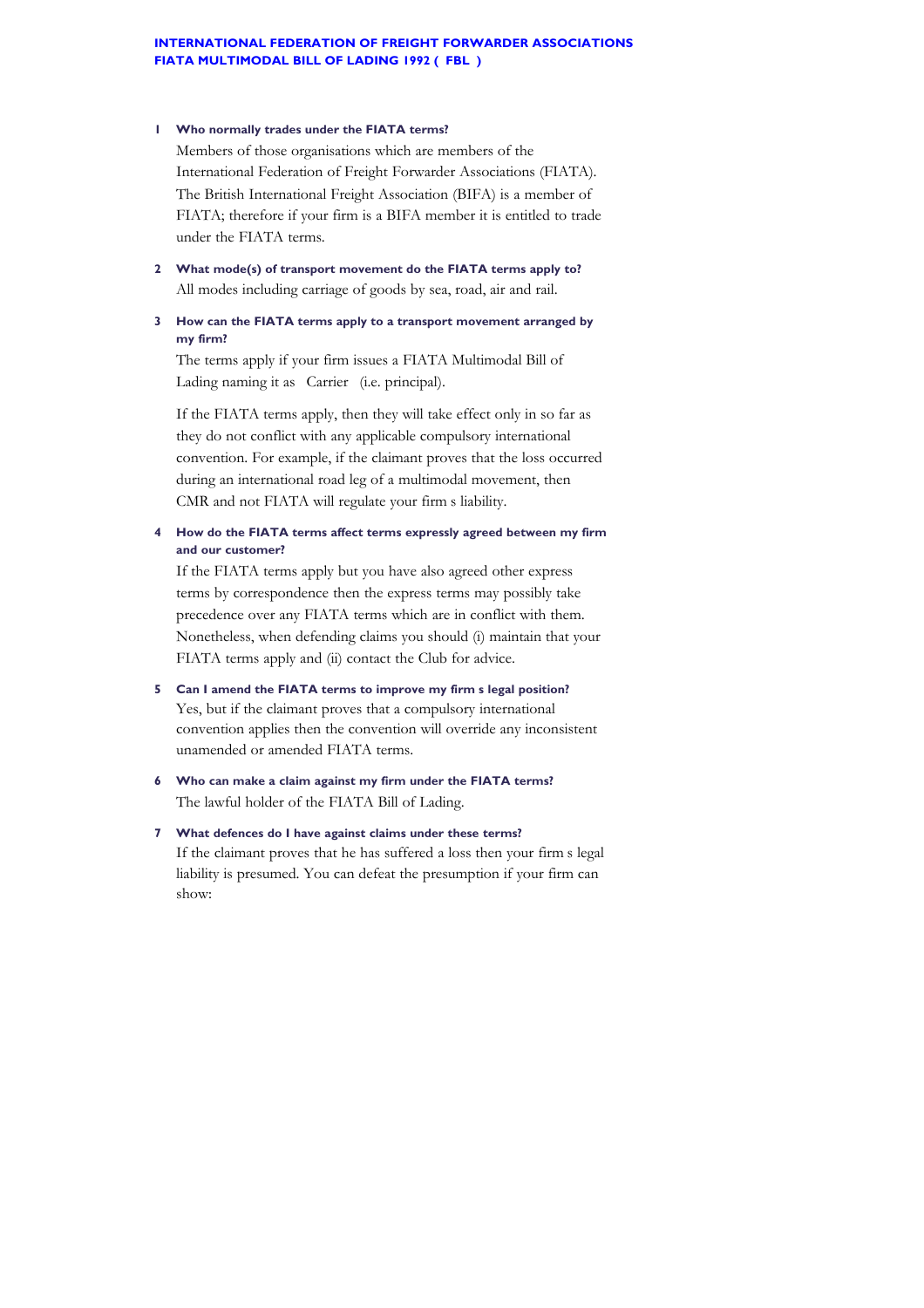## **INTERNATIONAL FEDERATION OF FREIGHT FORWARDER ASSOCIATIONS FIATA MULTIMODAL BILL OF LADING 1992 (FBL)**

*that the loss occurred during a sea or inland water leg of the movement owing to:*

- (i) the master s (or his servants) error of navigation or management of the ship; or
- (ii) fire during the voyage, unless the fire was caused by your firm's personal negligence or the ship owner's personal negligence; or

t*he actual cause of the loss and that your firm's negligence did not give rise to this cause;* or

- *that your customer can't show that a particular act caused the loss and that the carriage occurred without incident and that the loss might have been caused due to*:
- (i) cargo interests' action or failure to act where they should have acted; or
- (ii) inadequate packaging or marks and/or numbers; or
- (iii) cargo interests negligent handling, loading, stowage or unloading; or
- (iv) inherent vice of the goods; or
- (v) strike, lockout, stoppage or restraint of labour.

If the claimant proves that a compulsory international convention applies then the above defences will not be available but the specific defences available under the applicable international convention will apply instead.

**8 When and how must the claimant notify me that he has suffered a loss**

*Visible Losses:* A notice in writing must be given to you/your agent on delivery of the goods to the consignee or his agent or to any state authority which is entitled to delivery of the goods.

*Invisible Losses:* A notice in writing must be given to you/your agent within six days after the goods were delivered to the consignee or his agent or to any state authority which is entitled to delivery of the goods.

Failure to provide a written notice gives rise to a presumption in your firm s favour that the goods were received without loss. This presumption can be rebutted with evidence of loss. However the claimant's ability to rebut the presumption becomes increasingly difficult with the passage of time.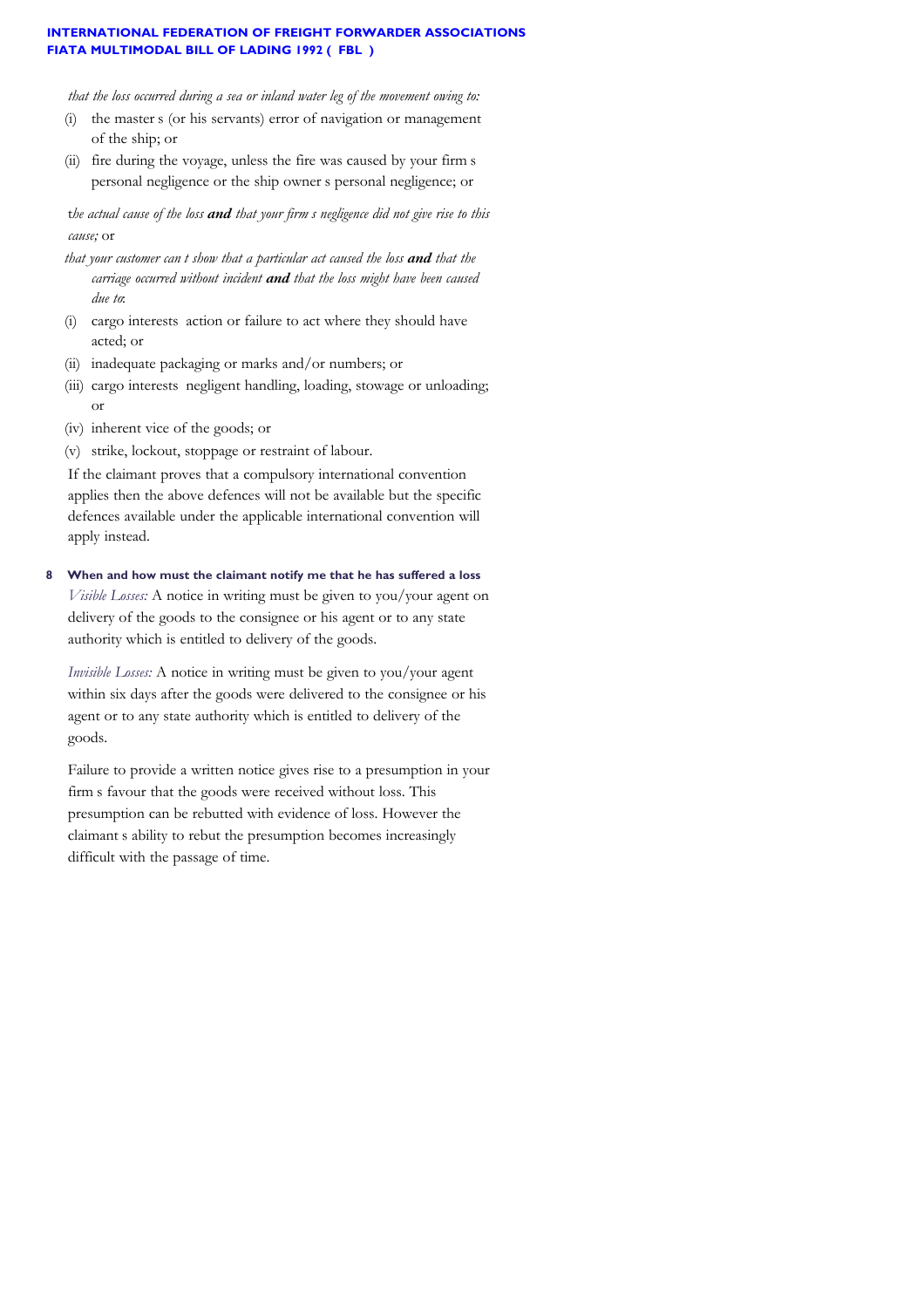#### **INTERNATIONAL FEDERATION OF FREIGHT FORWARDER ASSOCIATIONS FIATA MULTIMODAL BILL OF LADING 1992 (FBL)**

#### **9 When must the claimant send me a** *formal written letter* **of claim**

The FIATA terms themselves do not require the claimant to send you a formal written letter of claim. However if the claimant proves that the loss occurred during a road leg of a multimodal movement, then CMR may apply. Therefore, if the claimant sends you a written letter of claim then the CMR time bar will be suspended until the date when you reject the claim in writing and return any supporting documents to him.

#### **10 After what date does the claimant lose his right to sue me?**

After nine months have passed since the date when the goods were delivered to either *(i)* the Consignee or *(ii)* his agent or *(iii)* to any state authority which is entitled to take over the goods before delivery, *unless* a compulsory international convention gives the claimant longer.

## **11 Can I limit the compensation I pay the claimant for his loss and if so to what amount?**

If limitation provided for in a compulsory international convention *does not apply* the following limits will:

## *Cargo Loss/Damage:*

*Declared Value:* If the FIATA Bill contains a "Declared Value" for the goods then your firm must generally compensate the claimant with this amount (pro-rata if only a portion of the goods are affected) *providing* the claimant has paid any increased freight which is payable. You cannot limit your liability below the Declared Value. Please advise the Club before agreeing a Declared Value as failure to do so may prejudice your cover.

*No Declared Value:* If the FIATA Bill does not contain a "Declared Value then you must compensate the claimant with the difference between the actual value of the goods on delivery (if any) and the Sound Arrived Value of the goods on delivery (ie usually the local market wholesale value). However if this difference in value exceeds 2SDRs (see p.9 on SDRs) per kilogram of the cargo affected then you can limit your compensation to the per kilogram figure.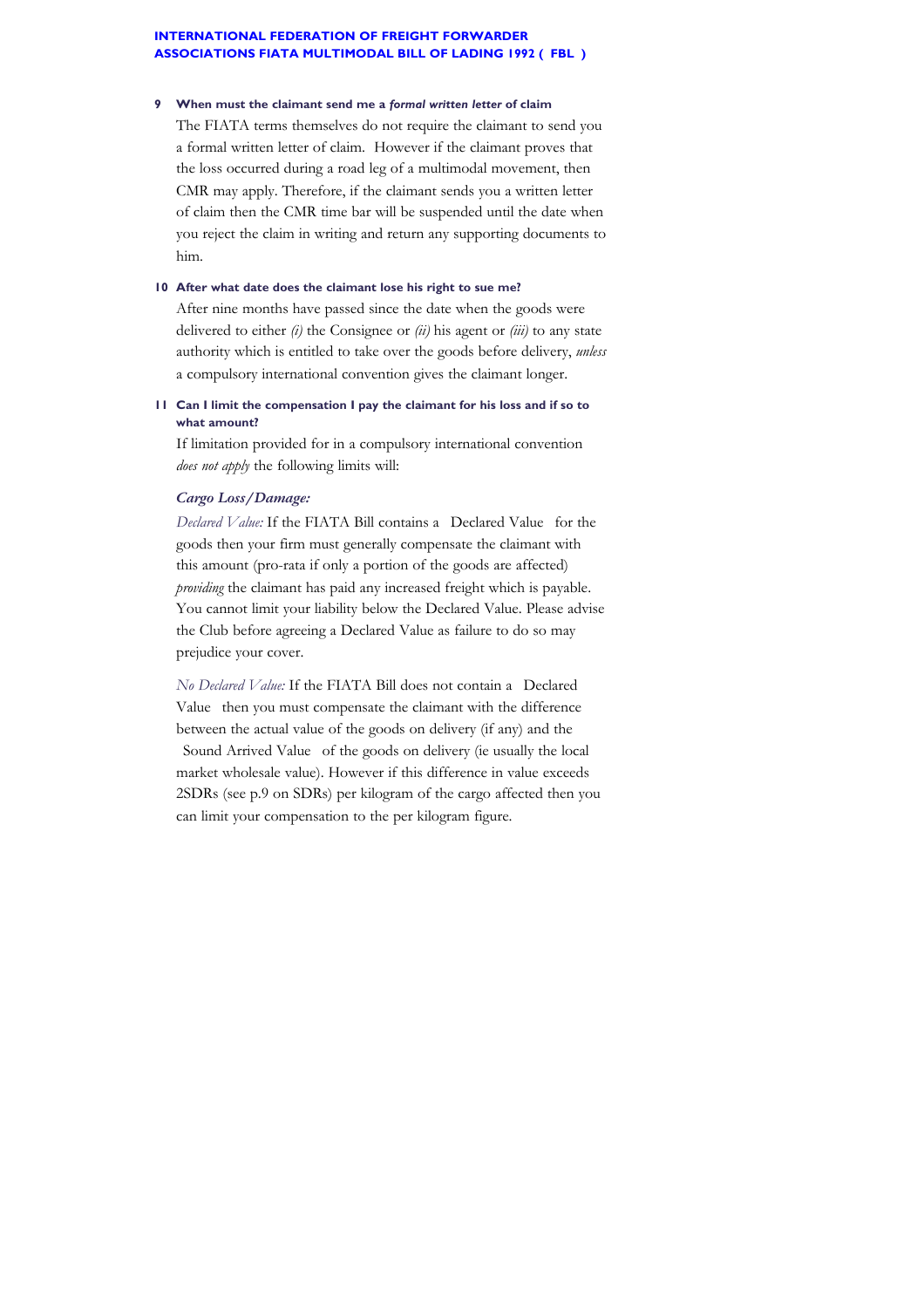## **INTERNATIONAL FEDERATION OF FREIGHT FORWARDER ASSOCIATIONS FIATA MULTIMODAL BILL OF LADING 1992 (FBL)**

*Delay:* No compensation is payable *unless* the FIATA Bill states that the goods are required to be delivered on a particular date or as soon as is reasonably possible ( $a$  declaration of interest in timely delivery).

## *Consequential Losses (including loss of profit):*

You can limit your liability to twice the amount of your freight charges providing that the total compensation payable (eg. say compensation for cargo damage and loss of profit) does not exceed the amount that would be payable on total loss of the goods (ie the lower of the Sound Arrived Value and the 2SDRs per kilogram amount).

The above limits can be increased by express agreement between you and your customer, but please inform the Club before doing so to avoid compromising your cover.

## **12 Can I lose my right to limit the compensation payable to the claimant?**

To lose your right to limit your liability the claimant must prove all three of the following:

- (i) the loss resulted from your firm's negligent act or omission; and
- (ii) the negligent act or omission must have been intentional or committed recklessly and with knowledge that such loss or damage would probably result ("Wilful Misconduct"); and
- (iii) the negligent act or omission is attributable to your firm personally.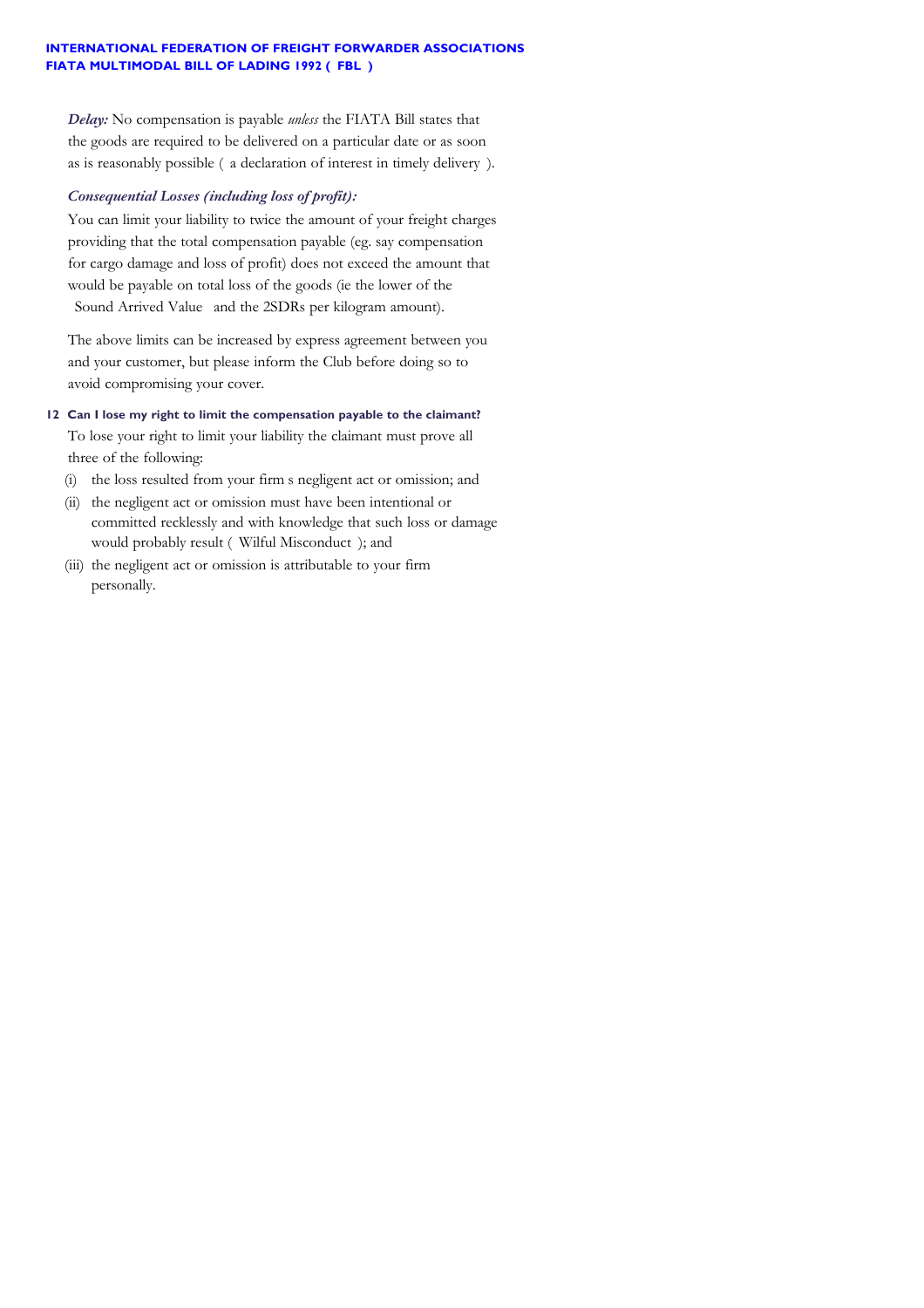#### **1 Who normally trades under RHA terms?**

Most UK based road hauliers (and some UK freight forwarders who contract as principal) use these conditions as their standard trading terms in respect of their domestic movements.

## **2 What mode(s) of transport movement do the RHA terms apply to?** The conditions only regulate carriage of goods by road.

If you engage a sub-contractor to carry your customer's goods by another mode of transport then the RHA terms provide that you engage the sub-contractor as your customer's agent. This means that a new contract is formed between your customer and the subcontractor, the terms of which will (probably) be the latter's standard terms.

#### **3 How can the RHA terms apply to a transport movement arranged by my firm?**

The RHA terms will only apply if you and your customer expressly agree they will (see "Do I have a contract with the party who has suffered the loss? on page 3-4.) RHA usually applies to UK domestic movements as CMR usually automatically applies to most international movements (pp. 14-17).

## **4 How do the RHA terms affect terms expressly agreed between my firm and our customer?**

If the RHA terms apply but you have also agreed other express terms by correspondence then the express terms may possibly take precedence over any RHA terms which conflict with them. Nonetheless, when defending claims you should *(i)* maintain that your RHA terms apply and *(ii)* contact the Club for advice.

# **5 Can I amend the RHA terms to improve my firm's legal position?** Yes, but amendments which are particularly favourable to you may be

struck out as unfair by UK consumer protection laws . If you want amendments these should only be agreed by one of your directors.

#### **6 Who can make a claim against my firm under the RHA terms?**

Under the RHA terms only your customer can make a claim against you.

If a third party claims against you in the Law of Negligence, then in some cases you may be entitled to an indemnity from your customer for any liability you are found to have above your RHA limitation (see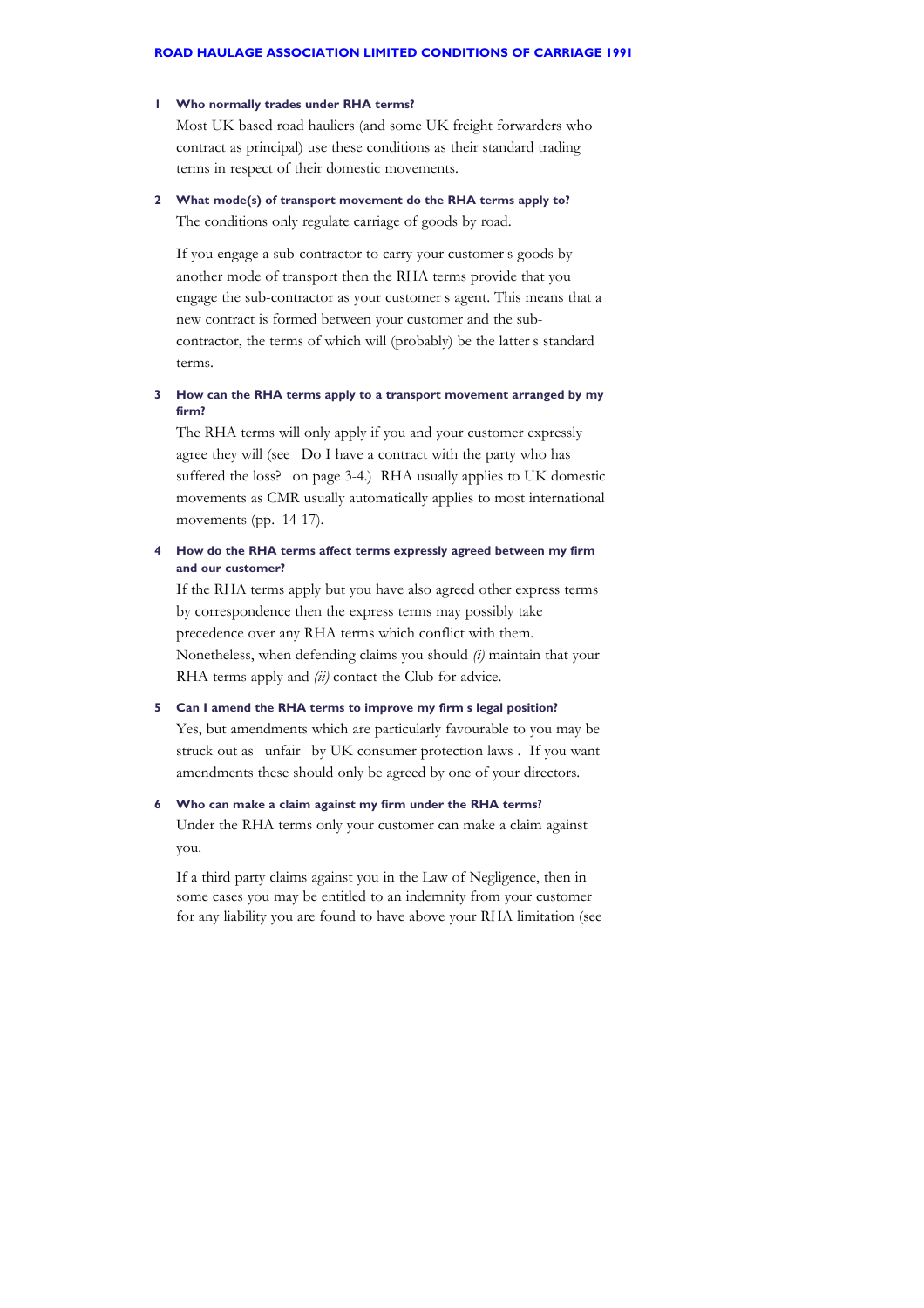11). You should ask the Club for further advice.

#### **7 What defences do I have against claims under the RHA terms?**

RHA provides that you may carry the goods at your customer's risk if he agrees to this in writing. (However, such agreement may be ineffective owing to unfairness). Usually, your customer will not agree that you are carrying the goods at his risk, in which case the available defences depend upon the type of cargo being carried:

*Livestock, Bullion, Money, Securities, Stamps, Precious Metals or Precious Stones*

Your firm can decline liability if your *customer* cannot:

- (i) produce written evidence that you agreed in writing to carry such goods; and
- (ii) produce written evidence that he agreed in writing to reimburse to you all above normal costs incurred in carrying such goods; and
- (iii) prove that the loss occurred during carriage and was caused by your negligence.

## *Other Types of Cargo*

Your firm can decline liability if you can prove that the loss was caused by one of the causes listed below and that once the loss occurred you took all reasonable steps to minimise the extent of the loss.

- (i) An Act of God : some natural occurrence which could not have been foreseen or, if foreseen, could not have been guarded against by any ordinary or reasonable precaution; or
- (ii) the consequences of war (or similar foreign and domestic hostilities); or
- (iii) seizure or forfeiture under a court order; or
- (iv) your customer's act or failure to act (even if the act or failure to act did not amount to negligence); or
- (v) an inherent vice or latent defect in the cargo; or
- (vi) insufficient or improper packing; or
- (vii) insufficient or improper labelling or addressing; or
- (viii) riots, strikes (or similar labour unrest); or
- (ix) consignee's refusal to accept the goods within a reasonable time after you tendered them for delivery.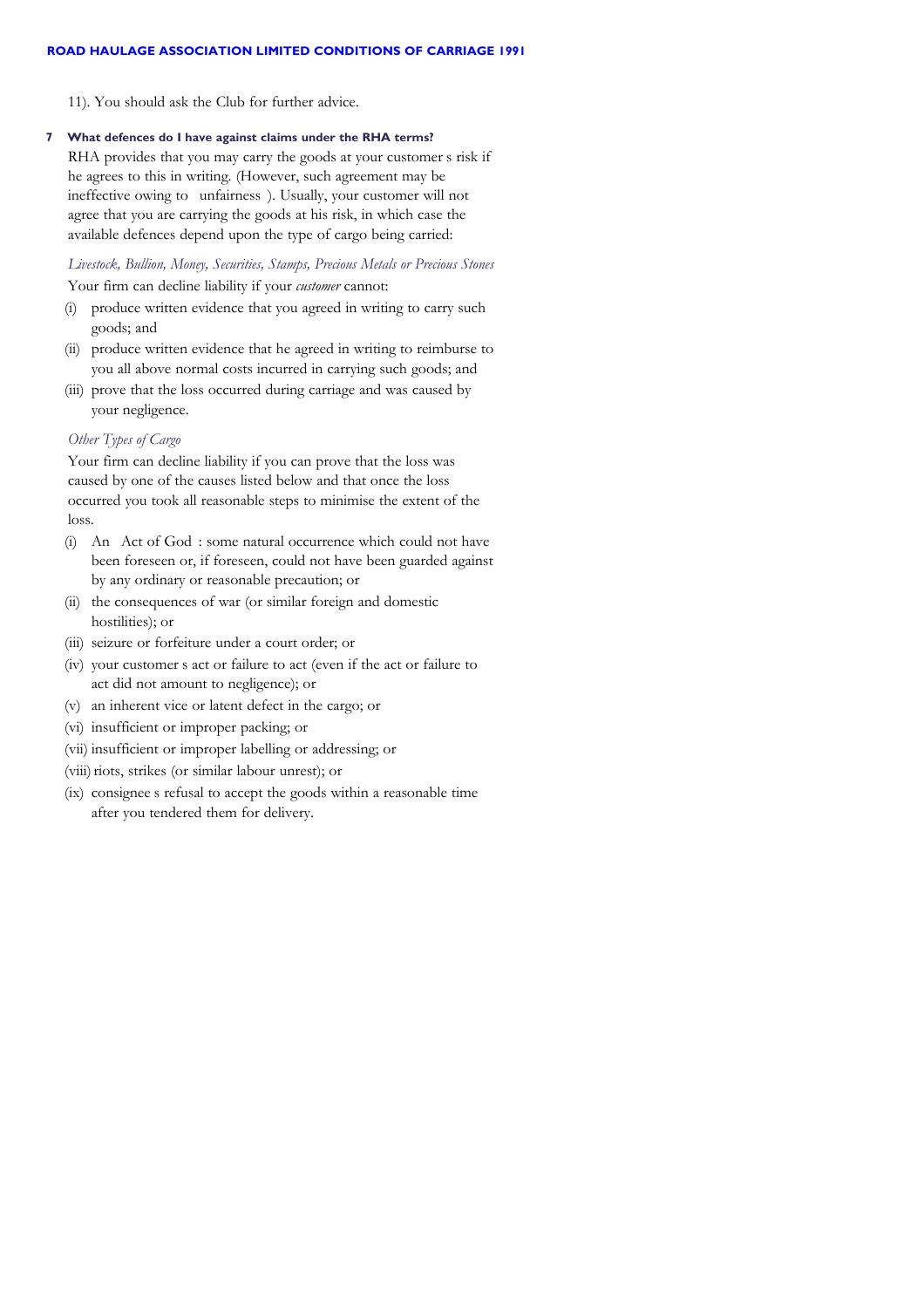#### **ROAD HAULAGE ASSOCIATION LIMITED CONDITIONS OF CARRIAGE 1991**

**8 When and how must the claimant notify me that he has suffered a loss?** *Damage/Partial Loss:* Your customer must notify you of his claim in writing (a mere note on a consignment note or delivery document is insufficient) within 3 days after the delivery of the goods.

*Total Loss/Mis-delivery/Non delivery:* Your customer must notify you of his claim in writing (a note on a consignment note or delivery document is insufficient) within 28 days after you collected his goods.

However if your customer shows that he was reasonably unable to send you a written notification within the appropriate timetable above, he instead has to send you a notification as soon as he can thereafter.

**9 When must the claimant send me a** *formal written letter* **of claim?** *Damage/Partial Loss:* Within 7 days after the delivery of the goods.

*Total Loss/Mis-delivery/Non delivery:* Within 42 days after the collection of the goods.

However if your customer shows that he was reasonably unable to send you a letter of claim within the appropriate timetable above, he instead has to send you his letter of claim as soon as he can thereafter.

#### **10 After what date is the claimant barred from suing me?**

The RHA terms do not provide a suit time bar. Therefore the general law will apply: your customer must sue you within six years from the date of the incident giving rise to the loss.

#### **11 Can I limit the compensation I pay the claimant for his loss and if so to what amount?**

## *Damage/Loss to the Cargo:*

*Declared Value:* If your customer gave you, at least 7 days before the movement, a written notice containing *(i)* a declaration of his cargo s value, *and (ii)* a requirement that you compensate him with this sum on the cargo's loss, then you must compensate him with the cargo's full value. You should refuse to accept such a notice.

*No Declared Value:* You must pay your customer the smaller of (i) the value of the lost/damaged cargo or (ii)  $f(1,300)$  per tonne of the goods damaged/lost. Tonnage is calculated according to the type of cargo carried: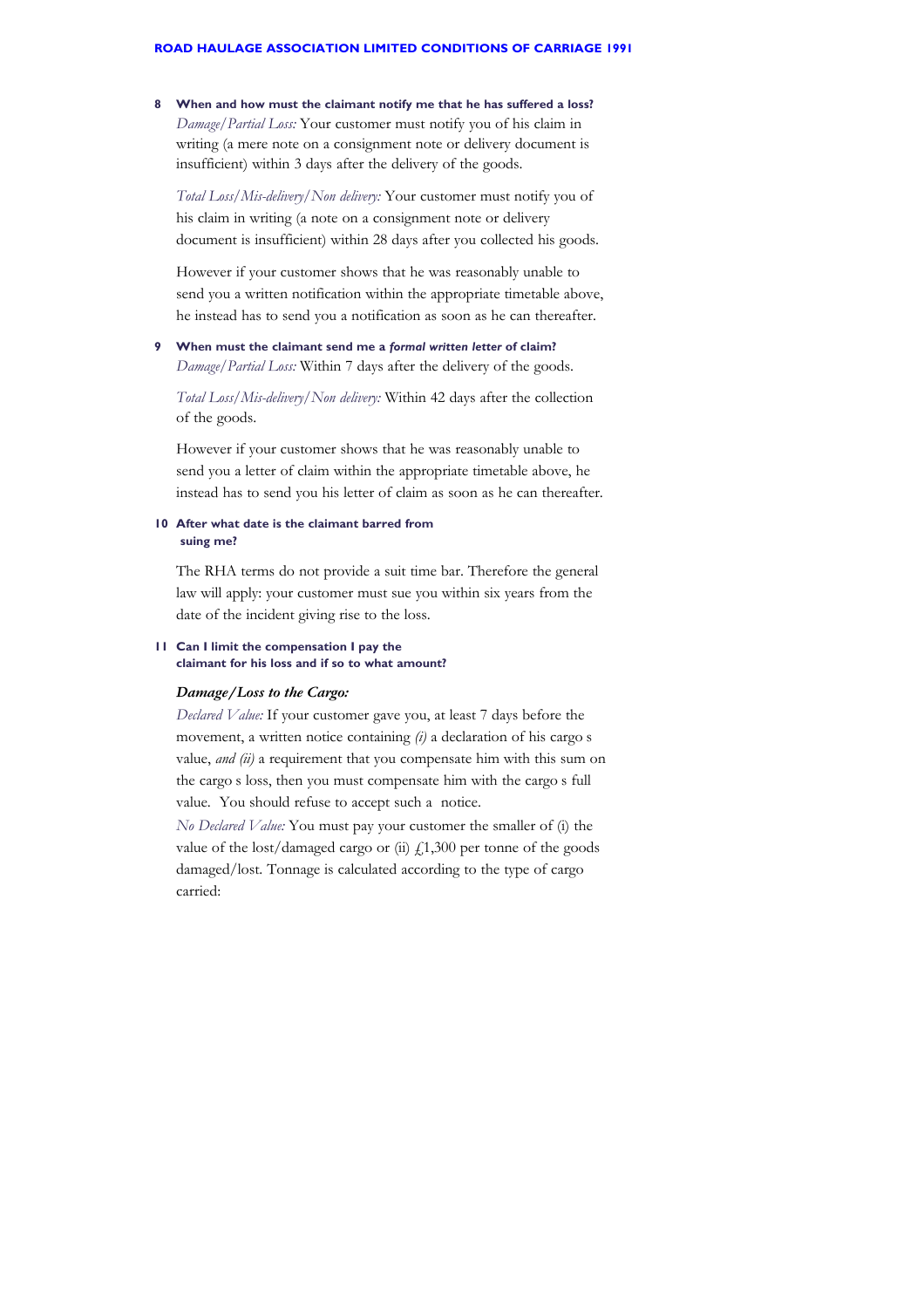#### **ROAD HAULAGE ASSOCIATION LIMITED CONDITIONS OF CARRIAGE 1991**

- (i) *Generally*: The gross tonnage of the goods damaged/lost.
- (ii) *Large Light Cargoes:* RHA 1991 says that 2.25 cubic metres of goods are equivalent to a gross tonne.
- (iii) *Awkward Shaped Cargoes:* RHA 1991 says that if you and your customer agree that the goods are equivalent to a certain gross tonnage owing to their size/shape then that tonnage should be applied.

*Consequential Losses (including loss of profit)*: The smaller of the actual amount lost and your carriage charges unless when you made the contract your customer declared a special interest in the goods, in which case you must pay your customer this amount as well as compensation calculated as above.

*Delay*: No compensation will be due to your customer *unless* when you made the contract your customer declared a special interest in delivery on a particular date (and you do not comply with this special interest) in which case you must pay this amount.

The above limits can be increased by express agreement between you and your client.

#### **12 Can I lose my right to limit the compensation payable to the claimant?**

The RHA terms do not provide that you can lose your right to limit your liability.

## **THE RHA 1998 CONDITIONS OF CARRIAGE**

The Road Haulage Association has recently started promoting a revised version of its 1991 Conditions. These introduce some important changes. If you are trading under these terms you will be entitled to limit your liability to £1,300 per gross tonne even in respect of light cargoes and you will only have to pay more if you expressly agree to increase this limit. The 1998 Conditions also say that the claimant loses his right to sue you if he does not issue proceedings within 1 year after the cargo was collected from the sender.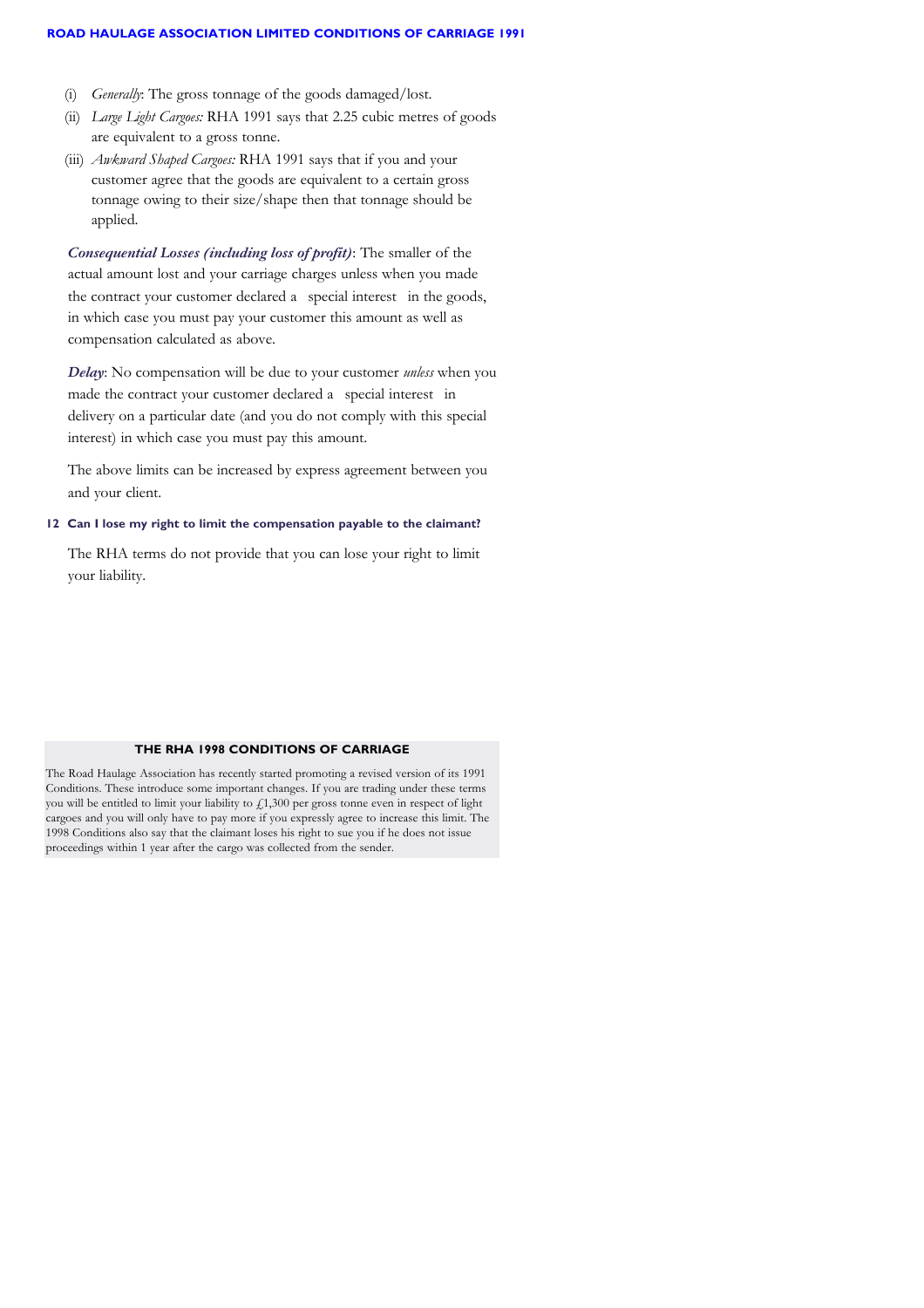#### **UNITED KINGDOM WAREHOUSING ASSOCIATION CONDITIONS OF CONTRACT 1994 ( UKWA )**

#### **1 Who normally trades under the UKWA terms?**

Warehouse keepers, and freight forwarders who contract to store goods as principal. To use the terms, the warehouse keeper or freight forwarder should be a member of The United Kingdom Warehousing Association.

**2 What mode(s) of transport movement do the UKWA terms apply to?**

Generally the UKWA terms only apply to contracts for the storage of goods. However, exceptionally the UKWA terms may apply to carriage contracts and freight forwarding contracts.

Making carriage or freight forwarding contracts subject to the UKWA terms should be avoided because the limitation provisions may be ineffective.

**3 How can the UKWA terms apply to a contract arranged by my firm?** The UKWA terms will only apply if you and your customer have expressly agreed that they will do so by one of the methods discussed under "Do I have a contract with the party who has suffered the loss? (p.p 3-4).

The terms will not apply if your firm contracted as agent.

## **4 How do the UKWA terms affect terms expressly agreed between my firm and our customer?**

If the UKWA terms apply but you have also agreed other express terms by correspondence then it is possible that the inconsistent terms may take precedence over those UKWA terms which conflict with the terms agreed by correspondence. Nonetheless, when defending claims you should (i) maintain that your UKWA terms apply and *(ii)* contact the club for advice.

**5 Can I amend the terms to improve my firm's legal position in relation to the UKWA terms?**

Yes, but amendments which are particularly favourable to you may be ineffective.

# **6 Who can make a claim against my firm under the UKWA terms?**

The only party who can claim against your firm under its UKWA storage or carriage contract is your customer (if he contracted on his own behalf) or his principal (if your customer contracted on behalf of a third party).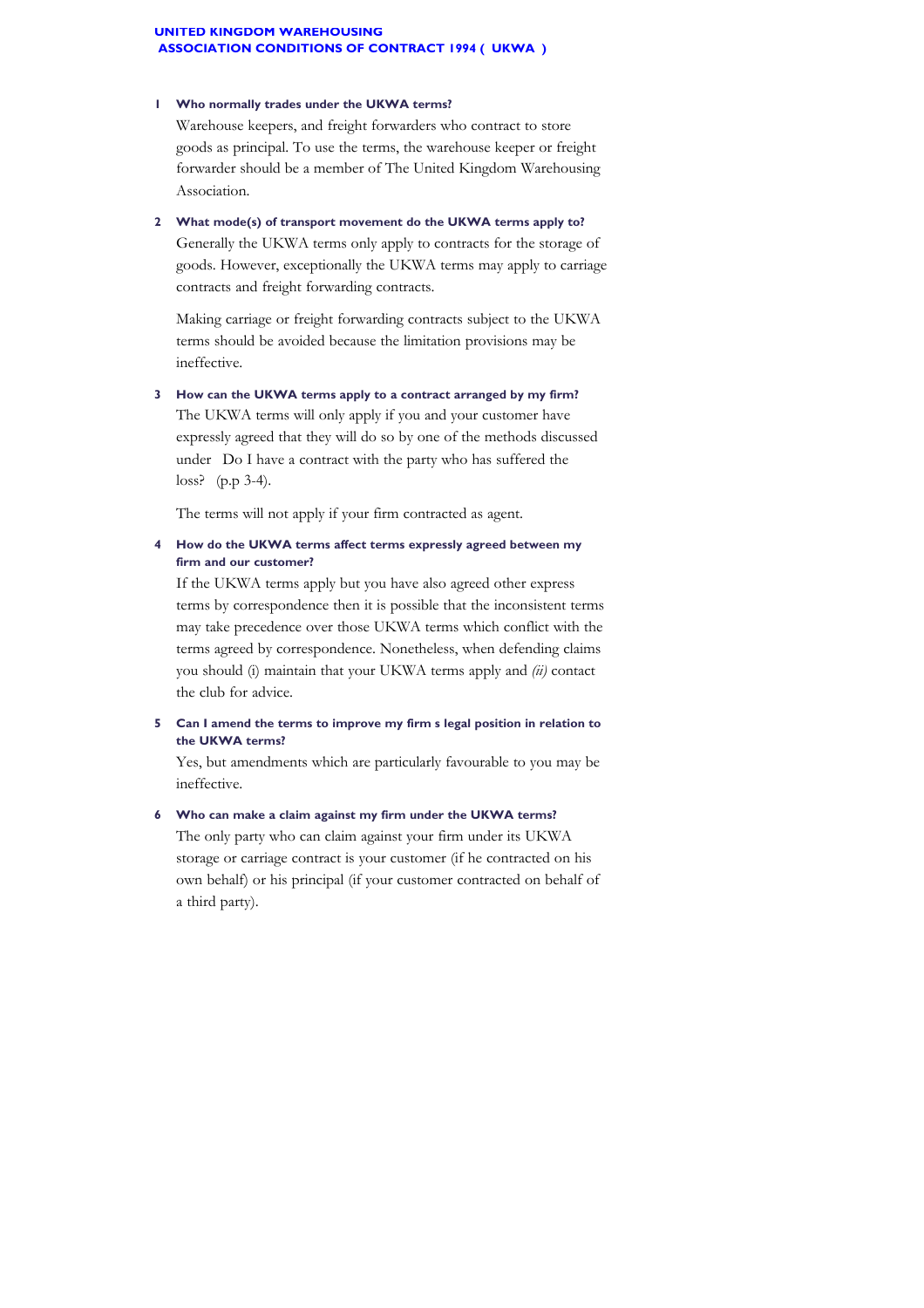#### **UNITED KINGDOM WAREHOUSING ASSOCIATION CONDITIONS OF CONTRACT 1994 ( UKWA )**

However, if your customer, or his principal, is not the true-owner of the goods then the true-owner may be able to claim against you in the Law of Negligence. If the true-owner claims against your firm then you may be entitled to an indemnity from your customer in respect of your liability to the true-owner and for your reasonable legal fees incurred in fighting the true owner's claim.

**7 What defences do I have against claims under the UKWA terms?** The loss was caused or partially caused by *(a)* inadequate packing or *(b)* your customer's failure to warn you about any special precautions necessitated by the nature, weight or condition of the goods.

## **8 When and how must the claimant notify me that he has suffered a loss under the UKWA terms?**

## *Warehousing Claims*

Within 21 days from the date on which your customer learns of the incident that gave rise to the claim.

## *Carriage Claims*

Within 7 days from the date on which your customer learns of the incident that gave rise to the claim.

The notification must be in writing. If the claimant fails to send you a written notification within the appropriate period (above) then his claim becomes time barred.

**9 When must the claimant send me a formal written letter of claim under the UKWA terms?**

The UKWA terms do not require the claimant to send a written letter of claim in addition to a notification.

## **10 After what date is the claimant barred from suing me under the UKWA terms?**

If the claimant fails to issue and serve his proceedings on your firm within nine months after the incident giving rise to the claim then his claim is time barred.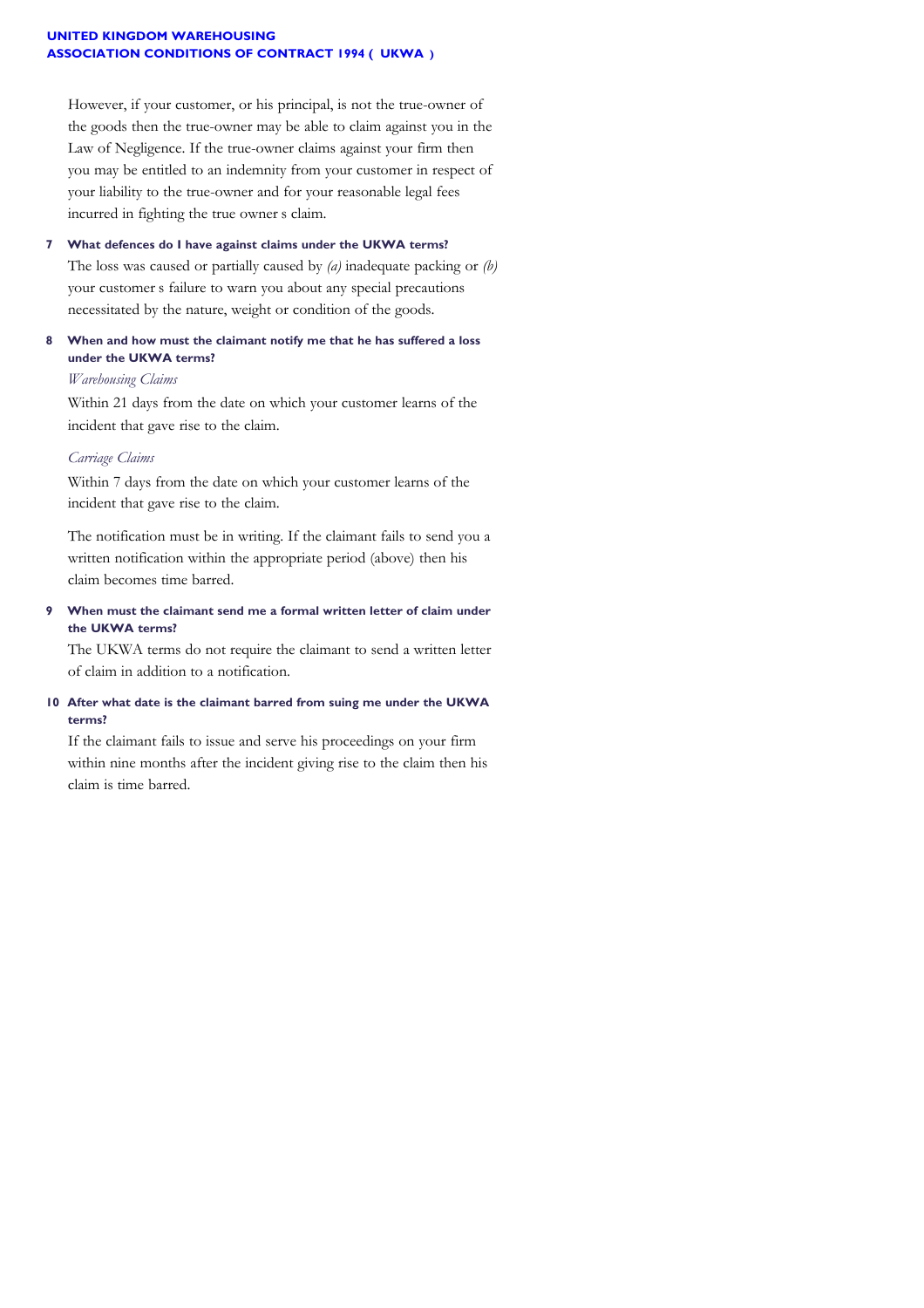## **11 Under the UKWA terms can I limit the compensation payable and if so to what amount?**

## *Cargo Loss/Damage:*

*Declared Value:* If your customer gave you at least seven days before the incident that gave rise to his claim a written notice that he wished to give the goods a Declared Value (inclusive of duty and taxes paid or payable on the goods) then you must compensate your customer with this amount. Generally your firm will only agree to a Declared Value if your customer pays an increased storage or carriage fee. You should contact the Club before agreeing Declared Values as failure to do so may prejudice your cover.

*No Declared Value*: If your customer did not give you a Declared Value, within the appropriate time period (above) or at all, then your firm s liability is limited to £100 per gross tonne of the goods lost/damaged.

*Financial/Consequential Losses:* Your firm has no liability for financial losses whatsoever.

**12 Can I lose my right to limit the compensation payable to the claimant?** The UKWA terms do not expressly provide for circumstances when you may lose your right to limit the compensation payable. However owing to the extremely favourable limitation regime described above, it is possible that in some cases the limitation provisions will be ineffective.

Nonetheless, in dealing with claims, you should maintain that the UKWA limitation provisions apply and contact the Club for further advice.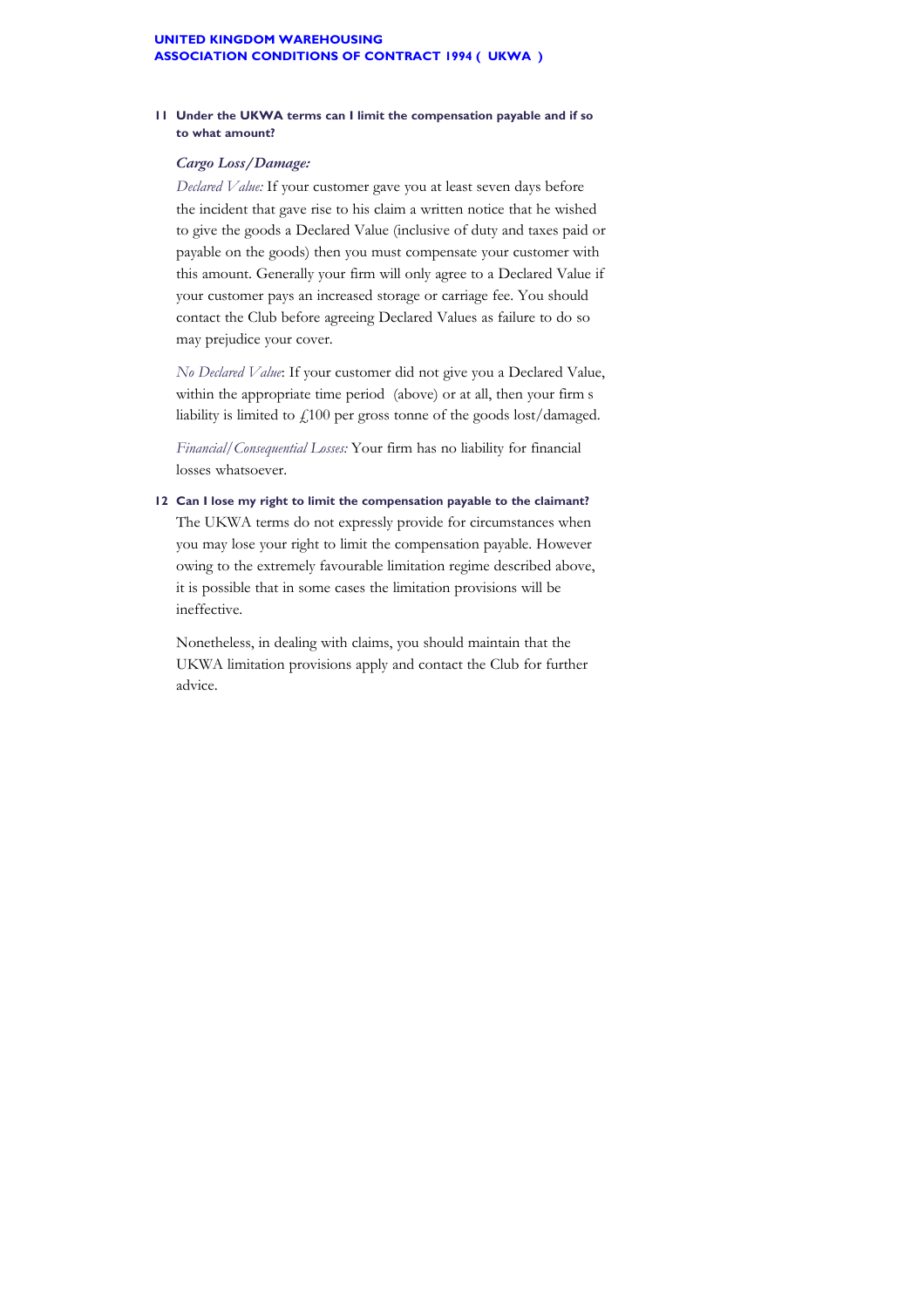#### **WHO CAN I CLAIM AN INDEMNITY FROM?**

If you have been held liable to cargo interests as principal carrier for loss or damage to goods, or if you anticipate that you will be found liable in the future, you should take the following steps to claim an indemnity from the sub-contractor(s), if any, who actually damaged the goods.

## **(i) Identify the party against whom you wish to pursue a recourse action**

You should read the terms of the contract with your sub-contractor to verify that the sub-contractor is the legal carrier under the contract. It is possible that the contract may provide that the bill was issued by your sub-contractor as agent on behalf of another party (eg. a charterer issuing a contract of carriage on behalf of the Master of a ship) in which case you would need to seek an indemnity from the legal carrier instead.

In some cases you will not have a contract with the party against whom you are seeking a recourse. You may however be able to sue that party in the Law of Negligence. This is a complicated area of law and you should consult the Club if you have no claim in contract against the party who actually caused the loss.

**(ii) Identify the terms governing your contract with your sub-contractor/the legal carrier**

You should consider whether an international convention applies or whether your sub-contractor/the legal carrier's standard terms and conditions apply.

## **(iii) Send your sub-contractor/the legal carrier a written notice of claim**

Once you have identified the applicable contractual terms you should check if the terms require you to send a written notice of claim within a specified period. Even if the contract terms do not appear to require you to, it is good practice to do so immediately after you discover a loss.

#### **(iv)Where can I sue my sub-contractor/the legal carrier?**

Although your contract with your customer may provide for English Law and jurisdiction which means that your customer should sue you in England under English law, it is possible that your contract with your sub-contractor/the legal carrier requires you to sue your subcontractor in a foreign jurisdiction under foreign law.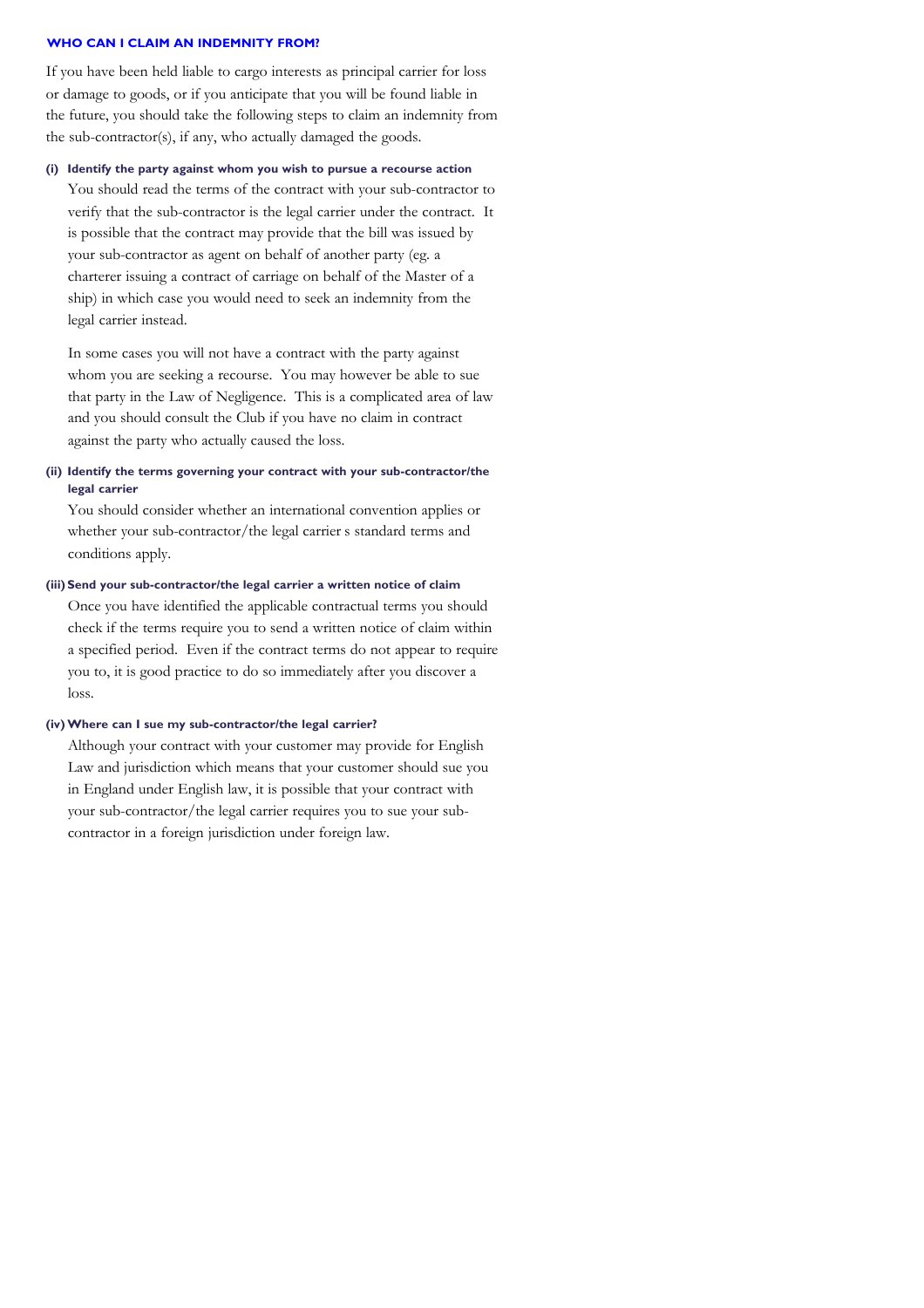#### **WHO CAN I CLAIM AN INDEMNITY FROM?**

In such cases there is a risk that your customer's prospects of making a recovery against you are considerably better than your prospects of making a recovery against your sub-contractor (or vice versa). You should contact the Club for further advice if this appears to be the case.

#### **(v) By what date must I sue my sub-contractor/the legal carrier?**

If the terms of your contract with your sub-contractor/the legal carrier provide for a time bar which is shorter than the time bar which is in your contract with your customer, then you should request a time extension from your sub-contractor/the legal carrier so that your recourse action will not become time barred before the expiry of the time bar in your contract with your customer. If your sub-contractor refuses to grant a time extension you should ask the Club to issue (or threaten to issue) proceedings to protect time.

#### **(vi) Can I make a full recovery?**

You should check that the limitation of liability provisions within your contract with your sub-contractor/the legal carrier entitle you to recover the sum which you will be obliged to pay your customer as compensation under the limitation of liability provisions contained in your contract with your sub-contractor.

In some cases, you may find that the limitation provisions in your contract with your sub-contractor mean that you cannot make a full recovery. For example, if your contract with your customer is regulated by the BIFA Conditions your liability for cargo loss/damage is based upon a 2 SDR's per kilogram limit (see p.24) whereas your contract with your sub-contractor could be made subject to the UKWA terms which provided for only  $f<sub>100</sub>$  per gross tonne of the goods lost/damaged (p.40).

#### **(vii) Does your sub-contractor/the legal carrier have liability insurance?**

It is advisable to confirm that any sub-contractor, agent etc, has liability insurance. It would be prudent to obtain a copy of the policy or a letter from the Insurer to confirm cover. In recourse actions against sub-contractors/legal carriers who are insured you may be able to pursue an action directly against their insurer at the same time as taking an action against your sub-contractor.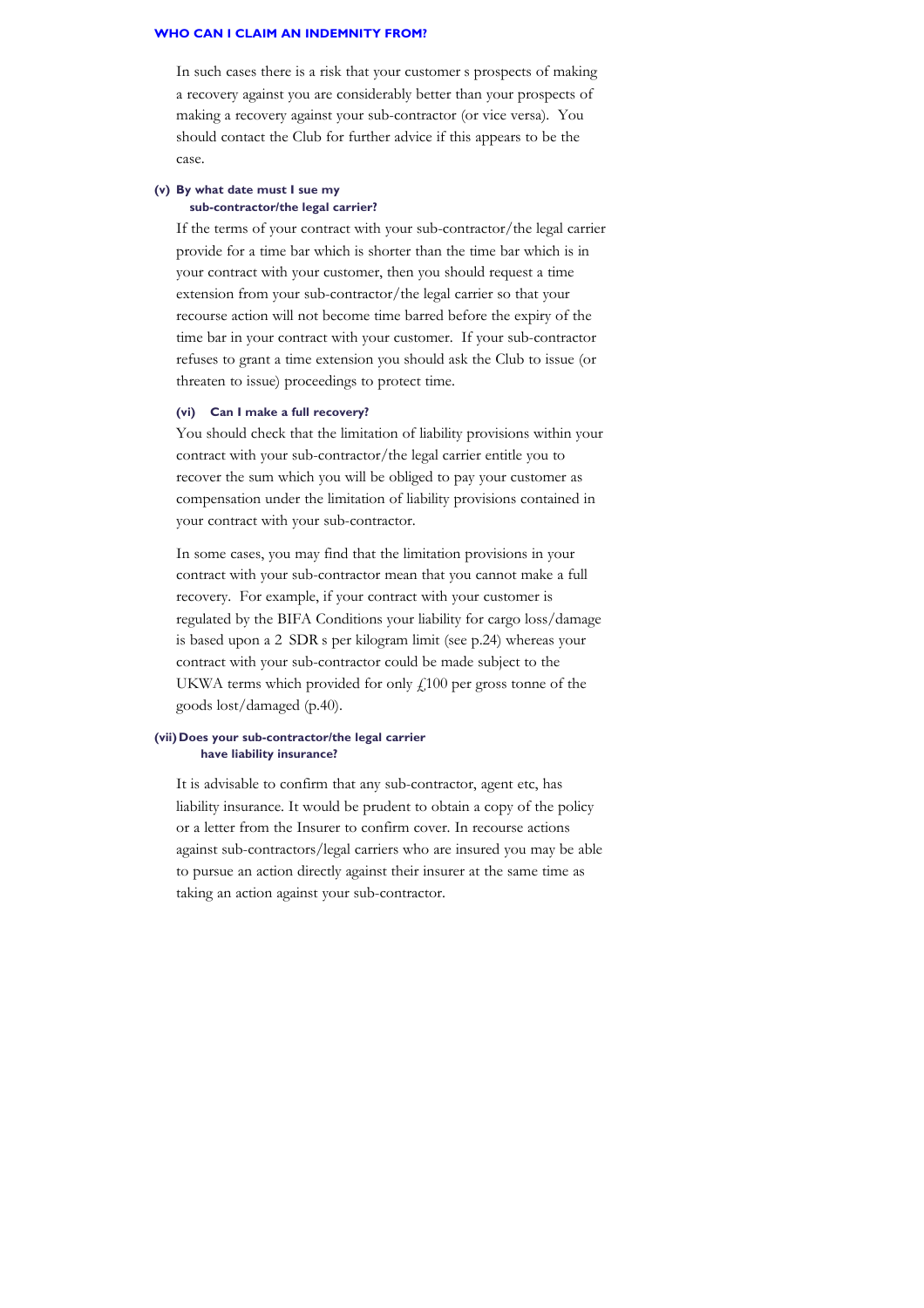## **WHO CAN I CLAIM AN INDEMNITY FROM?**

#### **(viii) Evidence**

You should obtain copies of:

- (a) your contract with your customer;
- (b) the relevant contract between your firm and your subcontractor(s);
- (c) your sub-contractors' invoices in respect of their charges to you;
- (d) any correspondence created both prior to and after the incident;
- (e) any relevant survey reports; and
- (f) any other documentation which may have a bearing on the case.

You should send copies of these to the Club as soon as possible.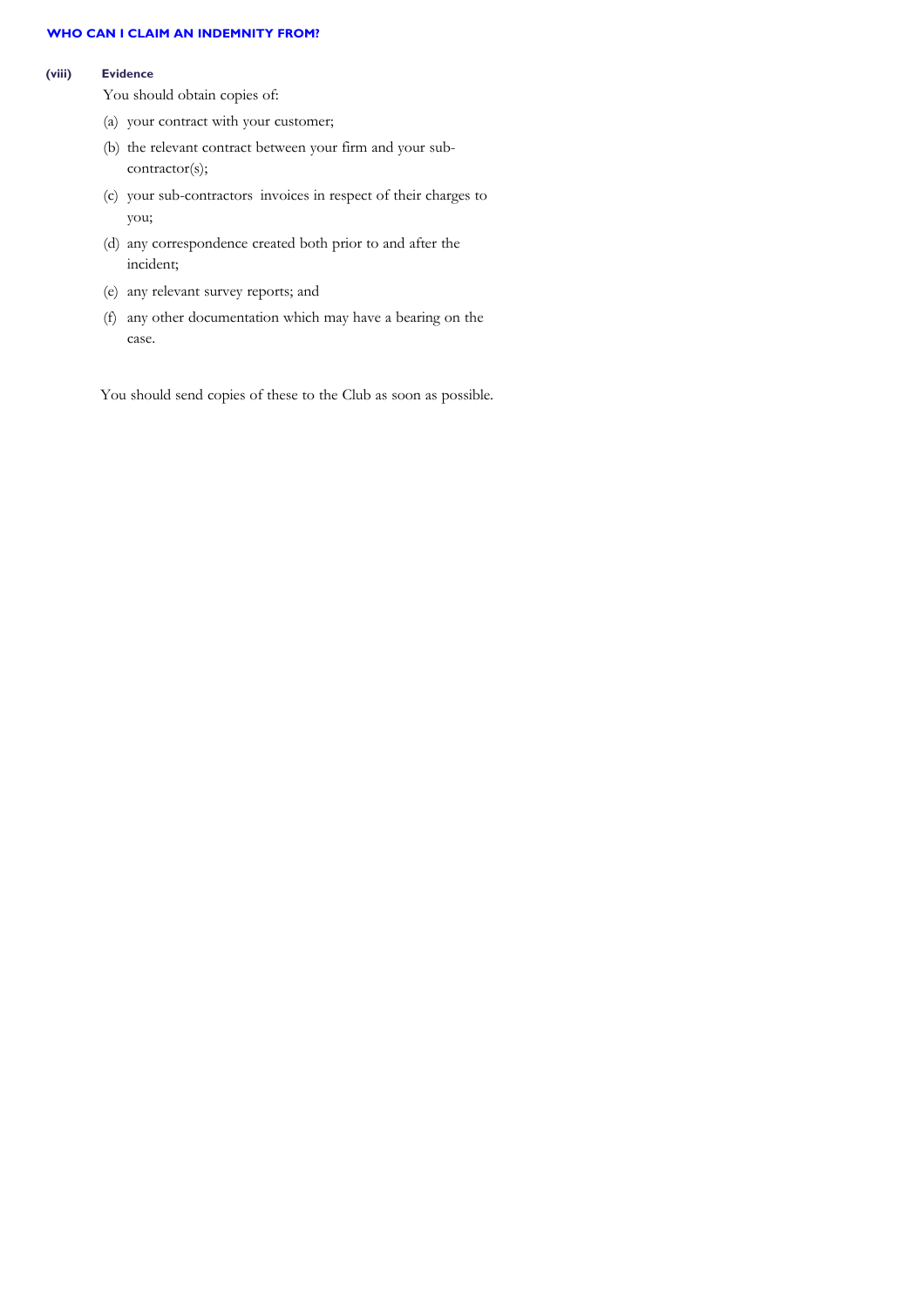#### **TT CLUB and TRANSPORT DISPUTES**

The TT Club was founded in 1970 and has Members in over 80 countries from all areas of the transport and logistics industry. It is directed by a non-executive Board drawn predominantly from the senior management of the Members themselves. The Club provides liability and equipment insurance to logistics operators, forwarders and NVOCs by sea, air, road, rail and river as well as hauliers, railway operators, warehouse owners, tanker and refrigerated container operators. The Club also covers the transport industry including Ship Operators for their container risks, Cargo Handling Facilities and Port Authorities.

Freight forwarders, NVOCs or transport operators face special problems and are exposed to a unique combination of risks. Traditionally, freight forwarders saw themselves as agents, with minimal liabilities, acting on behalf of others for a small commission. Nowadays, increase in competition and legal pressures have forced forwarders to become principals (eg., NVOCs), thereby accepting greater liabilities. With such wide liabilities freight forwarders need to know that their risks are understood and properly covered by their insurer.

Members of the TT Club enjoy the services of an expert management team and are allocated a personal account executive. He or she will be experienced in the transport industry and be committed to maintaining a close working relationship with the Member and the Member's broker. This personal approach means that the TT Club can gain a much deeper understanding of a Member's business and its particular insurance requirements than is normally possible.

As a mutual insurance association the TT Club does not seek to make a profit and has no shareholders. Cover is priced according to an individual assessment of the assured's risks and claims record. Insurance at cost allows the Club to maintain stable pricing, minimising the swings typical in the commercial insurance market.

Standard risks insured include:

- <sup>ß</sup> Liability for the loss of or damage to cargo
- Errors and omissions liabilities, including those for delay and unauthorised delivery
- <sup>ß</sup> Third party liabilities (including sudden and accidental pollution)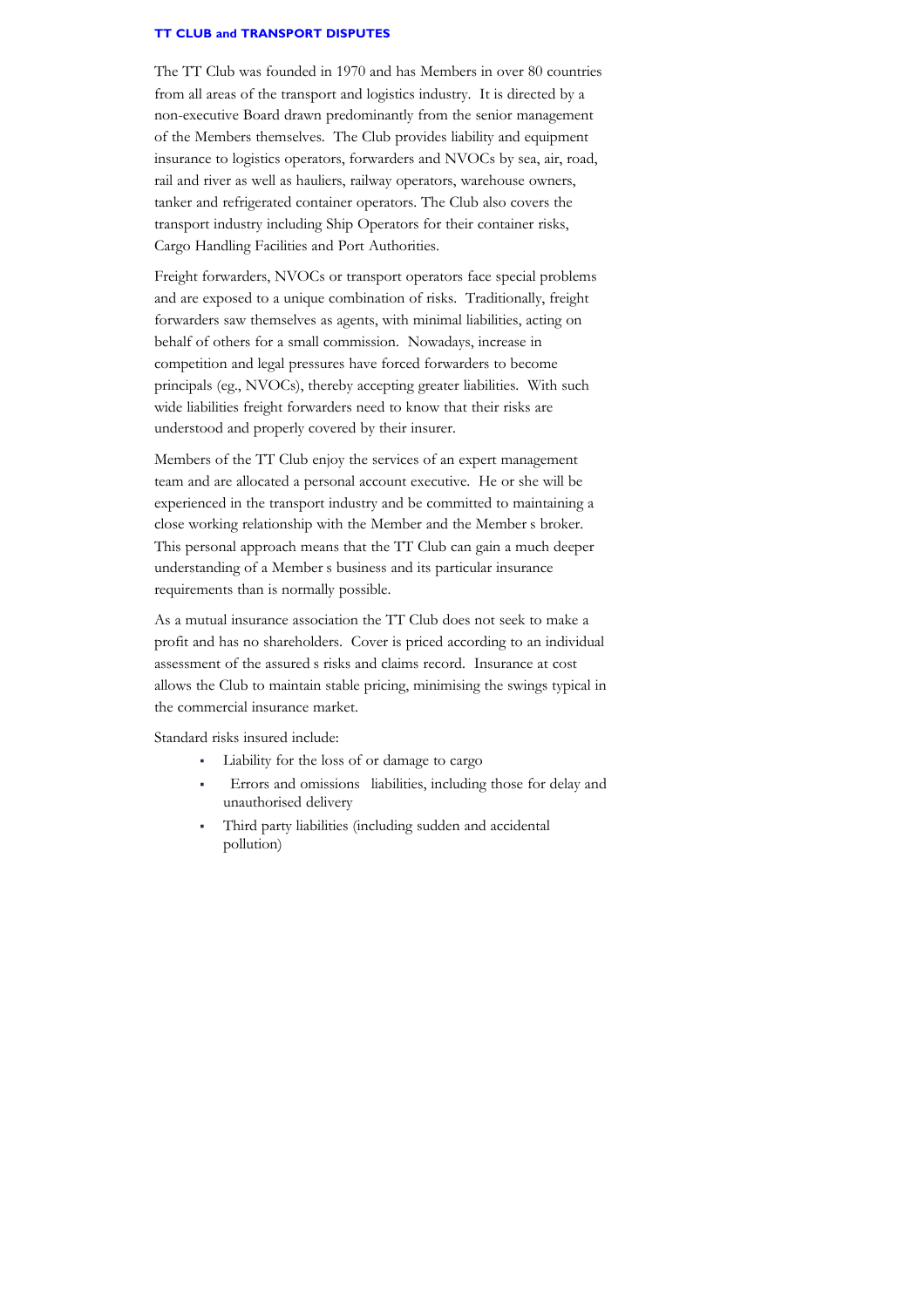## **TT CLUB and TRANSPORT DISPUTES**

- <sup>ß</sup> Customs liabilities and fines for breaches of regulations relating to immigration, pollution or safety at work
- <sup>ß</sup> Investigation, defence and mitigation costs
- **Misdirection costs**
- Disposal costs
- Quarantine and disinfection costs
- <sup>ß</sup> General Average and salvage guarantees and contributions
- **Extra carriage costs**
- **·** Discretionary Cover

The Club's insurance and support services are available in any part of the world. Regional centres are located in London, Hong Kong and in New Jersey (USA) and these are backed up by a network of local offices.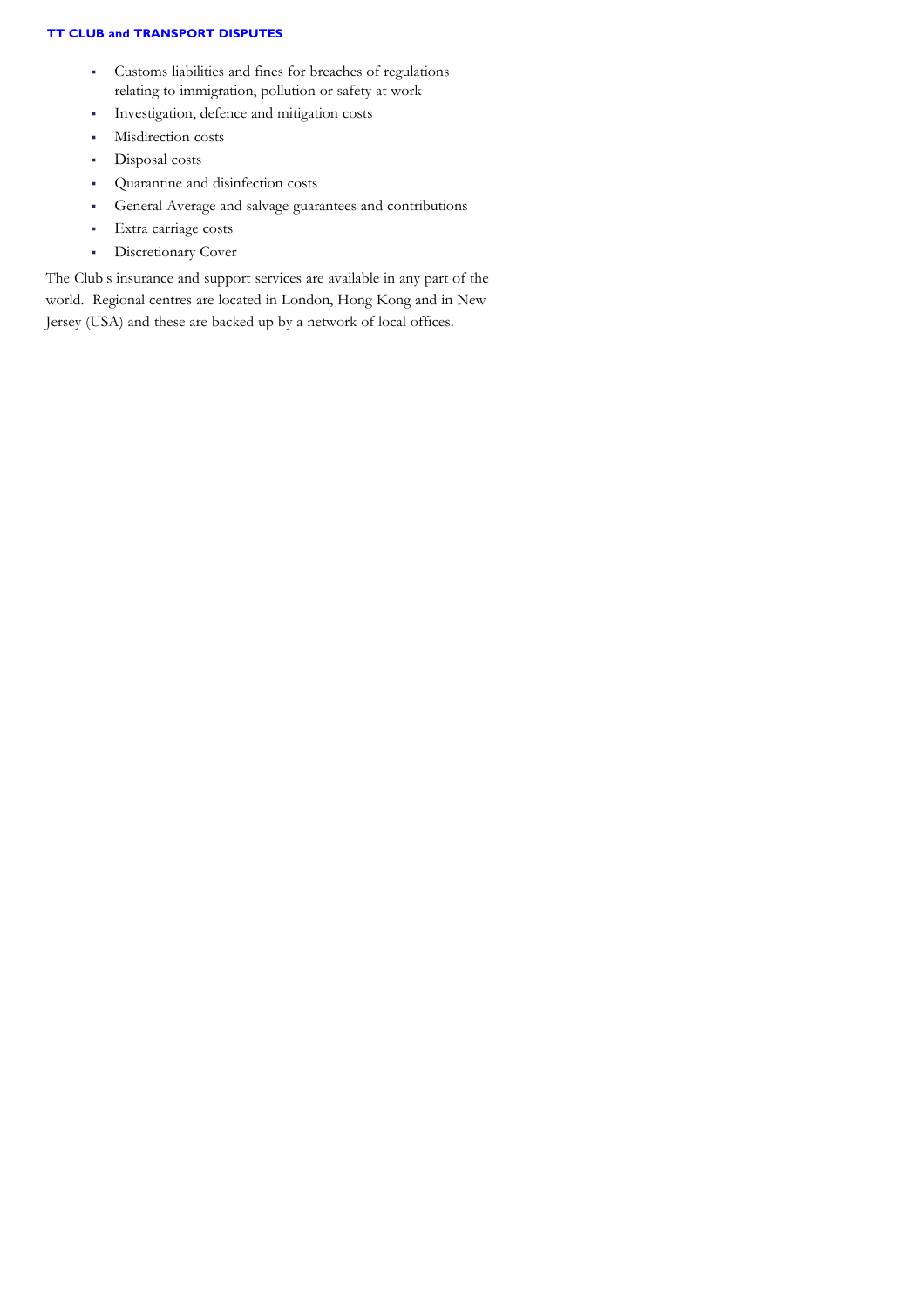Holman Fenwick & Willan's shipping and multimodal transport lawyers provide a comprehensive service to the global business community in solving problems in the world of international and domestic carriage and storage of goods.

The firm is one of the largest shipping law firms in the world and deals with all aspects of carriage of goods by sea, charterparties, bills of lading, casualties and salvage. The firm's multimodal practice has grown out of this traditional area of expertise

The firm also has extensive experience of marine and non-marine insurance and acts for insurers and assured, advising on policy wordings, coverage disputes, and claims.

Holman, Fenwick & Willan offers international capability, through its principal offices in London, Paris, Piraeus, Hong Kong and Singapore. Our offices provide a round-the-clock service between Europe and the Far East. With over a hundred years experience of international legal practice, members of the firm are used to travelling at short notice and working with local lawyers throughout the world.

The firm places high emphasis on understanding its clients business needs and implementing their commercial objectives through legal action. Every case brings a different legal challenge, and all require the commercial judgment with which the firm brings to bear.

Holman, Fenwick & Willan has an open-minded practical approach to all aspects of its cases and is equally happy to work with individual traders or with in-house Counsel. The firm is open about its fees.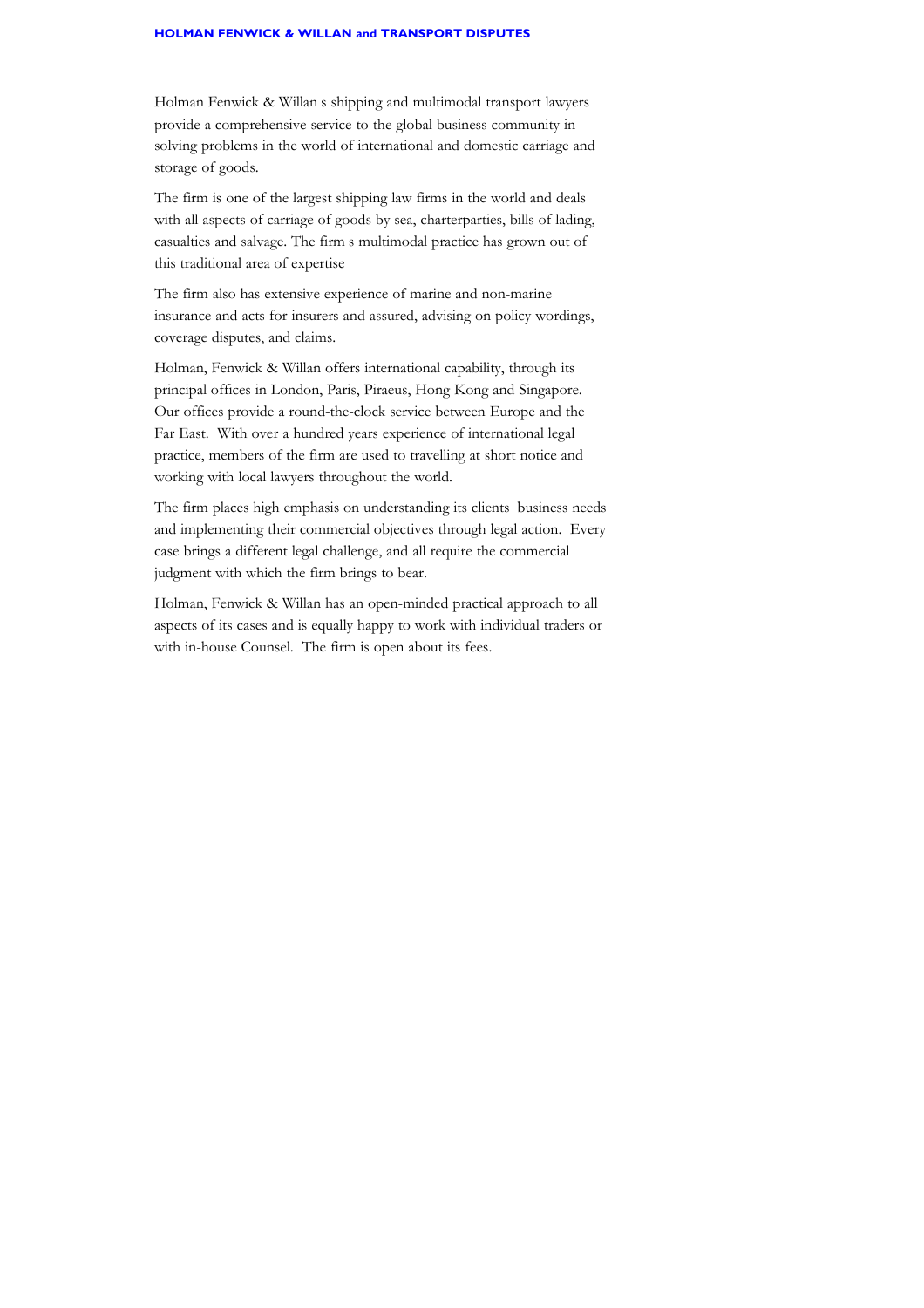## **STATES APPLYING THE HAGUEVISBY RULES 1968**

| Accurate as of:<br>I Ith July 1997 |                          |
|------------------------------------|--------------------------|
| <b>Parties</b>                     | Date of entry into force |
| Australia                          | 16/10/1993               |
| Belgium                            | 06/12/1978               |
| Denmark                            | 23/06/1977               |
| Ecuador                            | 23/06/1977               |
| Egypt, Arab Republic of            | 30/04/1983               |
| Finland                            | 01/03/1985               |
| France                             | 23/06/1977               |
| Georgia                            | 20/05/1996               |
| Greece                             | 23/06/1993               |
| Ireland                            | 15/07/1998               |
| Italy                              | 22/11/1985               |
| Japan                              | 01/06/1993               |
| Lebanon                            | 23/06/1977               |
| Luxembourg                         | 18/05/1991               |
| Mexico                             | 20/08/1994               |
| Netherlands                        | 26/07/1982               |
| New Zealand                        | 20/03/1995               |
| Norway                             | 23/06/1977               |
| Poland                             | 12/05/1980               |
| Singapore                          | 23/06/1977               |
| Spain                              | 06/04/1982               |
| Sri Lanka                          | 21/01/1982               |
| Sweden                             | 23/06/1977               |
| Switzerland                        | 23/06/1977               |
| Syria, Arab Republic               | 23/06/1977               |
| Tonga                              | 13/09/1978               |
| United Kingdom                     | 23/06/1977               |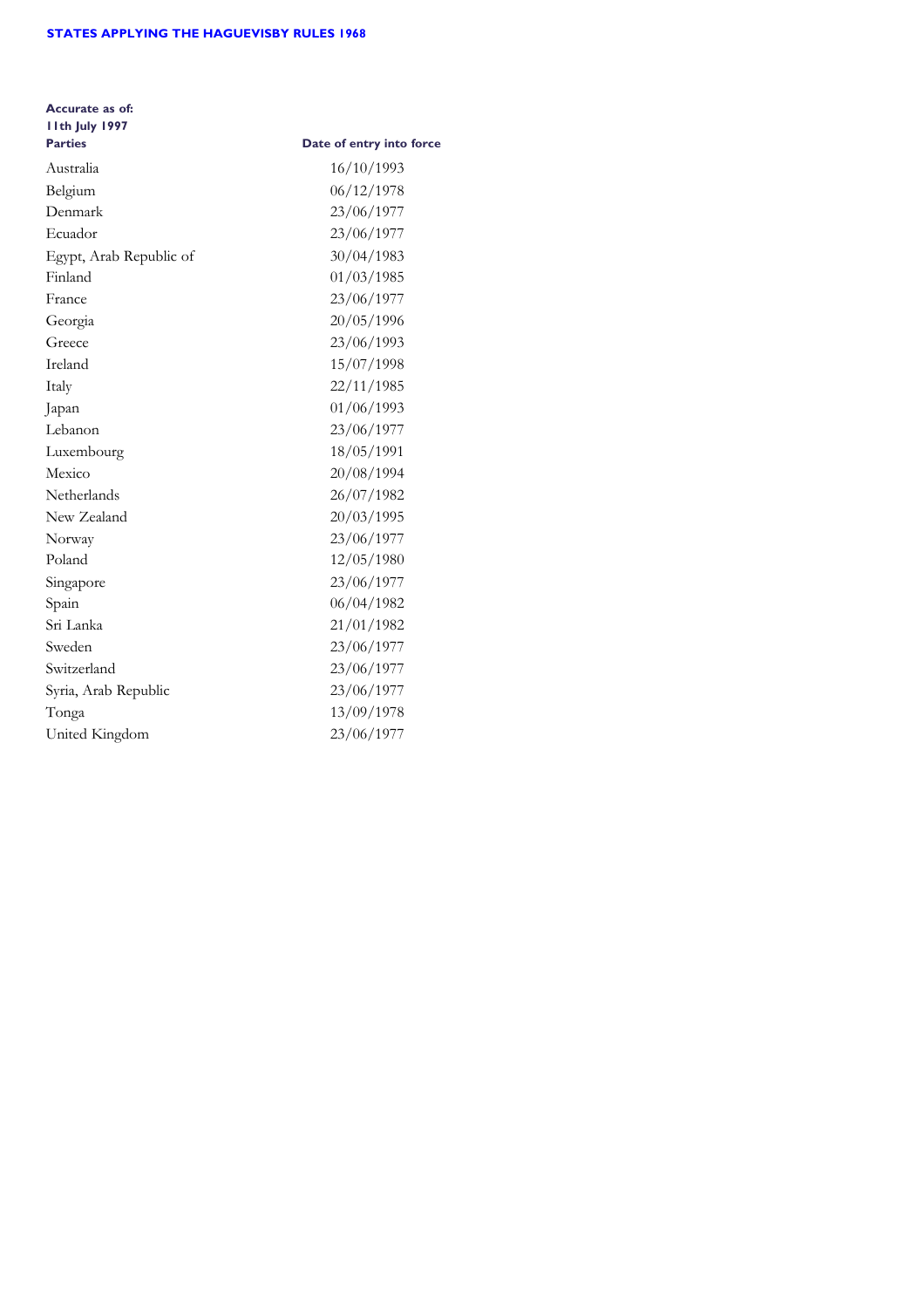## **STATES WHICH APPLY CMR 1956**

| Date of entry into force |
|--------------------------|
| 02/07/1961               |
| 04/07/1993               |
| 17/12/1962               |
| 30/11/1993               |
| 18/01/1978               |
| 01/11/1992               |
| 30/09/1993               |
| 26/09/1965               |
| 01/08/1993               |
| 25/09/1973               |
| 02/07/1961               |
| 04/02/1962               |
| 22/08/1977               |
| 28/07/1970               |
| 01/05/1991               |
| 02/07/1961               |
| 15/10/1995               |
| 14/04/1994               |
| 15/06/1993               |
| 19/07/1964               |
| 20/06/1996               |
| 24/08/1993               |
| 24/05/1995               |
| 02/07/1961               |
| 29/09/1969               |
| 11/09/1962               |
| 21/12/1969               |
| 23/04/1973               |
| 01/12/1983               |
| 26/08/1993               |
| 02/10/1992               |
| 13/05/1974               |
| 01/07/1969               |
| 29/05/1970               |
|                          |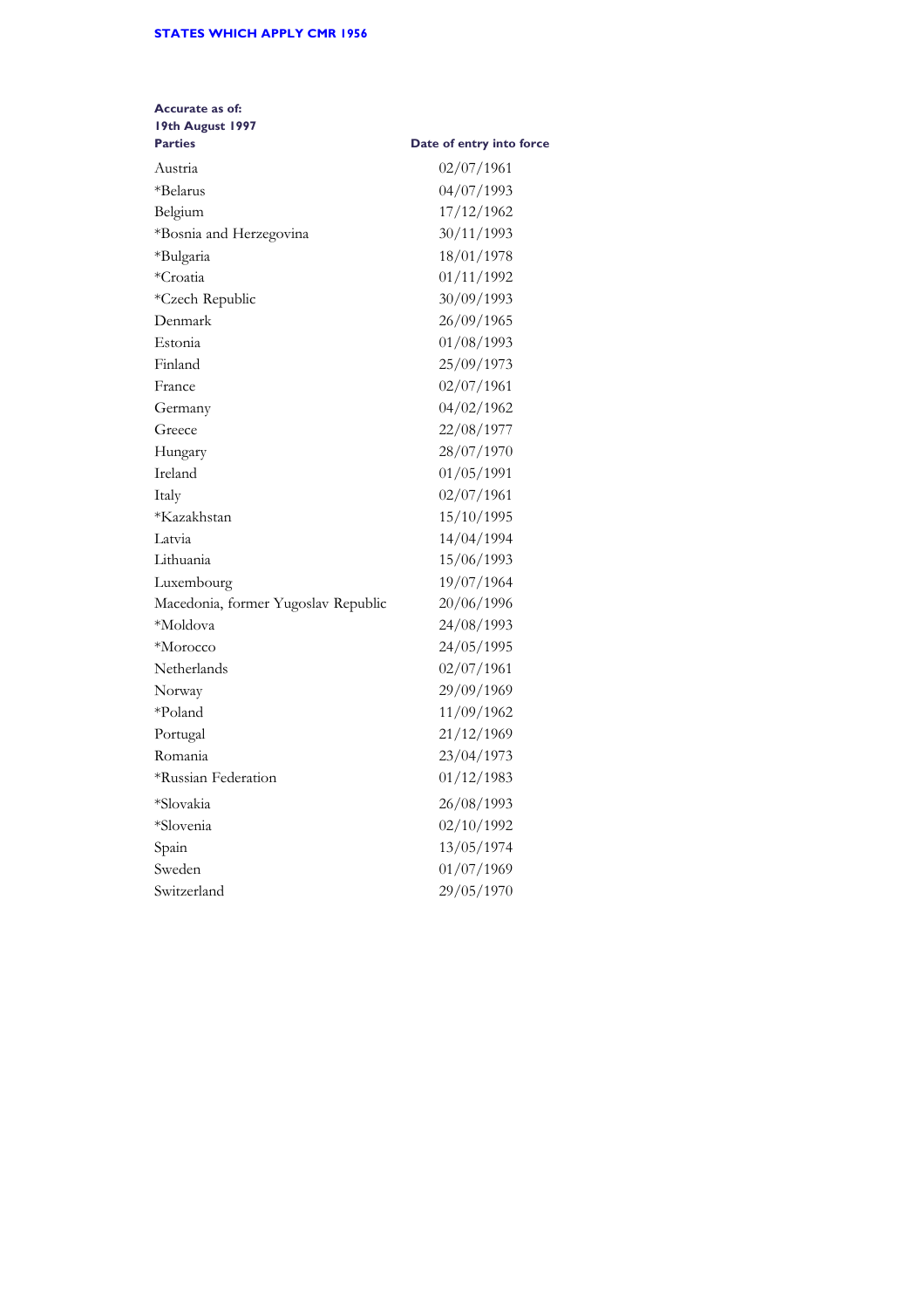#### **STATES WHICH APPLY CMR 1956**

#### **Accurate as of:**

# **19th August 1997**

| <b>Parties</b> | Date of entry into force |
|----------------|--------------------------|
| $*T$ ajikstan  | 10/12/1996               |
| Tunisia        | 24/03/1994               |
| Turkey         | 31/10/1995               |
| Turkmenistan   | 17/12/1996               |
| United Kingdom | 19/10/1967               |
| Uzbekistan     | 27/12/1995               |
| *Yugoslavia    | 02/07/1961               |

\*These states marked with a star do not apply the 8.33SDRs (see p.9 on SDRs) per kilo limitation regime (pursuant to the CMR Protocol of 1978). They instead apply 25 gold francs per kilogram, weighing 10/31 of a gramme and being of millesimal fineness 900. Please ask the Club how to convert gold franks into  $f$  Sterling, etc.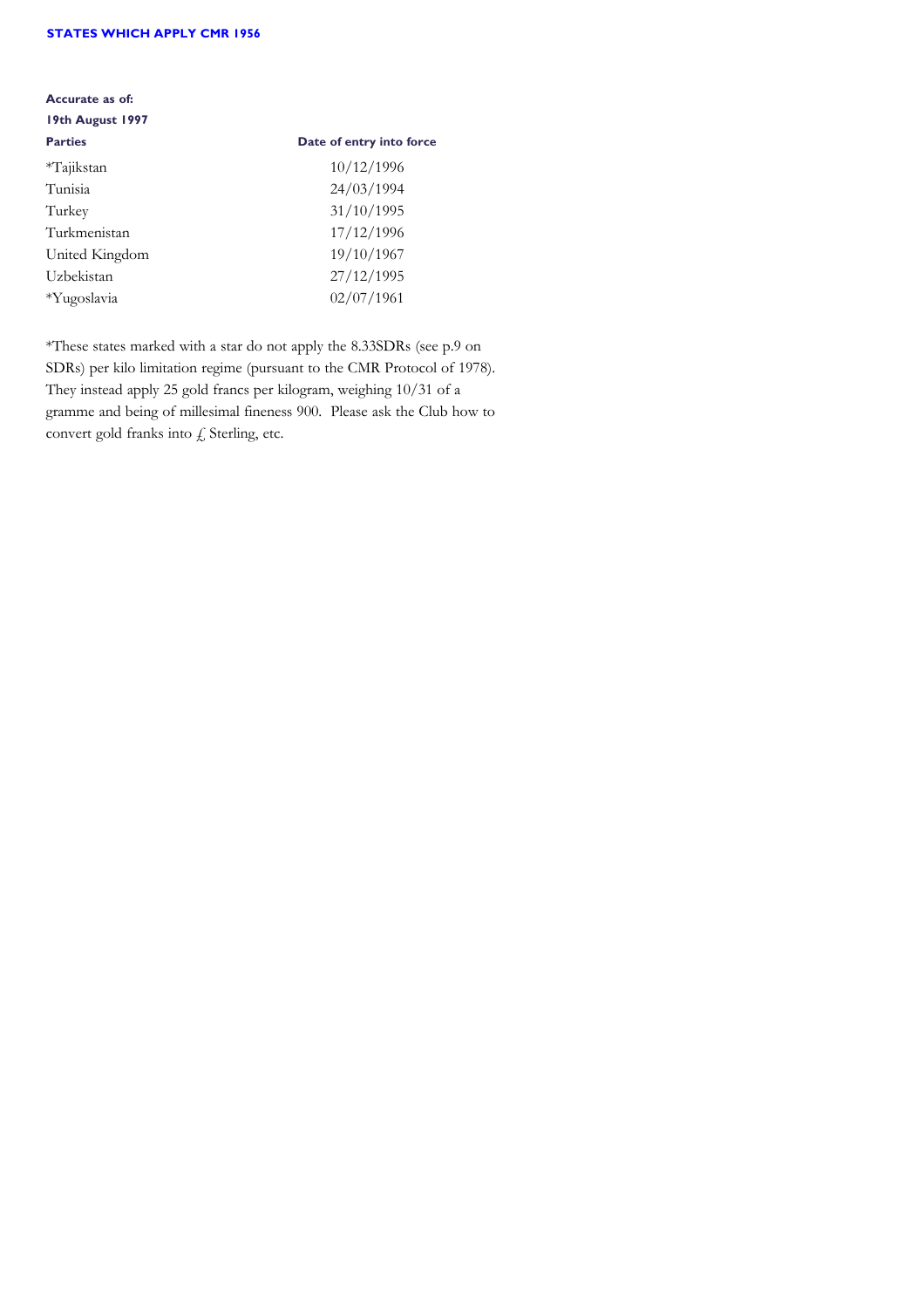| <b>Accurate as of</b><br>21 October 1997                  |                          |
|-----------------------------------------------------------|--------------------------|
| <b>Parties</b>                                            | Date of entry into force |
| Afghanistan                                               | 21/05/1969               |
| Algeria                                                   | 31/08/1964               |
| Argentina                                                 | 10/09/1969               |
| Australia                                                 | 01/08/1963               |
| Austria                                                   | 24/06/1971               |
| Bahamas                                                   | 10/07/1973               |
| Bangladesh                                                | 26/03/1971               |
| Belarus                                                   | 01/08/1963               |
| Belgium                                                   | 25/11/1963               |
| Benin                                                     | 01/08/1963               |
| Brazil                                                    | 14/09/1964               |
| Bulgaria                                                  | 13/03/1964               |
| Byelorussian S.S.R.                                       | 01/08/1963               |
| Cambodia                                                  | 12/03/1997               |
| Cameroon                                                  | 01/08/1963               |
| Canada                                                    | 17/07/1964               |
| Chile                                                     | 31/05/1979               |
| China                                                     | 18/11/1975               |
| Colombia                                                  | 13/11/1966               |
| Congo                                                     | 01/08/1963               |
| Costa Rica                                                | 08/08/1984               |
| Croatia                                                   | 08/10/1991               |
| Cuba                                                      | 26/02/1966               |
| Cyprus                                                    | 21/10/1970               |
| Czechoslovakia (it is not clear if the Czech Republic and |                          |
| Slovakia are now parties following the dissolution of     |                          |
| Czechoslovakia)                                           | 01/08/1963               |
| Denmark                                                   | 01/08/1963               |
| Dominican Republic                                        | 25/05/1972               |
| Ecuador                                                   | 01/03/1970               |
| Egypt                                                     | 01/08/1963               |
| El Salvador                                               | 01/08/1963               |
| Fiji                                                      | 10/10/1970               |
|                                                           |                          |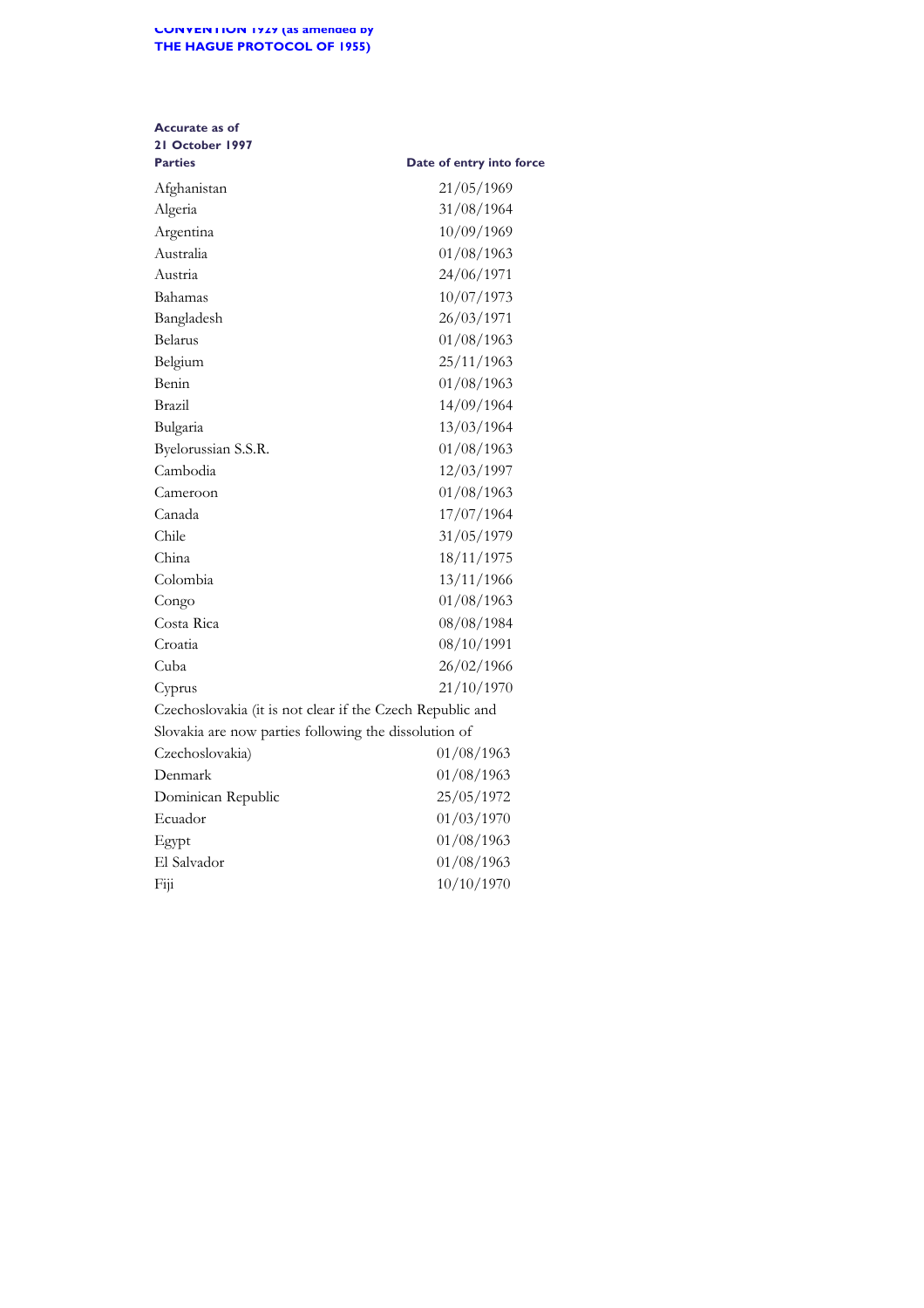## **Accurate as of 21 October 1997**

| <b>Parties</b>            | Date of entry into force |
|---------------------------|--------------------------|
| Finland                   | 23/08/1977               |
| France                    | 01/08/1963               |
| Gabon                     | 16/05/1969               |
| Germany                   | 01/08/1963               |
| Greece                    | 21/09/1965               |
| Grenada                   | 13/11/1985               |
| Guatemala                 | 26/10/1971               |
| Guinea                    | 07/01/1991               |
| Hungary                   | 01/08/1963               |
| Iceland                   | 01/08/1963               |
| India                     | 15/05/1973               |
| Iran, Islamic Republic of | 06/10/1975               |
| Iraq                      | 26/09/1972               |
| Ireland                   | 01/08/1963               |
| Israel                    | 03/11/1964               |
| Italy                     | 02/08/1963               |
| Ivory Coast               | 01/08/1963               |
| Japan                     | 08/11/1967               |
| Jordan                    | 13/02/1974               |
| North Korea               | 02/02/1981               |
| South Korea               | 11/10/1967               |
| Kuwait                    | 09/11/1975               |
| Laos P.D.R.               | 01/08/1963               |
| Lebanon                   | 08/08/1978               |
| Lesotho                   | 15/01/1976               |
| Libyan Arab Jamahiriya    | 14/08/1969               |
| Liechtenstein             | 03/04/1966               |
| Lithuania                 | 19/02/1997               |
| Luxembourg                | 01/08/1963               |
| Madagascar                | 01/08/1963               |
| Malawi                    | 07/09/1971               |
| Malaysia                  | 19/12/1974               |
| Maldives                  | 11/01/1996               |
| Mali                      | 29/03/1964               |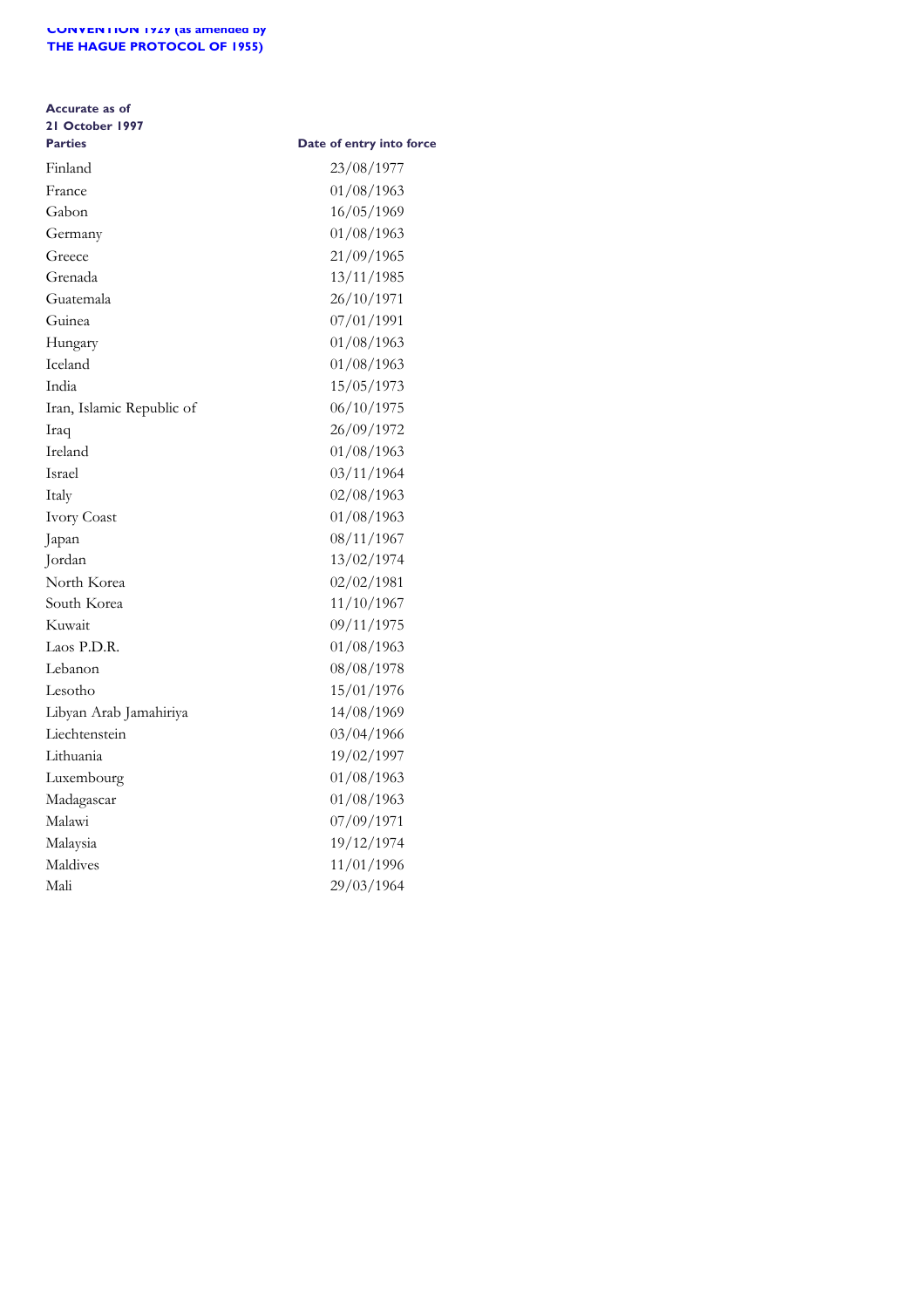## **Accurate as of**

| <b>Parties</b>       | Date of entry into force |
|----------------------|--------------------------|
| Mauritius            | 15/01/1990               |
| Mexico               | 01/08/1963               |
| Moldova, Republic of | 19/06/1997               |
| Monaco               | 08/07/1979               |
| Morocco              | 15/02/1976               |
| Nauru                | 31/01/1968               |
| Nepal                | 13/05/1966               |
| Netherlands          | 01/08/1963               |
| New Zealand          | 14/06/1967               |
| Niger                | 01/08/1963               |
| Nigeria              | 29/09/1969               |
| Norway               | 01/08/1963               |
| Oman                 | 02/11/1987               |
| Pakistan             | 01/08/1963               |
| Panama               | 10/01/1997               |
| Papua New Guinea     | 16/09/1975               |
| Paraguay             | 26/11/1969               |
| Peru                 | 03/10/1988               |
| Philippines          | 28/02/1967               |
| Poland               | 01/08/1963               |
| Portugal             | 15/12/1963               |
| Qatar                | 22/03/1987               |
| Romania              | 01/08/1963               |
| Rwanda               | 27/03/1991               |
| Samoa                | 14/01/1973               |
| Saudi Arabia         | 27/04/1969               |
| Senegal              | 17/09/1964               |
| Seychelles           | 22/09/1980               |
| Singapore            | 04/02/1968               |
| Solomon Islands      | 07/07/1978               |
| South Africa         | 17/12/1967               |
| Spain                | 06/03/1966               |
| Sri Lanka            | 22/05/1997               |
| Sudan                | 12/05/1975               |
|                      |                          |